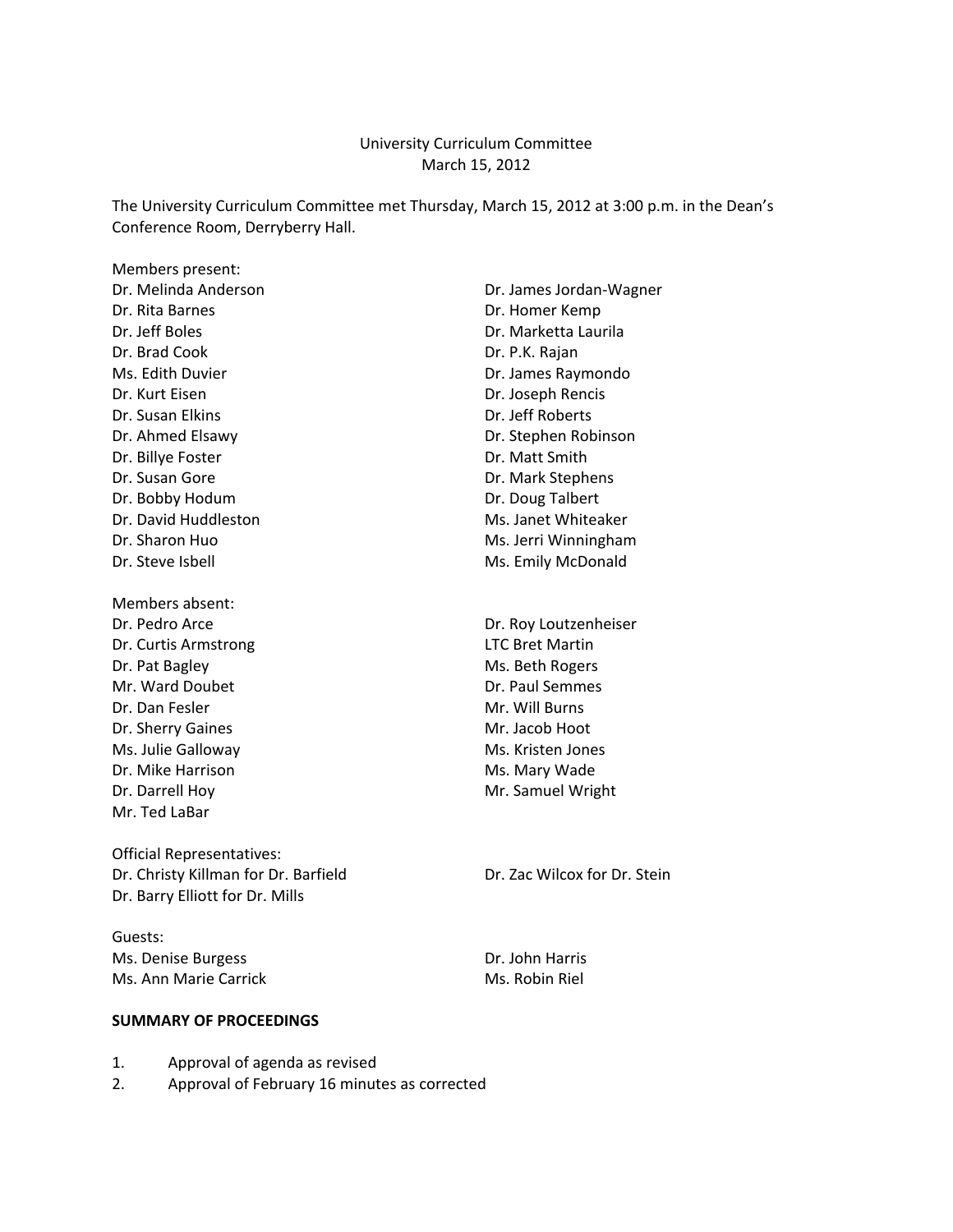- 3. Approval of new concentration Recreation & Leisure from the Department of Exercise Science, Physical Education and Wellness
- 4. Math proposal tabled until next meeting (September 2012)
- 5. Approval of course changes from the Department of Chemistry
- 6. Approval of Pre‐Professional curriculum changes from the Department of Chemistry
- 7. Approval of catalog changes for Pre‐Professional Health Sciences from the Department of Chemistry
- 8. Approval of course change from the Learning Support Program
- 9. Approval of curriculum change from the Department of Computer Science
- 10. Approval of course and catalog changes from the department of Civil & Environmental Engineering
- 11 Approval of course change from the Department of Electrical & Computer Engineering
- 12. Approval of course addition, deletion, changes and curriculum changes from the Department of Manufacturing & Industrial Technology
- 13. Approval of curriculum changes from the Department of Curriculum & Instruction
- 14. Election of 2012‐13Chairperson
- 15. Other such matters: Approval of catalog revision from the Department of Music & Art

### **PROCEEDINGS**

### **1. Approval of Agenda as Revised**

Dr. Laurila requested that a proposal from the Department of Music and Art be added to the agenda under Other Such Matters.

**Motion.** Dr. Barnes moved to approve the agenda as revised. The motion was seconded by Mr. LaBar and carried.

### **2. Approval of February 16 Minutes as Corrected**

Dr. Huddleston requested the following corrections to the course changes from the Department of Civil and Environmental Engineering:

Course Changes:

From:

ISE CEE 3110 Principles of Engineering Economy Lec. 2, Cr. 2 Prerequisite: MATH 1920. An abbreviated version of ISE 3100

To:

CEE 3710 Principles of Engineering Economy Lec. 2, Cr. 2

Prerequisite: MATH 1920. Concepts and techniques useful in the economic evaluation of engineering alternatives.

From:

ISE CEE3 210 Engineering Statistics Lec. 2, Cr. 2

Prerequisite: Math 1920 and junior standing. Engineering applications of probability, Hypothesis testing, and confidence intervals.

To:

CEE 3720 Engineering Statistics Lec. 2, Cr. 2

Prerequisite: Math 1920 and junior standing. Engineering applications of probability, Hypothesis testing, and confidence intervals.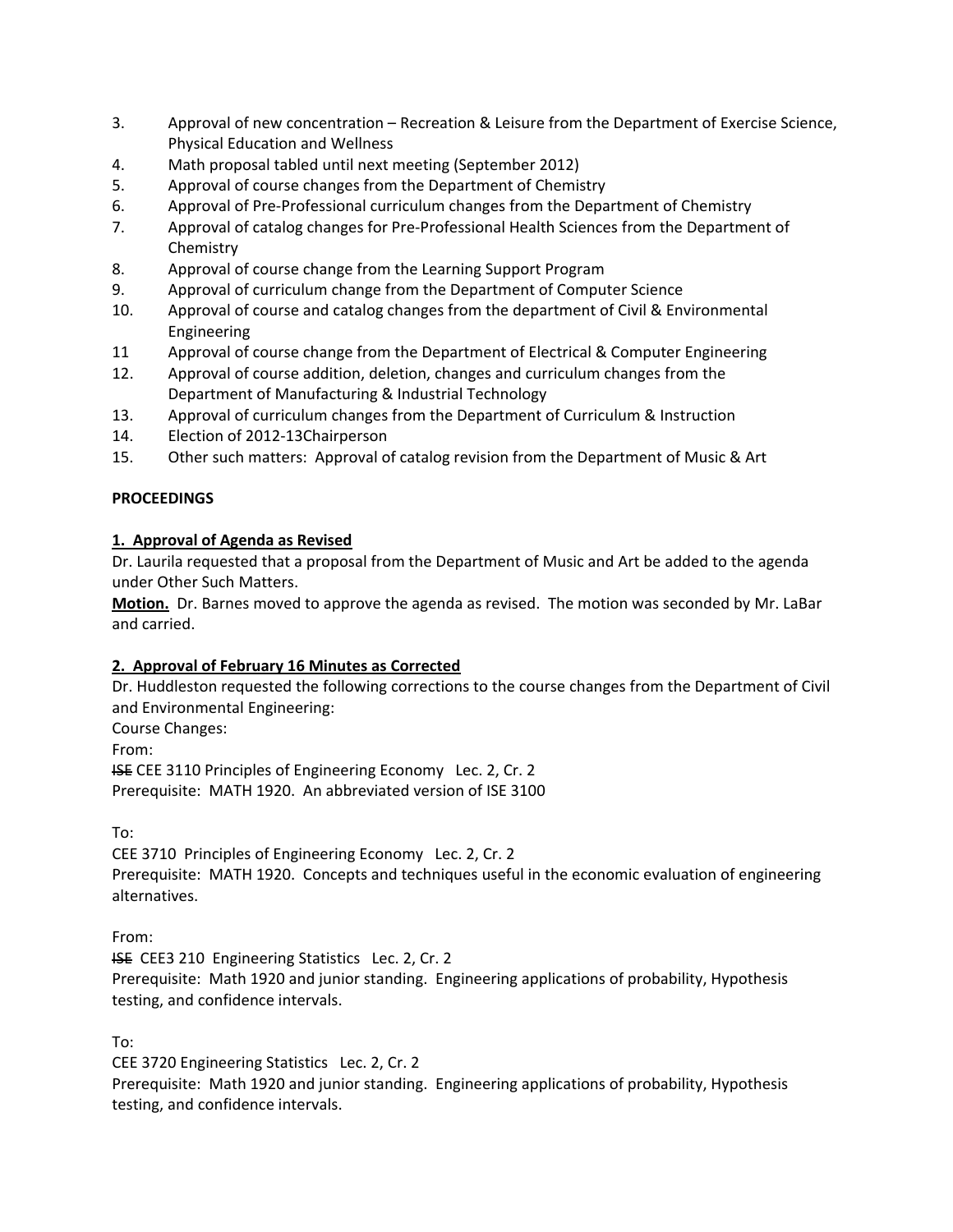Effective: Summer 2012

**Motion.** Dr. Talbert moved to approve the correction. The motion was seconded by Dr. Boles and carried.

### **3. Approval of New Concentration – Recreation and Leisure from the Department of Exercise Science, Physical Education and Wellness**

In a memorandum dated February 14, 2012, approval was requested for the following:

New concentration proposal – Recreation & Leisure

### **Additions (1):**

**1.** Add a new concentration, Recreation and Leisure, to the undergraduate EXPW program of study.

**Effective Date:** Fall, 2012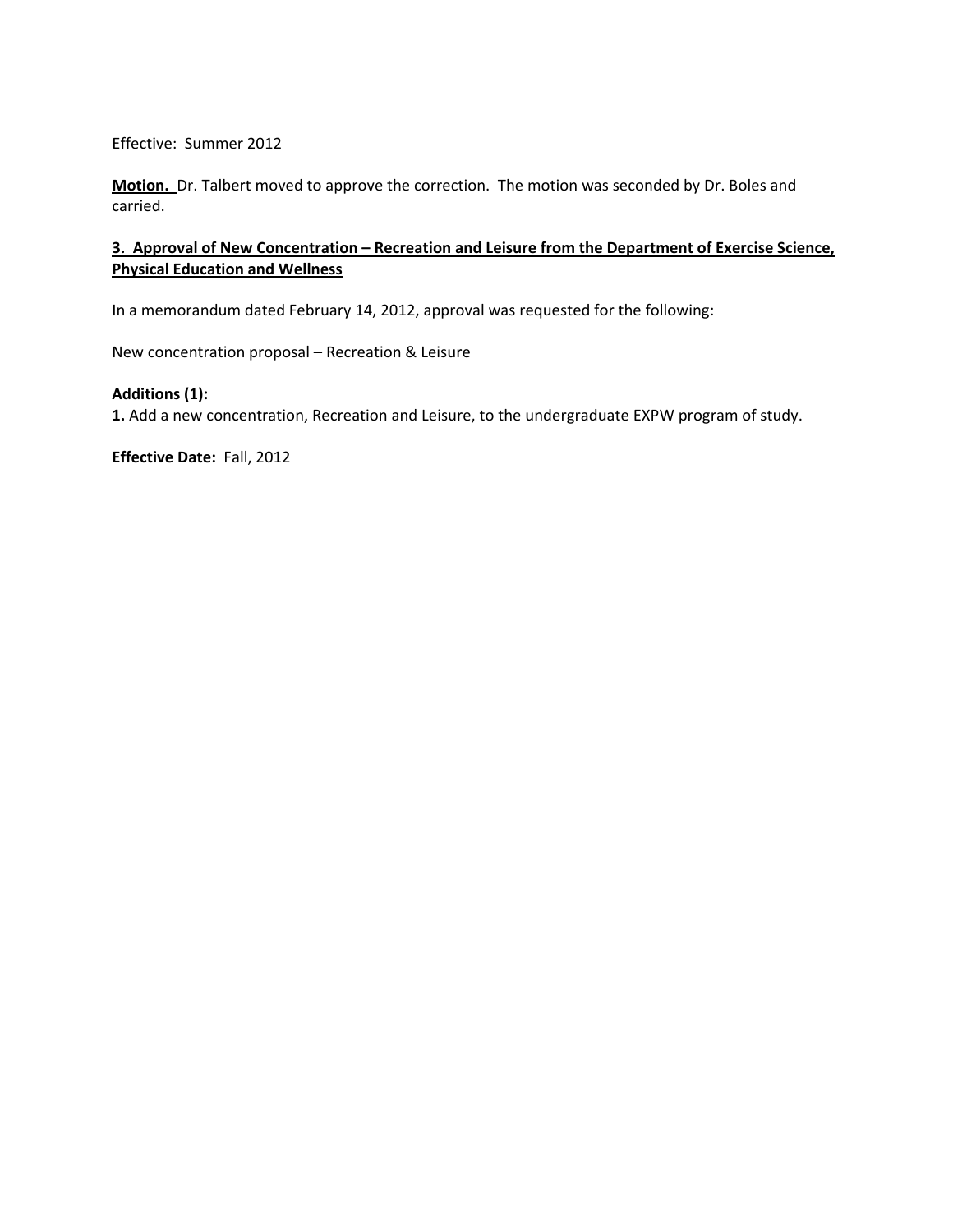### **Name:**<br> **Bachelor** of Science

## **T#: Exercise Science, Phys. Ed & Wellness E‐mail: EXPW Recreation & Leisure Advisor: (120 hrs)**

## **Freshman Year**

| $1st$ Semester                     |                |     |                      | 2 <sup>nd</sup> Semester                                                          |            |     |                          |  |  |
|------------------------------------|----------------|-----|----------------------|-----------------------------------------------------------------------------------|------------|-----|--------------------------|--|--|
| <b>Course</b>                      | Hrs.           | Gr. | Sub.<br><b>Filed</b> | <b>Course</b>                                                                     | Hrs.       | Gr. | Sub.<br><b>File</b><br>d |  |  |
| ENGL 1010 Writing I                | 3              |     |                      | ENGL 1020 Writing II                                                              | 3          |     |                          |  |  |
| <b>BIOL 1010 General Biology I</b> | $\overline{4}$ |     |                      | <b>BIOL 1020 General Biology II</b>                                               | 4          |     |                          |  |  |
| PSY 2010 General Psychology        | 3              |     |                      | MATH 1010 OR 1130 OR 1410<br>OR 1530                                              | 3          |     |                          |  |  |
| EXPW 1021 Conn. to Exer. Sci.      | 1              |     |                      | <b>EXPW 2110 Lifeguard Training</b><br>& Water Safety Instructor                  | 3          |     |                          |  |  |
| EXPW 1022 Intro/ Exer. Science     | 2              |     |                      | PHIL 1030 Intro to Philosophy                                                     | 3          |     |                          |  |  |
| EXPW 2430 First Aid & CPR          | $\overline{2}$ |     |                      | Or HIST 1110/1120 Or<br>HIST 1010/1020 Or THEA<br>1030 Or MUS 1030 Or ART<br>1030 |            |     |                          |  |  |
| <b>Guided Elective</b>             | $\mathbf{1}$   |     |                      |                                                                                   |            |     |                          |  |  |
|                                    | 16             |     |                      |                                                                                   | 16         |     |                          |  |  |
|                                    |                |     |                      | <b>Comments:</b>                                                                  | <b>GPA</b> |     |                          |  |  |
|                                    |                |     |                      |                                                                                   |            |     |                          |  |  |

## **\*\*All EXPW majors are required to take a Fitness Test once every academic calendar year.**

### **Sophomore Year**

| 1 <sup>st</sup> Semester                |      |     |       | $2nd$ Semester                   |      |     |              |  |
|-----------------------------------------|------|-----|-------|----------------------------------|------|-----|--------------|--|
| Course                                  | Hrs. | Gr. | Sub.  | <b>Course</b>                    | Hrs. | Gr. | Sub.         |  |
|                                         |      |     | Filed |                                  |      |     | <b>Filed</b> |  |
| BIOL 2350 Anat. & Phys. $(F)$           |      |     |       | ENGL 2130 Or 2230 Or 2330        |      |     |              |  |
| HIST 2010 American History I            | 3    |     |       | HIST 2020 American History II    |      |     |              |  |
| EXPW 2300 Recreation                    | Э    |     |       | <b>EXPW 2320 Fundamentals of</b> | 3    |     |              |  |
| Program Design &                        |      |     |       | Outdoor                          |      |     |              |  |
| Management                              |      |     |       | Leadership/Adventure Skills      |      |     |              |  |
| SPCH 2410 or PC 2500                    | 3    |     |       | <b>EXPW 2150 Human Sexuality</b> | э    |     |              |  |
| <b>Inclusive</b><br><b>EXPW</b><br>2310 | 3    |     |       | SOC 1010 Intro to Sociology      | 2    |     |              |  |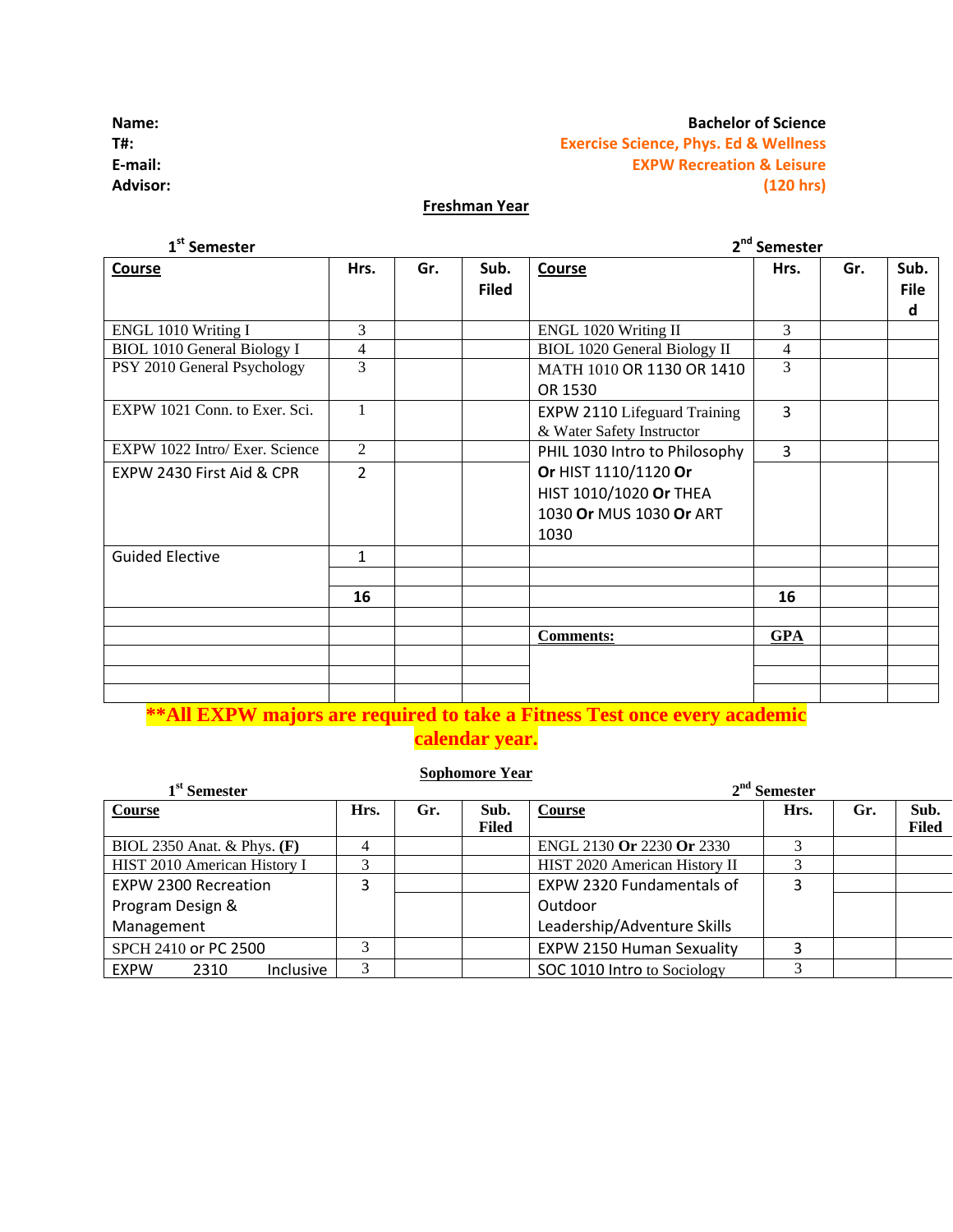|  | 16 |  | <b>Guided Elective</b> |    |  |
|--|----|--|------------------------|----|--|
|  |    |  |                        |    |  |
|  |    |  |                        | 16 |  |
|  |    |  |                        |    |  |
|  |    |  |                        |    |  |

| <b>Extra or Elective Courses</b> | Hrs. | Gr. |                                 |  |  |
|----------------------------------|------|-----|---------------------------------|--|--|
|                                  |      |     | <b>Note: EXPW 4420 and 4440</b> |  |  |
|                                  |      |     | require BIOL 2350 as a          |  |  |
|                                  |      |     | <b>Prerequisite.</b>            |  |  |

## **Junior Year**

| 1 <sup>st</sup> Semester                              | 2 <sup>nd</sup> Semester |     |                      |                                                          |      |     |                      |
|-------------------------------------------------------|--------------------------|-----|----------------------|----------------------------------------------------------|------|-----|----------------------|
| Course                                                | Hrs.                     | Gr. | Sub.<br><b>Filed</b> | <b>Course</b>                                            | Hrs. | Gr. | Sub.<br><b>Filed</b> |
| EXPW 3600 Wilderness &<br><b>Environmental Ethics</b> | 3                        |     |                      | EXPW 4560 Facility Planning<br>and Management            | 3    |     |                      |
| EXPW 3410 Lifespan Motor Dev.                         | 3                        |     |                      | <b>EXPW 3070 Lifetime Wellness</b><br>& Leisure Activity | 3    |     |                      |
| <b>EXPW 3170 Motor Learning</b>                       | 3                        |     |                      | EXPW 4420 Kinesiology                                    | 3    |     |                      |
| EXPW 3610 Recreation and<br>Leisure for Older Adults  | 3                        |     |                      | <b>Guided Elective</b>                                   | 2    |     |                      |
| EXPW 4440 Phys. of Exercise                           | 3                        |     |                      | Elective                                                 | 3    |     |                      |
| <b>Guided Elective</b>                                | $\mathbf{1}$             |     |                      |                                                          |      |     |                      |
|                                                       |                          |     |                      |                                                          | 14   |     |                      |
|                                                       | 16                       |     |                      |                                                          |      |     |                      |

## **Senior Year**

| 1 <sup>st</sup> Semester                    |      |     | 2 <sup>nd</sup> Semester |                                                                     |      |     |                      |  |
|---------------------------------------------|------|-----|--------------------------|---------------------------------------------------------------------|------|-----|----------------------|--|
| Course                                      | Hrs. | Gr. | Sub.<br><b>Filed</b>     | <b>Course</b>                                                       | Hrs. | Gr. | Sub.<br><b>Filed</b> |  |
| EXPW 3620 Trends in<br>Recreation & Leisure |      |     |                          | EXPW 4812 Field Experience                                          |      |     |                      |  |
| EXPW 4730 Assessment &<br>Evaluation in PE  |      |     |                          | EXPW 3650<br>Recreation in<br>Community &<br>Urbanized<br>Societies | 3    |     |                      |  |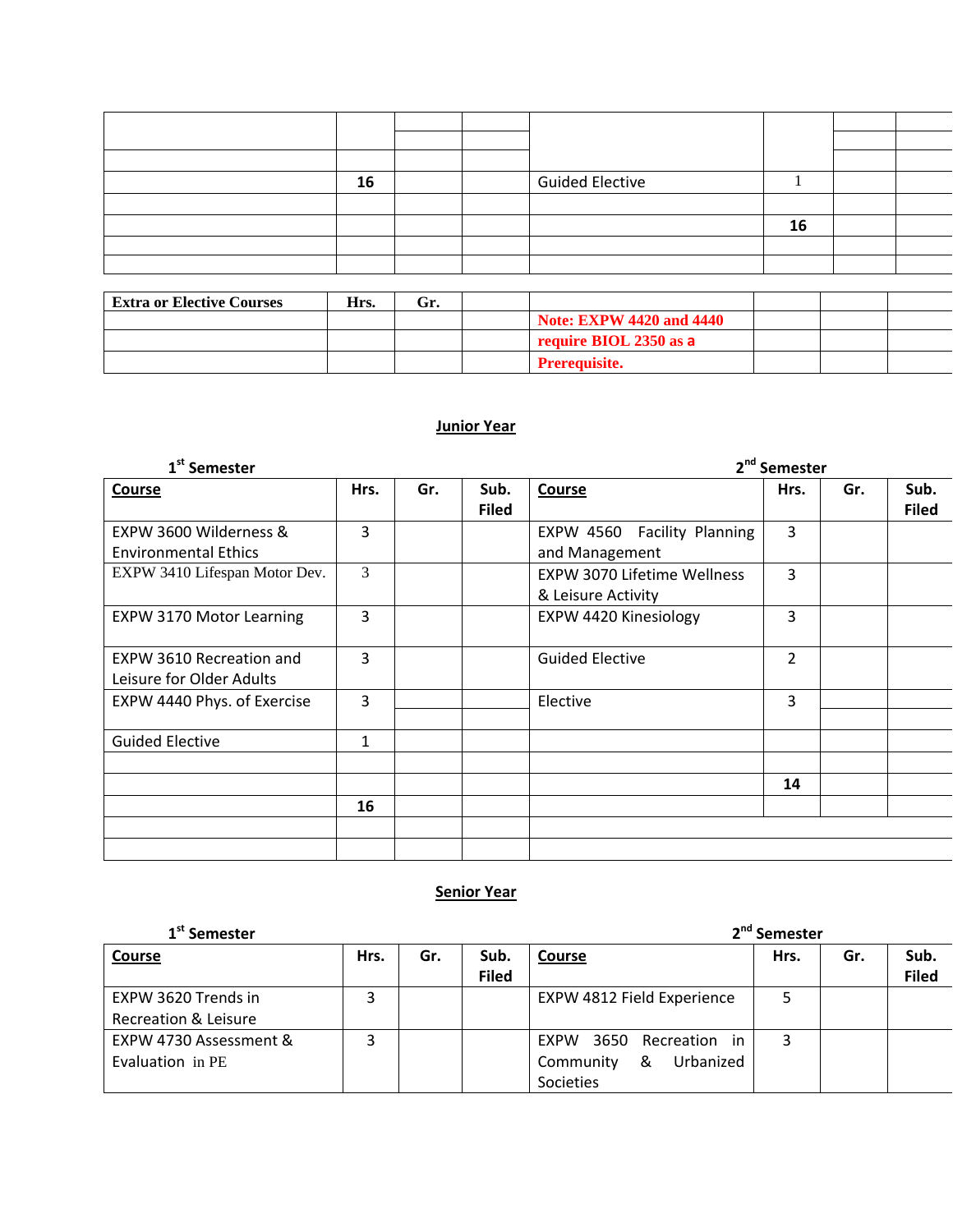|                                       |    |  | Elective               | 3  |  |
|---------------------------------------|----|--|------------------------|----|--|
| <b>EXPW 4100 Experiential Nature-</b> | 3  |  |                        |    |  |
| based Outdoor Education &             |    |  | <b>Guided Elective</b> | 2  |  |
| Recreation                            |    |  |                        |    |  |
| PHIL 1030 Intro to Philosophy         | 3  |  |                        |    |  |
| Or HIST 1110/1120 Or                  |    |  |                        |    |  |
| HIST 1010/1020 Or THEA 1030           |    |  |                        |    |  |
| Or MUS 1030 Or ART 1030               |    |  |                        |    |  |
| <b>Guided Elective</b>                |    |  |                        | 13 |  |
|                                       |    |  |                        |    |  |
|                                       | 13 |  |                        |    |  |
|                                       |    |  |                        |    |  |

| <b>Guided Elective Options</b>    | Hrs. | Gr. | <b>PHED Guided Elective Options</b>        | Hrs. | Gr. |  |
|-----------------------------------|------|-----|--------------------------------------------|------|-----|--|
| PHED 1230 Map Reading/            |      |     | PHED 1610 Challenge Course & Team Building | 2    |     |  |
| Orienteering                      |      |     | Facilitation                               |      |     |  |
| PHED 1520 Canoe Camping           |      |     | PHED 1620 Bouldering Movement &            |      |     |  |
|                                   |      |     | Technique                                  |      |     |  |
| PHED 1530 Backpacking Camping     |      |     | PHED 1630 Basic Caving                     |      |     |  |
| PHED 1570 Bicycle Touring         |      |     | PHED 1640 Mountain Bike Skills             |      |     |  |
| PHED 1590 Backcountry Adventure 1 |      |     | PHED 1650 Outdoor Water Skills             |      |     |  |
| PHED 1600 Backcountry Adventure 2 |      |     |                                            |      |     |  |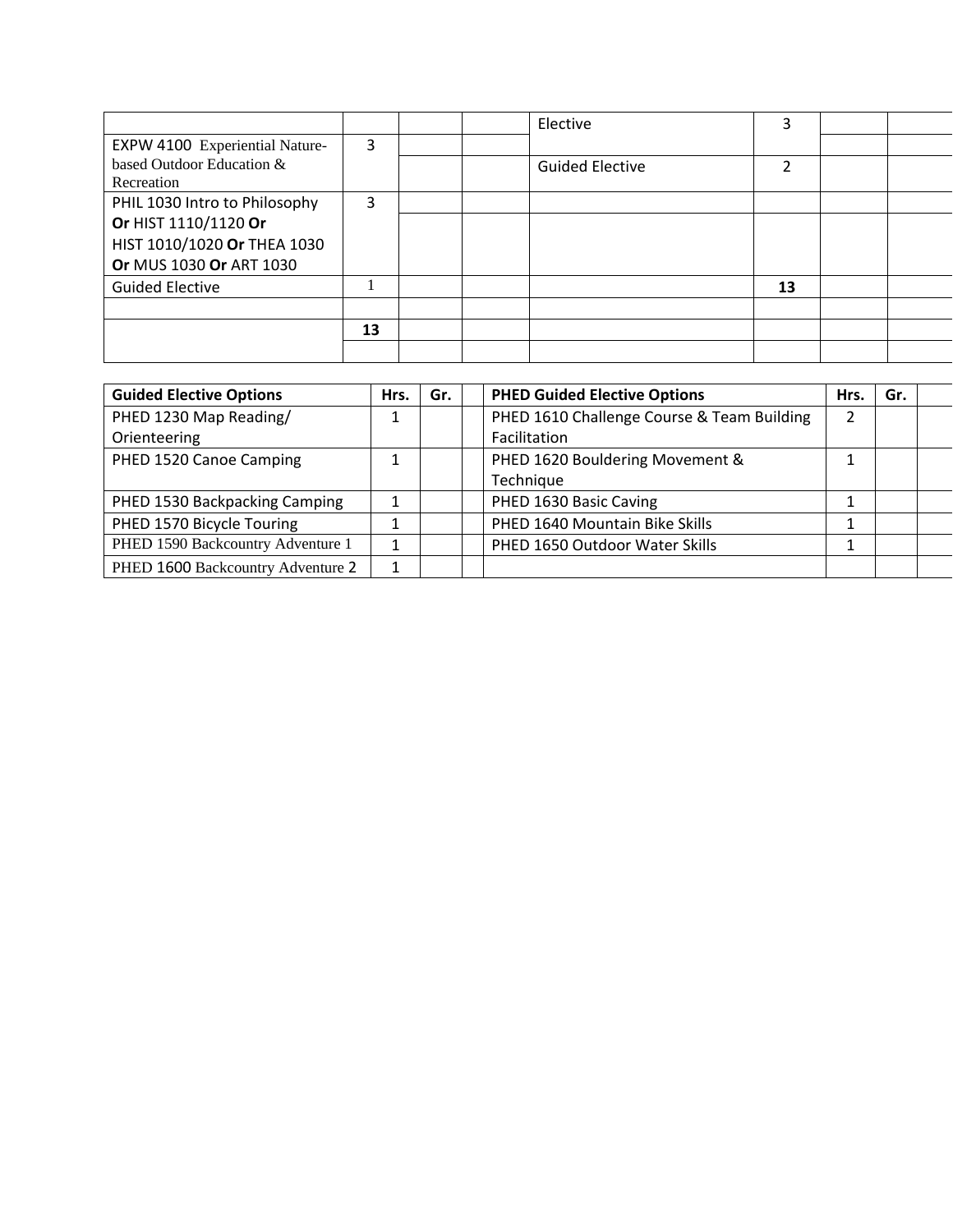## **TTU Financial Impact of New Programs Calculator**

|    | <b>Department Name:</b>                         | <b>EXPW</b><br><b>Recreation &amp; Leisure</b> |          |                   |          |    |          |    |          |                          |        |  |
|----|-------------------------------------------------|------------------------------------------------|----------|-------------------|----------|----|----------|----|----------|--------------------------|--------|--|
|    | <b>New Program Name:</b><br><b>Course Type:</b> |                                                |          |                   |          |    |          |    |          |                          |        |  |
|    |                                                 |                                                |          |                   |          |    |          |    |          |                          |        |  |
|    |                                                 |                                                | Year 1   | Year <sub>2</sub> |          |    | Year 3   |    | Year 4   |                          | Year 5 |  |
|    | <b>Expenditure Projections</b>                  |                                                |          |                   |          |    |          |    |          |                          |        |  |
| А. | <b>One-time Expenditures</b>                    |                                                |          | \$                |          |    |          |    |          |                          |        |  |
|    | New/Renovated Space<br>Equipment                | \$                                             |          |                   | 1,000    | \$ | 2,000    | \$ | 3,000    | \$                       | 5,000  |  |
|    | Library                                         |                                                | 2,000    |                   | 1,000    |    | 1,000    |    | 1,000    |                          | 500    |  |
|    | Consultants                                     |                                                | 1,000    |                   | 1,000    |    |          |    |          |                          |        |  |
|    | Travel                                          |                                                |          |                   |          |    |          |    |          |                          |        |  |
|    | Other                                           |                                                |          |                   |          |    |          |    |          |                          |        |  |
|    | <b>Total One-time expenditures</b>              | \$                                             | 3,000    | \$                | 3,000    | \$ | 3,000    | \$ | 4,000    | \$<br>5,500              |        |  |
|    |                                                 |                                                |          |                   |          |    |          |    |          |                          |        |  |
| B  | <b>One-time Resources</b>                       |                                                |          |                   |          |    |          |    |          |                          |        |  |
|    | <b>Department Reallocation</b>                  | \$                                             | 4,000    |                   |          | \$ |          | \$ |          | \$                       |        |  |
|    | One-time alloc from university                  |                                                |          |                   |          |    |          |    |          |                          |        |  |
|    | Other (Specify)                                 |                                                |          |                   |          |    |          |    |          |                          |        |  |
|    | <b>Total One-time resouces</b>                  | \$                                             | 4,000    | \$                |          | \$ |          | \$ |          | \$                       |        |  |
|    |                                                 |                                                |          |                   |          |    |          |    |          |                          |        |  |
|    |                                                 |                                                |          |                   |          |    |          |    |          |                          |        |  |
|    |                                                 |                                                |          |                   |          |    |          |    |          |                          |        |  |
| C  | <b>Recurring Expenditures</b>                   |                                                | Year 1   | Year <sub>2</sub> |          |    | Year 3   |    | Year 4   |                          | Year 5 |  |
|    | New personnel<br><b>Administration</b>          |                                                |          |                   |          |    |          |    |          |                          |        |  |
|    | Salary                                          | \$                                             |          | \$                |          | \$ |          | \$ |          | \$                       |        |  |
|    | <b>Benefits</b>                                 |                                                |          |                   |          |    |          |    |          |                          |        |  |
|    | Sub-Total Administration                        | \$                                             |          | \$                |          | \$ |          | \$ |          | \$                       |        |  |
|    |                                                 |                                                |          |                   |          |    |          |    |          |                          |        |  |
|    | <b>Faculty</b>                                  |                                                |          |                   |          |    |          |    |          | \$                       |        |  |
|    | Full-time faculty                               |                                                | \$35,000 |                   | \$35,000 |    | \$35,000 |    | \$50,000 | 50,000                   |        |  |
|    | <b>Benefits</b>                                 |                                                | 2,677    |                   | 2,677    |    | 2,677    |    | 3,825    |                          | 3,825  |  |
|    |                                                 |                                                |          |                   | 7,000    |    | 7,000    |    | 14,000   | 14,000                   |        |  |
|    | Adjunct faculty<br>Benefits (7.65%)             |                                                | 7,000    |                   |          |    |          |    |          |                          |        |  |
|    |                                                 |                                                |          |                   |          |    |          |    |          | $\overline{\mathcal{E}}$ |        |  |
|    | <b>Sub-Total Faculty</b>                        |                                                | \$44,677 |                   | \$44,677 |    | \$44,677 |    | \$67,825 | 67,825                   |        |  |
|    | <b>Support Staff</b>                            |                                                |          |                   |          |    |          |    |          |                          |        |  |
|    | Full-time salary                                | \$                                             |          | \$                |          | \$ |          | \$ |          | \$                       |        |  |
|    | <b>Benefits</b>                                 |                                                |          |                   |          |    |          |    |          |                          |        |  |
|    | Temporary/Student                               |                                                |          |                   |          |    |          |    |          |                          |        |  |
|    | Benefits (7.65%)                                |                                                |          |                   |          |    |          |    |          |                          |        |  |
|    | <b>Sub-Total Support Staff</b>                  | \$                                             |          | \$                |          | \$ |          | \$ |          | \$                       |        |  |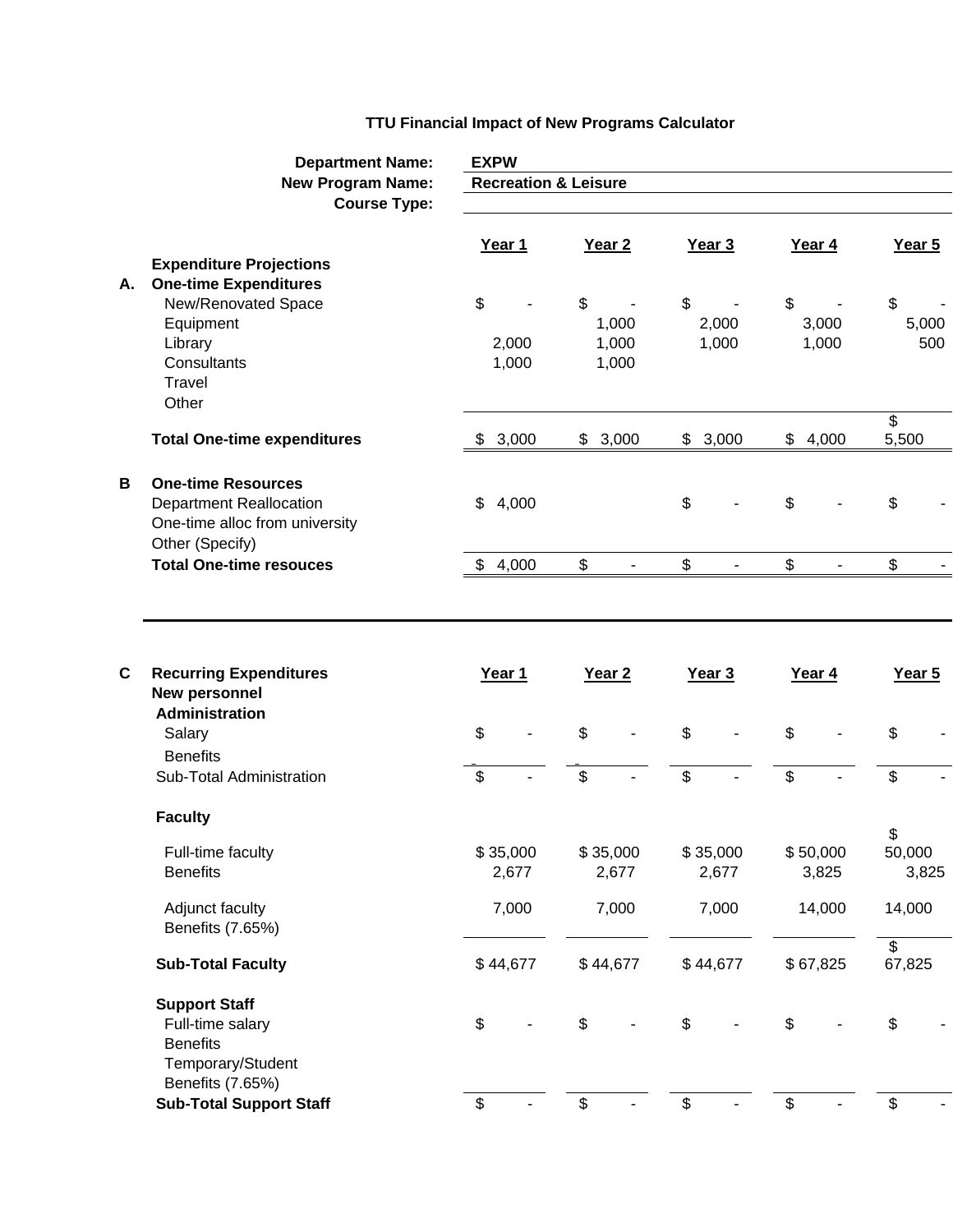### **Operating**

|                                     |              |             |             |             | \$     |
|-------------------------------------|--------------|-------------|-------------|-------------|--------|
| Supplies                            | \$<br>500    | \$<br>1,000 | \$2,000     | \$2,000     | 2,000  |
| Travel                              | 1,000        | 1,000       | 1,000       | 2,000       | 2,000  |
| Printing                            |              |             |             |             |        |
| Equipment                           |              |             |             |             |        |
| Other                               |              |             |             |             |        |
|                                     |              |             |             |             | \$     |
| <b>Sub-Total Operating</b>          | 1,500<br>\$. | \$<br>2,000 | 3,000<br>\$ | \$<br>4,000 | 4,000  |
|                                     |              |             |             |             |        |
|                                     |              | \$46,677    | \$47,677    | \$71,825    | \$     |
| <b>Total Recurring Expenditures</b> | \$46,177     |             |             |             | 71,825 |
|                                     |              |             |             |             |        |

# **Resource Requirements to Support Recurring Expenditures:** 

| Unspecified Program:               |  |                          |  |
|------------------------------------|--|--------------------------|--|
| Minimum FTE for Breakeven          |  | $\overline{\phantom{a}}$ |  |
| (Recurring Expenditures/FT Tuition |  |                          |  |

# Both undergraduate and graduate will calculate; however, only consider the type of FTE appropriate for the proposed program.

Notes:

\* Do not include expenditures that will provided by the department/college from currently available resources. Only new FTE generated within the unit by this program should be counted toward the breakeven point. Do not count FTE diverted from other TTU programs - only FTEs new to TTU should be counted.

### Course Additions:

The following courses are new courses requested for the Recreation and Leisure concentration in the Exercise Science Department. There are 14 new courses with a total credit hour value of 33.

| EXPW 2110* | Lifeguard Training & Water Safety Instructor        | 3 |
|------------|-----------------------------------------------------|---|
| EXPW 2300* | Recreation Program Design & Management              | 3 |
| EXPW 2310* | Inclusive Recreation & Leisure                      | 3 |
| EXPW 2320* | Fundamentals of Outdoor Leadership/Adventure Skills | 3 |
| EXPW 3600* | Wilderness & Environmental Ethics                   | 3 |
| EXPW 3610* | Recreation and Leisure for Older Adults             | 3 |
| EXPW 3620* | Trends in Recreation & Leisure                      | 3 |
| EXPW 3650* | Recreation in Community & Urbanized Societies       | 3 |
| EXPW 4100* | Experiential Nature-based Outdoor Education & Rec.  | 3 |
| PHED 1610* | Challenge Course - Team Building Facilitation       | 2 |
| PHED 1620* | Bouldering Movement & Technique                     |   |
| PHED 1630* | <b>Basic Caving</b>                                 |   |
| PHED 1640* | <b>Mountain Bike Skills</b>                         | 1 |
| PHED 1650* | <b>Basic Outdoor Water Skills</b>                   |   |

**Motion.** Dr. Killman, representing Dr. Barfield, moved to approve the new concentration effective Fall 2012. The motion was seconded by Mr. LaBar and the motion carried.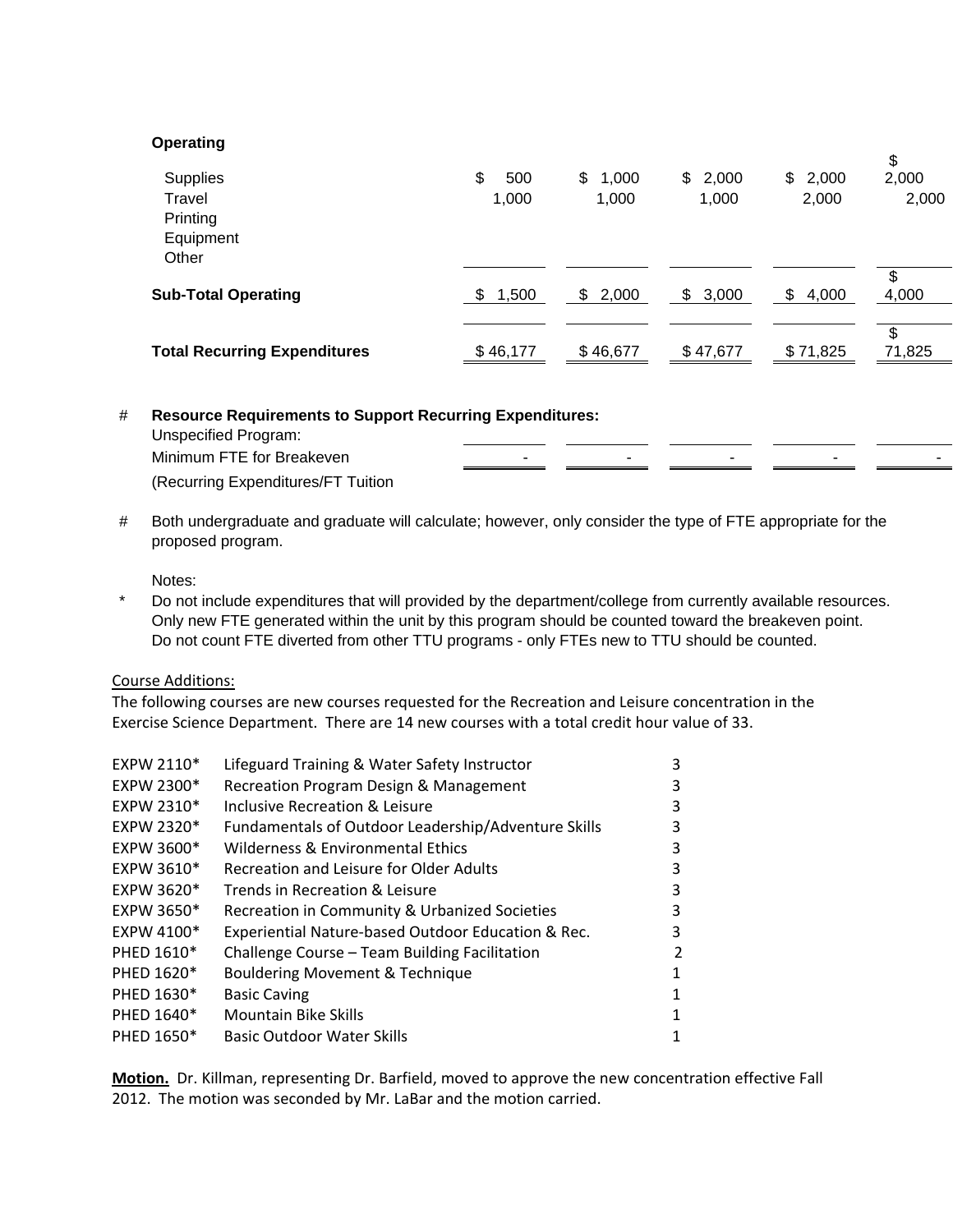NOTE: A copy of the TBR Academic Proposal Form is on file in the Office of the Associate Provost for Academic Affairs.

### **4. Proposal From Mathematics Tabled**

In a memorandum dated February 22, 2012, approval was requested for the following:

### Course Addition:

MATH 1000. Transitional Algebra. Lec. 2. Lab 2. Credit 3.

Prerequisite: ACT mathematics score greater than or equal to 19; or a Compass score of greater than or equal to 28; or completion of Learning Support Mathematics Competencies 1 thru 5, or equivalent.

Exponents and roots; polynomial, rational, radical, and absolute value expressions; factoring; linear equations and inequalities; quadratic equations; graphing; functions

**Motion.** Dr. Elliott, representing Dr. Mills, moved to approve the addition effective Fall 2012. The motion was seconded by Dr. Eisen.

Ms. Whiteaker stated the prerequisite would prevent a large number of students from attending Tech, with the DSPM 0800 courses no longer being offered on campus.

There was a lengthy discussion regarding the problems associated with this prerequisite.

**Motion.** Dr. Kemp moved to table the motion and for it to be presented at the next scheduled meeting or at a special called meeting. The motion was seconded by Ms. Whiteaker and carried.

### **5. Approval of Curriculum Changes from the Department of Chemistry**

In a memorandum dated February 16, 2012, approval was requested for the following:

Curriculum change in Applied Chemistry (CHMN) concentration: From: BIOL 1110 General Zoology (4 hrs) and BIOL 1120 General Botany (4 hrs)

To: BIOL 1105 Foundations of Biology (4 hrs) and BIOL 1115 General Zoology (4 hrs)

Curriculum change in Biochemistry (CHMB) concentration: From: BIOL 1110 General Zoology (4 hrs) and BIOL 1120 General Botany (4 hrs)

To: BIOL 1105 Foundations of Biology (4 hrs)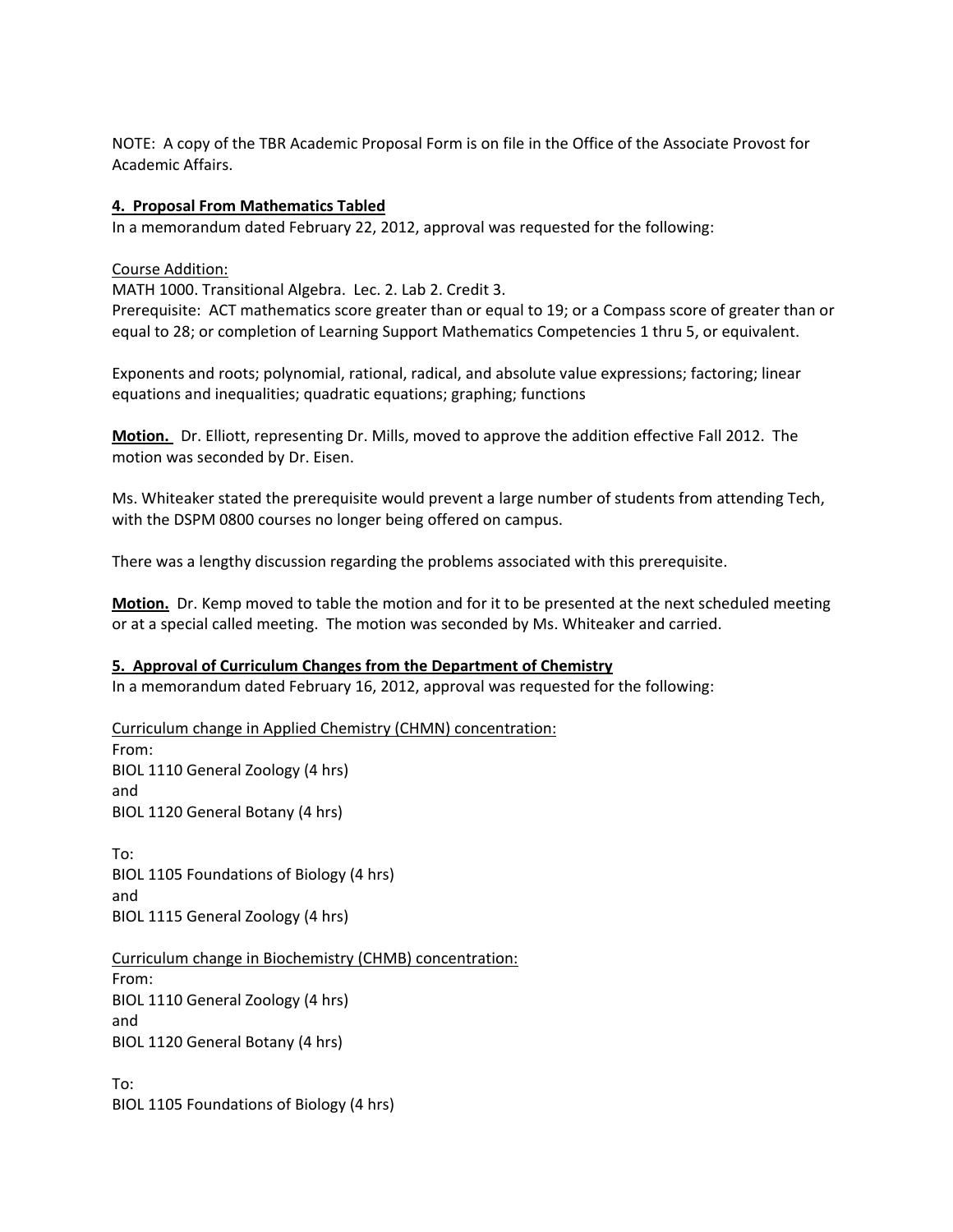and BIOL 1115 General Zoology (4 hrs)

## **BS, Major in Chemistry, Applied Chemistry Concentration**

| <b>CHEMISTRY (41 hrs)</b> |                                   |                | <b>ENGLISH (6 hrs)</b>       |                                     |           |
|---------------------------|-----------------------------------|----------------|------------------------------|-------------------------------------|-----------|
|                           | 1110 General Chemistry            | 4              | 1010                         | <b>Composition I</b>                | 3         |
|                           | 1120 General Chemistry            | 4              | 1020                         | <b>Composition II</b>               | 3         |
|                           | 1500 1st Yr Connections           | $\mathbf{1}$   |                              |                                     |           |
|                           | 2010 Intro to Inorganic           | 3              |                              |                                     |           |
|                           | 3500 Elem Phys Chem               | 3              |                              | <b>HUMANITIES (9 hrs)</b>           |           |
|                           | 3010 Organic Chemistry            | 4              |                              |                                     | 3         |
|                           | 3020 Organic Chemistry            | 4              |                              |                                     | 3         |
|                           | 3410 Quant. Analysis              | 4              |                              |                                     | 3         |
|                           | 3420 Analytical Applic'ns         | 3              |                              | <b>HISTORY (6 hrs)</b>              |           |
|                           | 4910 Seminar                      | $\overline{2}$ | 2010                         | American History I                  | 3         |
|                           | ----- CHEM Electives <sup>1</sup> | 9              | 2020                         | American History II                 | 3         |
|                           |                                   |                |                              | SOCIAL SCIENCE (6 hrs) <sup>2</sup> |           |
|                           | <b>BIOLOGY (8 hrs)</b>            |                |                              |                                     | 3         |
|                           | 1105 Foundations of Biology       | 4              |                              |                                     | 3         |
|                           | 1115 General Zoology              | 4              |                              |                                     |           |
|                           |                                   |                | <b>COMMUNICATION (3 hrs)</b> |                                     |           |
|                           |                                   |                |                              |                                     | 3         |
|                           |                                   |                |                              |                                     |           |
|                           | PHYSICS (8 hrs)                   |                |                              | DIRECTED TECH. REQ. (14-16          |           |
|                           | 2010 Algebra Physics I            | 4              | hrs)                         |                                     |           |
|                           | 2020 Algebra Physics II           | 4              | -----                        | Varies with option <sup>1</sup>     | $14 - 16$ |
|                           |                                   |                |                              |                                     |           |
|                           |                                   |                |                              | ELECTIVES (11-12 hrs)               |           |
|                           | <b>MATHEMATICS (6 hrs)</b>        |                |                              | Choice                              | $11 - 12$ |
|                           | 1530 Elem Prob & Stat             | 3              |                              |                                     |           |
|                           | 1910 Calculus I                   | 4              |                              |                                     |           |
|                           |                                   |                |                              | <b>TOTAL</b>                        | 120       |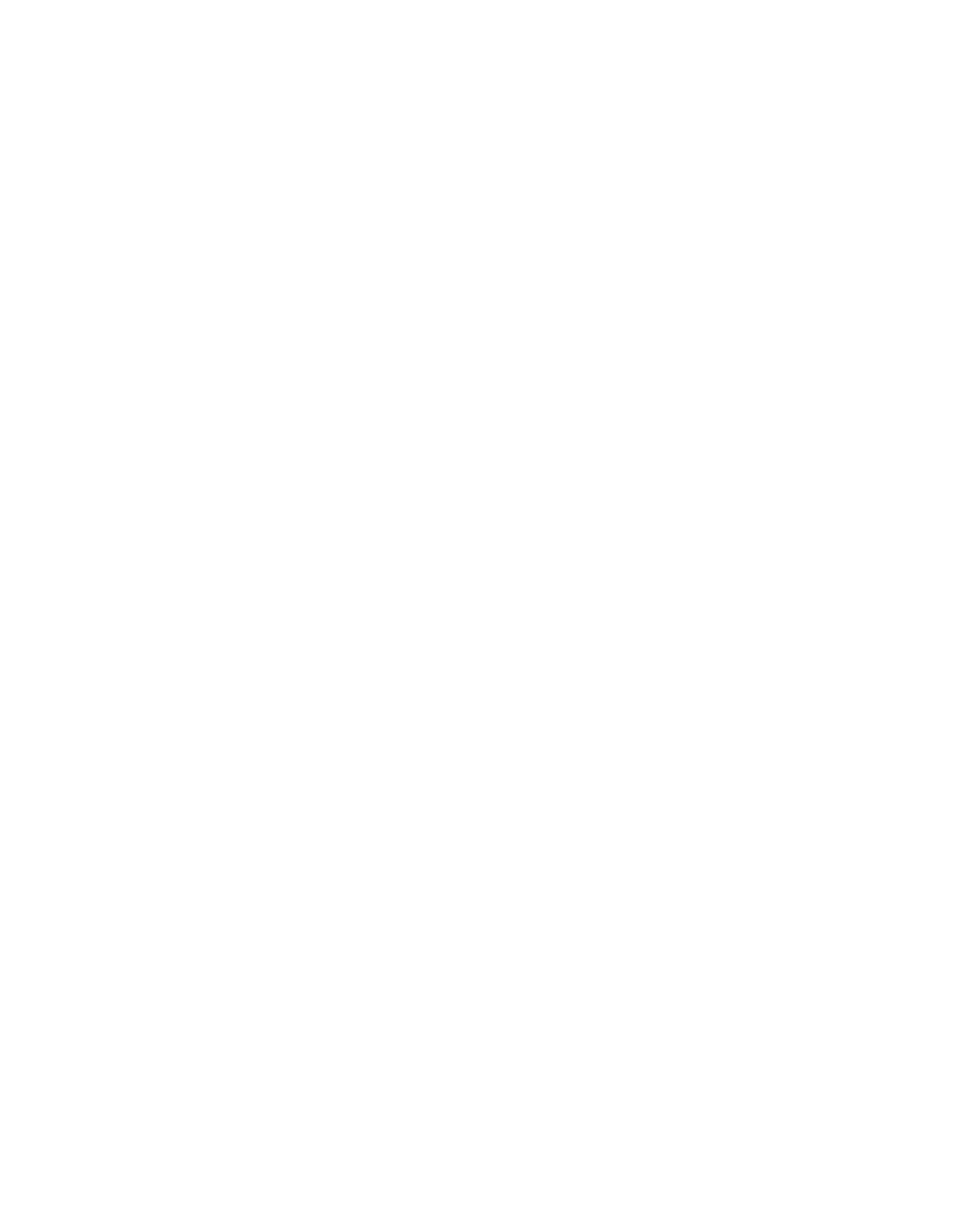| <b>FRESHMAN YEAR</b> |               |                                        |              |  |  |  |
|----------------------|---------------|----------------------------------------|--------------|--|--|--|
| <b>DISC</b>          | <b>NUMBER</b> | <b>SUBJECT</b>                         | <b>HOURS</b> |  |  |  |
| <b>CHEM</b>          | 1110, 1120    | <b>General Chemistry</b>               | 8            |  |  |  |
| <b>CHEM</b>          | 1500          | <b>1st Year Connections/Advisement</b> |              |  |  |  |
| <b>BIOL</b>          | 1105, 1115    | <b>Foundations of Biology, Zoology</b> | 8            |  |  |  |
| <b>MATH</b>          | 1530          | Elem Probability & Statistics          | 3            |  |  |  |
| <b>ENGL</b>          | 1010, 1020    | Composition I, II                      | 6            |  |  |  |
| <b>HUM</b>           |               | <b>Humanities</b>                      | 3            |  |  |  |
|                      |               | TOTAL                                  | 29           |  |  |  |

| <b>SOPHOMORE YEAR</b> |               |                                     |              |  |  |  |
|-----------------------|---------------|-------------------------------------|--------------|--|--|--|
| <b>DISC</b>           | <b>NUMBER</b> | <b>SUBJECT</b>                      | <b>HOURS</b> |  |  |  |
| <b>CHEM</b>           | 2010          | Introduction to Inorganic Chemistry | 3            |  |  |  |
| <b>CHEM</b>           | 3410, 3420    | Quant. Analysis, Analytical Appl'ns |              |  |  |  |
| <b>DTR</b>            |               | Technical Requirement*              | 3            |  |  |  |
| <b>MATH</b>           | 1910          | Calculus I                          |              |  |  |  |
| <b>PHYS</b>           | 2010, 2020    | Algebra-based Physics               | 8            |  |  |  |
| SS                    |               | Social Science*                     | 6            |  |  |  |
|                       |               | TOTAL                               | 31           |  |  |  |

|             | <b>JUNIOR YEAR</b> |                                       |              |  |  |  |  |
|-------------|--------------------|---------------------------------------|--------------|--|--|--|--|
| <b>DISC</b> | <b>NUMBER</b>      | <b>SUBJECT</b>                        | <b>HOURS</b> |  |  |  |  |
| <b>CHEM</b> | 3010, 3020         | <b>Organic Chemistry</b>              | 8            |  |  |  |  |
| <b>CHEM</b> | 3500               | <b>Elements of Physical Chemistry</b> | ς            |  |  |  |  |
| <b>COM</b>  |                    | SPCH 2410 or PC 2500                  | 3            |  |  |  |  |
| <b>HUM</b>  |                    | <b>Humanities</b>                     | 3            |  |  |  |  |
| <b>HIST</b> |                    | American History                      | 6            |  |  |  |  |
| <b>DTR</b>  |                    | Technical Requirements*               |              |  |  |  |  |
|             |                    | <b>TOTAL</b>                          | 30           |  |  |  |  |

| <b>SENIOR YEAR**</b> |               |                         |              |  |  |  |
|----------------------|---------------|-------------------------|--------------|--|--|--|
| <b>DISC</b>          | <b>NUMBER</b> | <b>SUBJECT</b>          | <b>HOURS</b> |  |  |  |
| <b>CHEM</b>          | 4910          | Seminar                 |              |  |  |  |
| <b>CHEM</b>          |               | Advanced CHEM Courses*  | 9            |  |  |  |
| <b>HUM</b>           |               | <b>Humanities</b>       | 3            |  |  |  |
| <b>DTR</b>           |               | Technical Requirements* | $3 - 8$      |  |  |  |
| <b>ELEC</b>          |               | Elective                | $8 - 13$     |  |  |  |
|                      |               | TOTAL                   | 30           |  |  |  |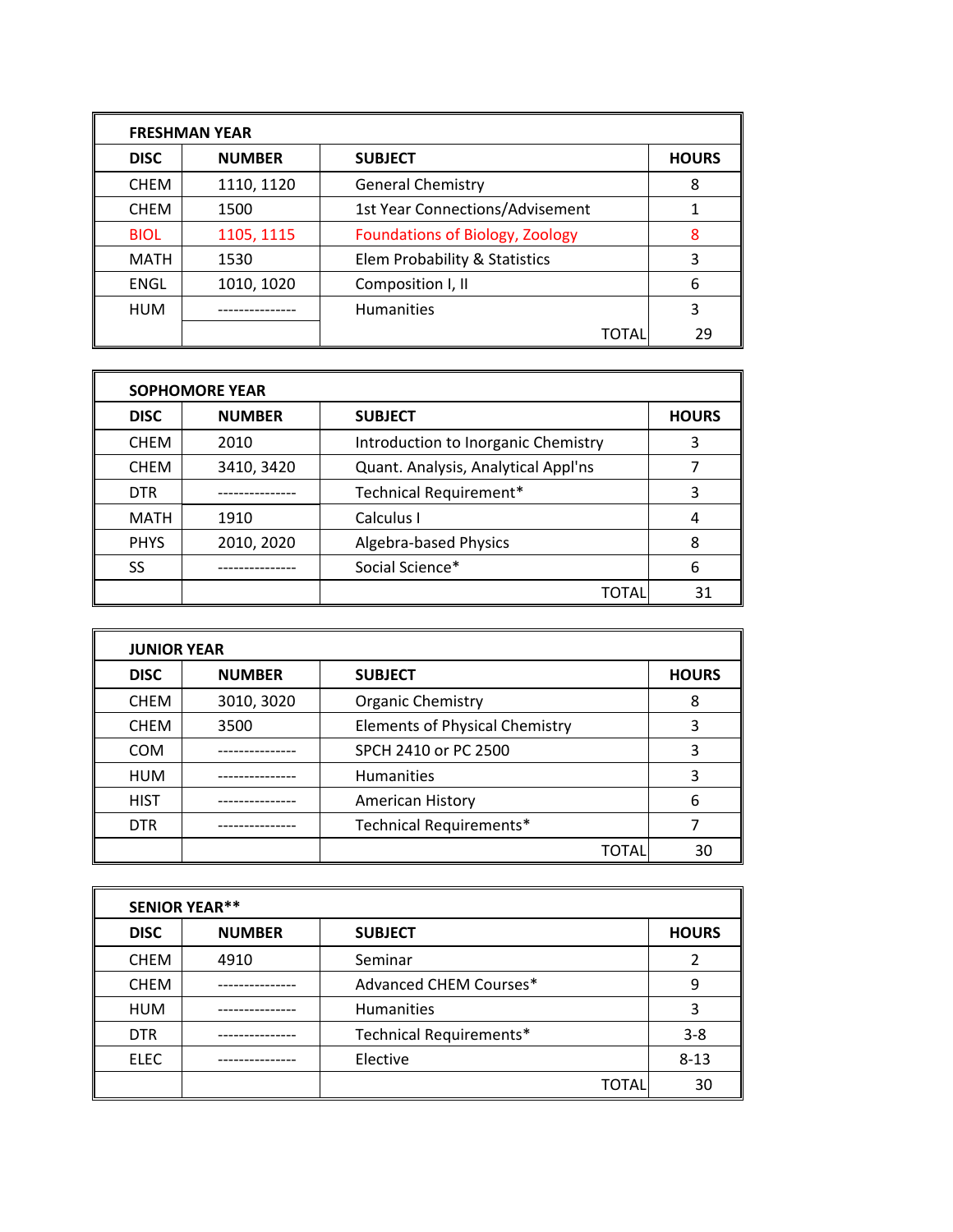\* See specific requirements for each option as listed in the following table.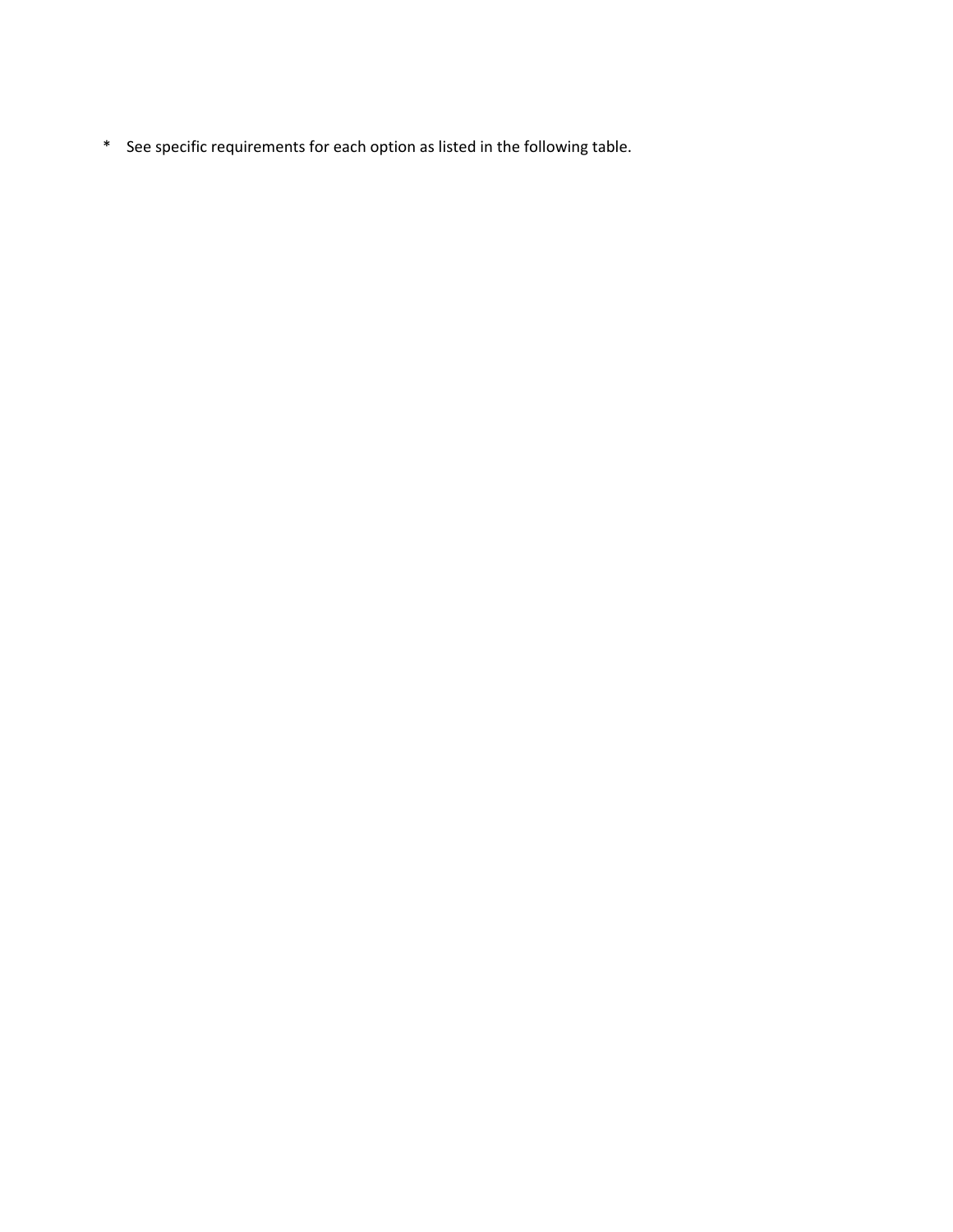| <b>Specific Requirements for Applied Chemistry Options</b> |                       |                     |                           |  |  |
|------------------------------------------------------------|-----------------------|---------------------|---------------------------|--|--|
| Option                                                     | <b>Social Science</b> | <b>Advanced</b>     | <b>Directed Technical</b> |  |  |
|                                                            | (6 hrs)               | Chemistry           | <b>Requirements</b>       |  |  |
|                                                            |                       | (9 hrs)             | $(14-17)$ hrs)            |  |  |
| <b>Business</b>                                            | <b>ECON 2010</b>      | 9 hours approved by | <b>ACCT 3720</b>          |  |  |
| Chemistry                                                  | <b>ECON 2020</b>      | advisor             | <b>BMGT 3510</b>          |  |  |
|                                                            |                       |                     | <b>FIN 3210</b>           |  |  |
|                                                            |                       |                     | <b>MKT 3400</b>           |  |  |
|                                                            |                       |                     | DS 3620 or LAW 3810       |  |  |
| Environmental                                              | See Gen Ed            | <b>CHEM 4710</b>    | <b>BIOL 3130</b>          |  |  |
| Chemistry                                                  | list                  | <b>CHEM 4720</b>    | 12 hours chosen from      |  |  |
|                                                            |                       | 3 hours approved by | AGRN 3230, 4220,          |  |  |
|                                                            |                       | advisor             | BIOL 4130, 4840,          |  |  |
|                                                            |                       |                     | GEOL 4100, 4650,          |  |  |
|                                                            |                       |                     | 4711                      |  |  |
| Forensic                                                   | SOC 1010              | <b>CHEM 4410</b>    | CJ 2660                   |  |  |
| Chemistry                                                  | plus one course       | <b>CHEM 4610</b>    | CJ 4250                   |  |  |
|                                                            | from Gen Ed list      | <b>CHEM 4650</b>    | <b>BIOL 3330</b>          |  |  |
|                                                            |                       |                     | <b>BIOL 3810</b>          |  |  |
|                                                            |                       |                     | <b>BIOL 4150</b>          |  |  |
| Health                                                     | See Gen Ed            | <b>CHEM 4610</b>    | BIOL 2010, 2020           |  |  |
| <b>Sciences</b>                                            | list                  | <b>CHEM 4620</b>    | <b>BIOL 3230</b>          |  |  |
|                                                            |                       | 3 hours approved by | 3 hours chosen from       |  |  |
|                                                            |                       | advisor             | BIOL 3810, 4040, 4060,    |  |  |
|                                                            |                       |                     | 4150                      |  |  |
| Industrial                                                 | See Gen Ed            | <b>CHEM 4210</b>    | COOP 2010, 2020, 2030     |  |  |
| Chemistry                                                  | list                  | <b>CHEM 4520</b>    | <b>CSC 1100</b>           |  |  |
|                                                            |                       | <b>CHEM 4710</b>    | MIT 1110                  |  |  |
|                                                            |                       |                     | PC 3250                   |  |  |
|                                                            |                       |                     | 3 hours chosen from       |  |  |
|                                                            |                       |                     | <b>ACCT 3720</b>          |  |  |
|                                                            |                       |                     | COOP 4010. 4020. 4030     |  |  |
|                                                            |                       |                     | <b>ENGR 1110</b>          |  |  |
| Chemistry                                                  | See Gen Ed            | 9 hours approved by | Minimum 14 hours of       |  |  |
|                                                            | list                  | advisor             | complementary courses     |  |  |
|                                                            |                       |                     | approved by advisor       |  |  |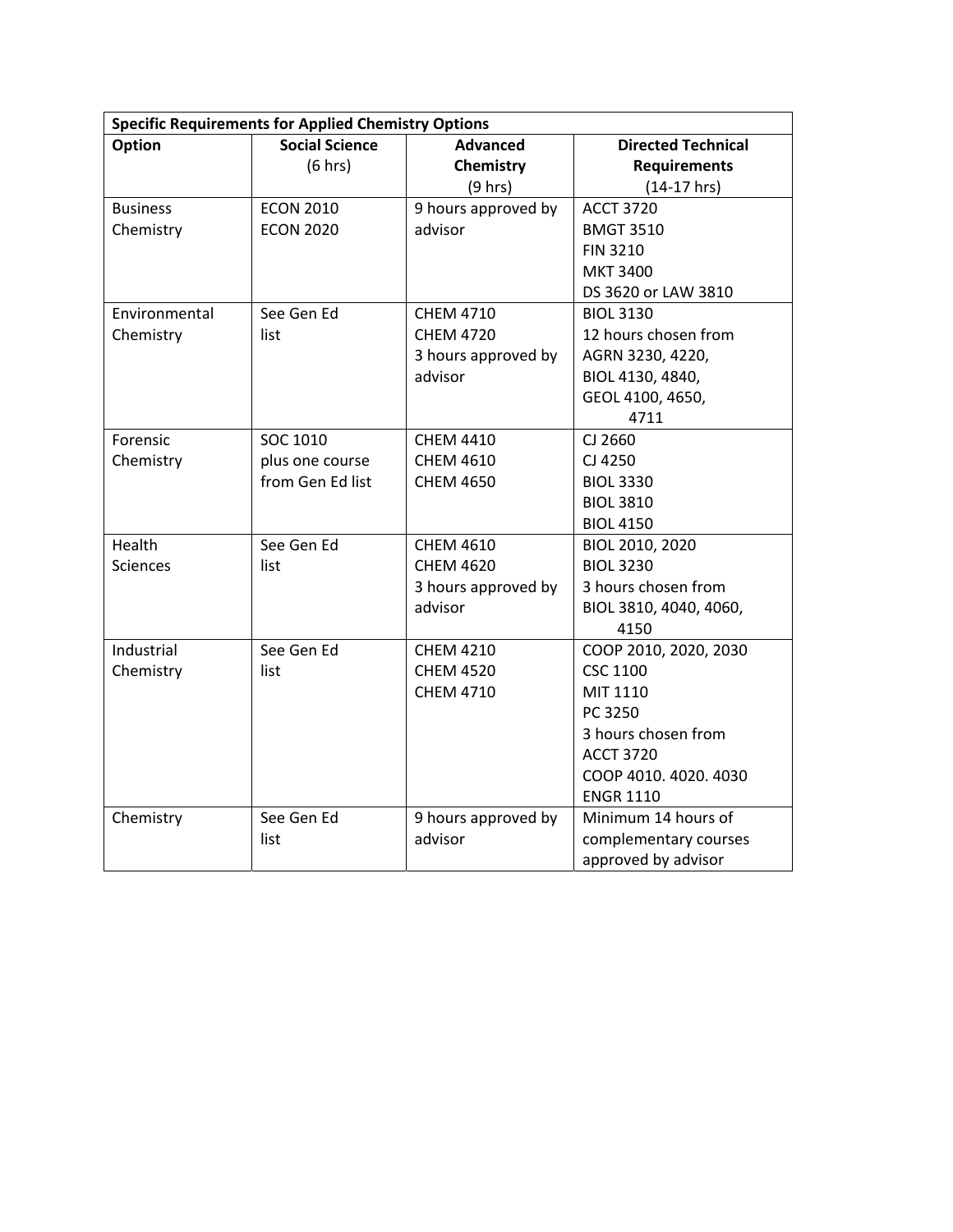## **BS, Major in Chemistry, Biochemistry Concentration**

| <b>CHEMISTRY (37 hrs)</b> |                              |                | <b>ENGLISH (6 hrs)</b>        |                              |     |
|---------------------------|------------------------------|----------------|-------------------------------|------------------------------|-----|
|                           | 1110 General Chemistry       | $\overline{4}$ | 1010                          | Composition I                | 3   |
|                           | 1120 General Chemistry       | 4              | 1020                          | <b>Composition II</b>        | 3   |
|                           | 1500 1st Yr Connections      | $\mathbf 1$    |                               |                              |     |
|                           | 3500 Elem Physical Chem      | 3              |                               |                              |     |
|                           | 3010 Organic Chemistry       | 4              |                               | <b>HUMANITIES (9 hrs)</b>    |     |
|                           | 3020 Organic Chemistry       | 4              |                               |                              | 3   |
|                           | 3410 Quant. Analysis         | 4              |                               |                              | 3   |
|                           | 3420 Analytical Applications | 3              |                               |                              | 3   |
|                           | 4610 Biochemistry I          | 3              |                               | <b>HISTORY (6 hrs)</b>       |     |
|                           | 4620 Biochemistry II         | 3              | 2010                          | American History I           | 3   |
|                           | 4650 Biochemistry Lab        | 2              | 2020                          | American History II          | 3   |
|                           | 4910 Seminar                 | $\overline{2}$ |                               |                              |     |
|                           |                              |                | <b>SOCIAL SCIENCE (6 hrs)</b> |                              |     |
| <b>BIOLOGY (26 hrs)</b>   |                              |                |                               |                              | 3   |
|                           | 1105 Foundations of Biology  | 4              |                               |                              | 3   |
|                           | 1115 General Zoology         | 4              |                               |                              |     |
|                           | 3140 Cell Biology            | 4              |                               | <b>COMMUNICATION (3 hrs)</b> |     |
|                           | 3230 Microbiology            | $\overline{4}$ |                               |                              | 3   |
|                           | 3810 General Genetics        | 4              |                               |                              |     |
|                           | 4150 Molecular Genetics      | 3              |                               |                              |     |
|                           | Elective*                    | 3              |                               | PHYSICS (8 hrs)              |     |
|                           |                              |                | 2010                          | Algebra Physics I            | 4   |
|                           | <b>MATHEMATICS (7 hrs)</b>   |                | 2020                          | Algebra Physics II           | 4   |
|                           | 1910 Calculus I              | 4              |                               |                              |     |
|                           | 3070 Statistical Methods     | 3              |                               |                              |     |
|                           |                              |                |                               | <b>ELECTIVES (12 hrs)</b>    |     |
|                           |                              |                |                               | Choice                       | 12  |
|                           |                              |                |                               |                              |     |
|                           |                              |                |                               |                              |     |
|                           |                              |                |                               | <b>TOTAL</b>                 | 120 |

\* Chosen from BIOL 4040 or 4060.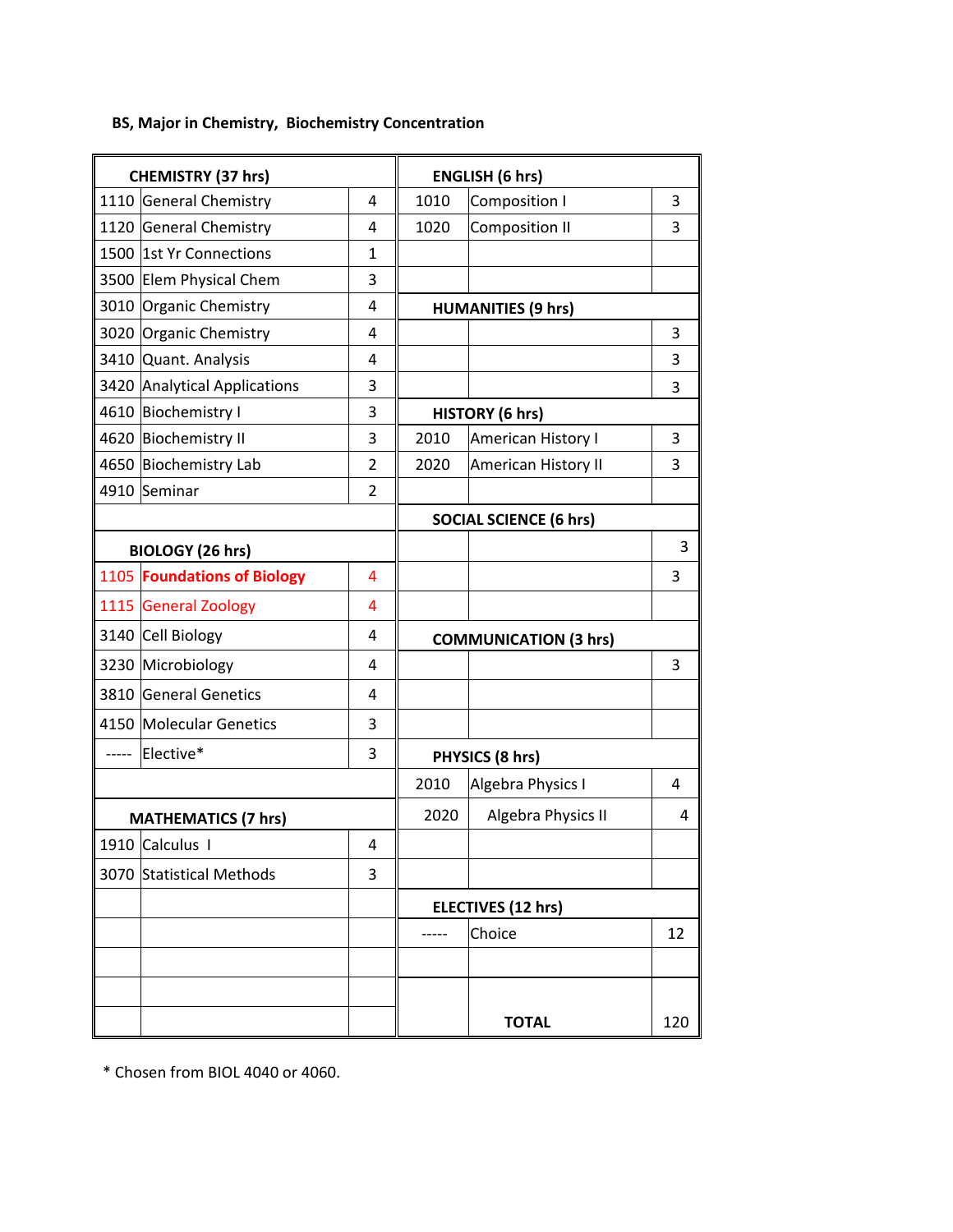| <b>FRESHMAN YEAR</b> |               |                                        |
|----------------------|---------------|----------------------------------------|
| <b>DISC</b>          | <b>NUMBER</b> | <b>SUBJECT</b>                         |
| <b>CHEM</b>          | 1110, 1120    | <b>General Chemistry</b>               |
| <b>CHEM</b>          | 1500          | 1st Year Connections/Advisement        |
| <b>BIOL</b>          | 1105, 1115    | <b>Foundations of Biology, Zoology</b> |
| <b>MATH</b>          | 1910          | Calculus I                             |
| <b>ENGL</b>          | 1010, 1020    | Composition I, II                      |
| SS                   |               | Social Science                         |
|                      |               | <b>TOTAL</b>                           |

| <b>SOPHOMORE YEAR</b> |               |                                             |  |
|-----------------------|---------------|---------------------------------------------|--|
| <b>DISC</b>           | <b>NUMBER</b> | <b>SUBJECT</b>                              |  |
| <b>CHEM</b>           | 3410, 3420    | Quant. Analysis, Analytical<br>Applications |  |
| <b>BIOL</b>           | 3140          | Cell Biology                                |  |
| <b>BIOL</b>           | 3230          | Microbiology                                |  |
| <b>PHYS</b>           | 2010, 2020    | Algebra-based Physics                       |  |
| <b>HUM</b>            |               | <b>Humanities</b>                           |  |
| SS                    |               | Social Science                              |  |
|                       |               | <b>TOTAL</b>                                |  |

| <b>JUNIOR YEAR</b> |               |                                       |
|--------------------|---------------|---------------------------------------|
| <b>DISC</b>        | <b>NUMBER</b> | <b>SUBJECT</b>                        |
| <b>CHEM</b>        | 3010, 3020    | <b>Organic Chemistry</b>              |
| <b>CHEM</b>        | 3500          | <b>Elements of Physical Chemistry</b> |
| <b>BIOL</b>        | 3810          | <b>General Genetics</b>               |
| <b>HIST</b>        | 2010, 2020    | American History                      |
| <b>COM</b>         |               | Communication                         |
| <b>HUM</b>         |               | <b>Humanities</b>                     |
| <b>ELEC</b>        |               | Elective                              |
|                    |               | <b>TOTAL</b>                          |

| <b>SENIOR YEAR</b> |               |                                |  |
|--------------------|---------------|--------------------------------|--|
| <b>DISC</b>        | <b>NUMBER</b> | <b>SUBJECT</b>                 |  |
| <b>CHEM</b>        | 4610, 4620    | General Biochemistry I, II     |  |
| <b>CHEM</b>        | 4650          | <b>Biochemistry Laboratory</b> |  |
| <b>CHEM</b>        | 4910          | Seminar                        |  |
| <b>BIOL</b>        | 4150          | <b>Molecular Genetics</b>      |  |
| <b>BIOL</b>        |               | Biology Elective*              |  |
| <b>MATH</b>        | 3070          | <b>Statistical Methods I</b>   |  |

г.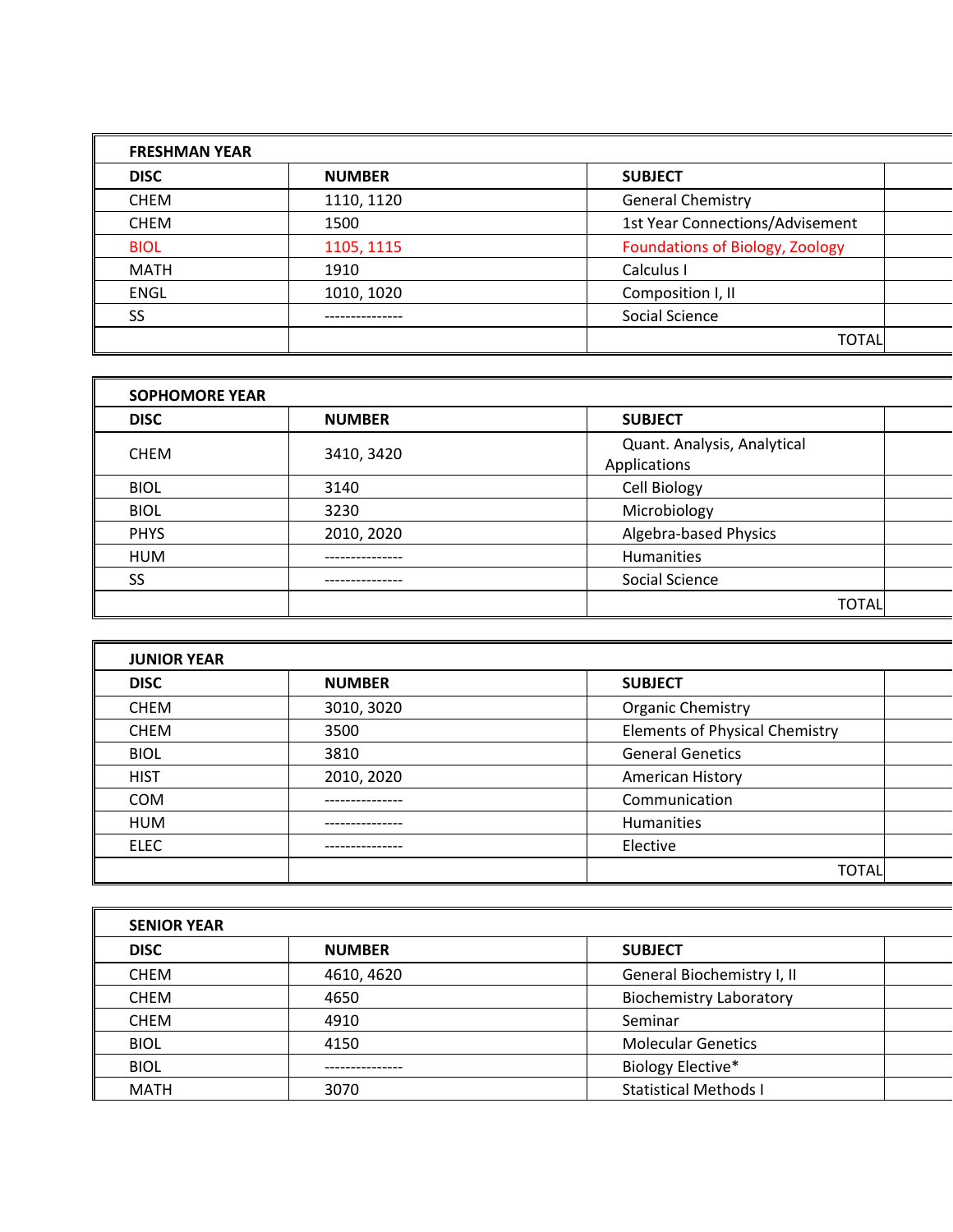| $- \cdot - -$<br>---- | ---------------- |  |
|-----------------------|------------------|--|
|                       |                  |  |

\* Chosen from BIOL 4040 or 4060.

**Motion.** Dr. Boles moved to approve the changes effective Fall 2012. The motion was seconded by Dr. Kemp and carried.

### **6. Approval of Curriculum Changes from the Department of Chemistry**

In a memorandum dated February 24, 2012, approval was requested for the following:

### Curriculum Changes for Pre‐Professional Health Sciences

### I. CURRICULUM CHANGES

### **A. Pre‐Medicine**

Replace BIOL 1110 with BIOL 1105. Number of hours is unchanged. Replace BIOL 1120 with BIOL 1115. Number of hours is unchanged. Add PSY 2010 Add SOC 1010 Add MATH 3070

### **B. Pre‐Dentistry**

Replace BIOL 1110 with BIOL 1105. Number of hours is unchanged. Replace BIOL 1120 with BIOL 1115. Number of hours is unchanged.

### **C. Pre‐Pharmacy**

Replace BIOL 1110 with BIOL 1105. Number of hours is unchanged. Replace BIOL 1120 with BIOL 1115. Number of hours is unchanged.

### **D. Pre‐Optometry**

Replace BIOL 1110 with BIOL 1105. Number of hours is unchanged. Replace BIOL 1120 with BIOL 1115. Number of hours is unchanged.

### **E. Pre‐Physical Therapy**

Replace BIOL 1110 with BIOL 1105. Number of hours is unchanged. Replace BIOL 1120 with BIOL 1115. Number of hours is unchanged.

### **F. Pre‐Occupational Therapy**

Replace BIOL 1110 with BIOL 1105. Number of hours is unchanged. Replace BIOL 1120 with BIOL 1115. Number of hours is unchanged.

### **G. Pre‐Dental Hygiene**

Replace BIOL 1110 with BIOL 1105. Number of hours is unchanged.

### **H. Pre‐Medical Technology**

Replace BIOL 1110 with BIOL 1105. Number of hours is unchanged. Replace BIOL 1120 with BIOL 1115. Number of hours is unchanged.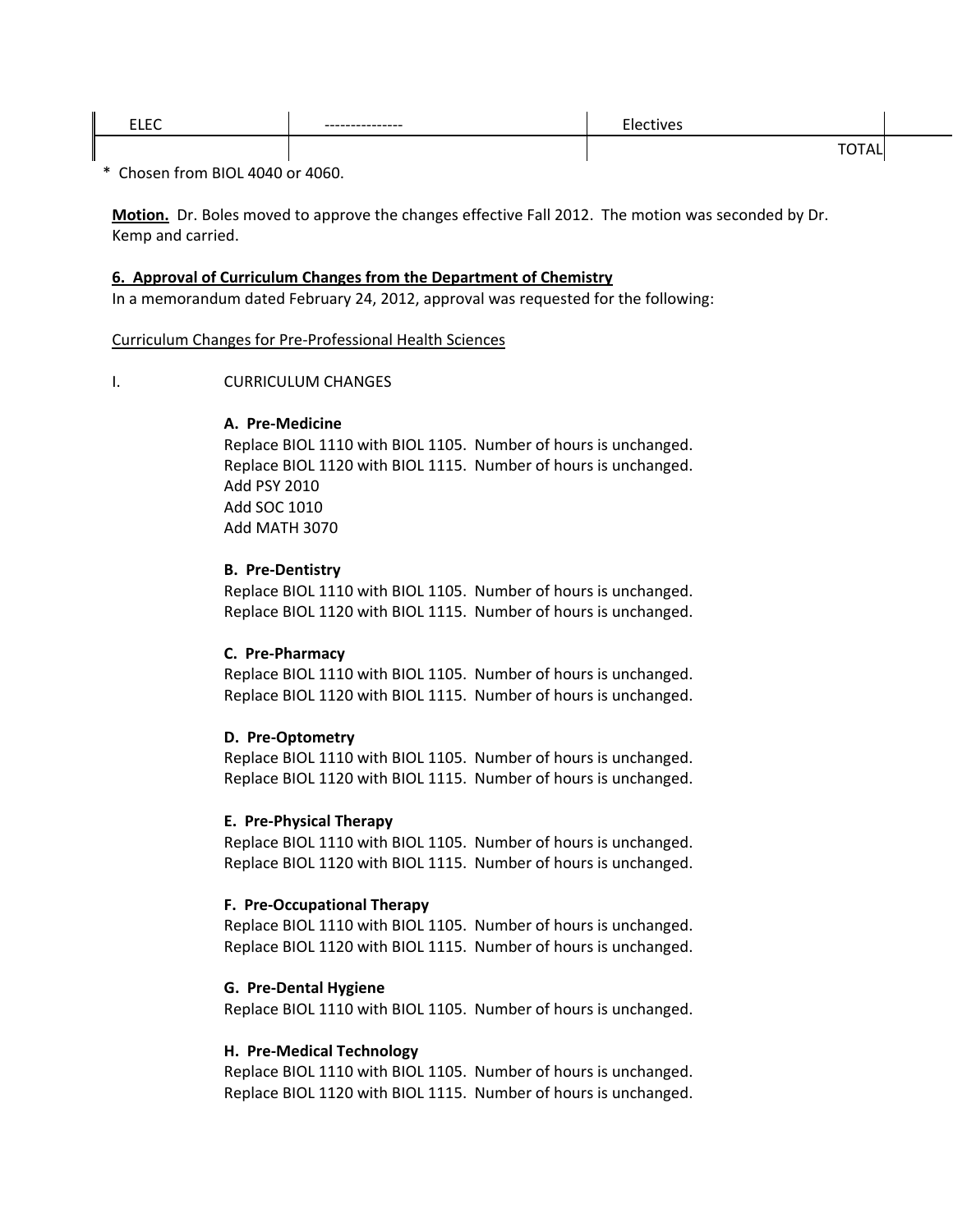## **Pre‐Dentistry, Pre-Medicine, Freshman Year**

- BIOL 1110 General Zoology Credit: 4.
- BIOL 1120 General Botany Credit: 4.
- **BIOL 1105 Foundations of Biology Credit 4.**
- **BIOL 1115 General Zoology Credit 4.**
- CHEM 1110 General Chemistry I Credit: 4.
- CHEM 1120 General Chemistry II Credit: 4.
- ENGL 1010 Writing I Credit: 3.
- ENGL 1020 Writing II Credit: 3.
- PSY 1020 General Psychology Credit: 3
- SOC 1010 Introduction to Sociology Credit: 3
- Elective Credit 3.

## **UNPP 1020 - University Pre-Professional, First-Year Interactions and Pre-Optometry Curricula**

Completion of one of these **this** three-year programs meets the requirements for admission to **most medical schools** professional school but does not guarantee entrance. Admission into any professional school is competitive.

- •
- •
- •
- •
- •
- •
- •
- •
- •
- •
- •
- •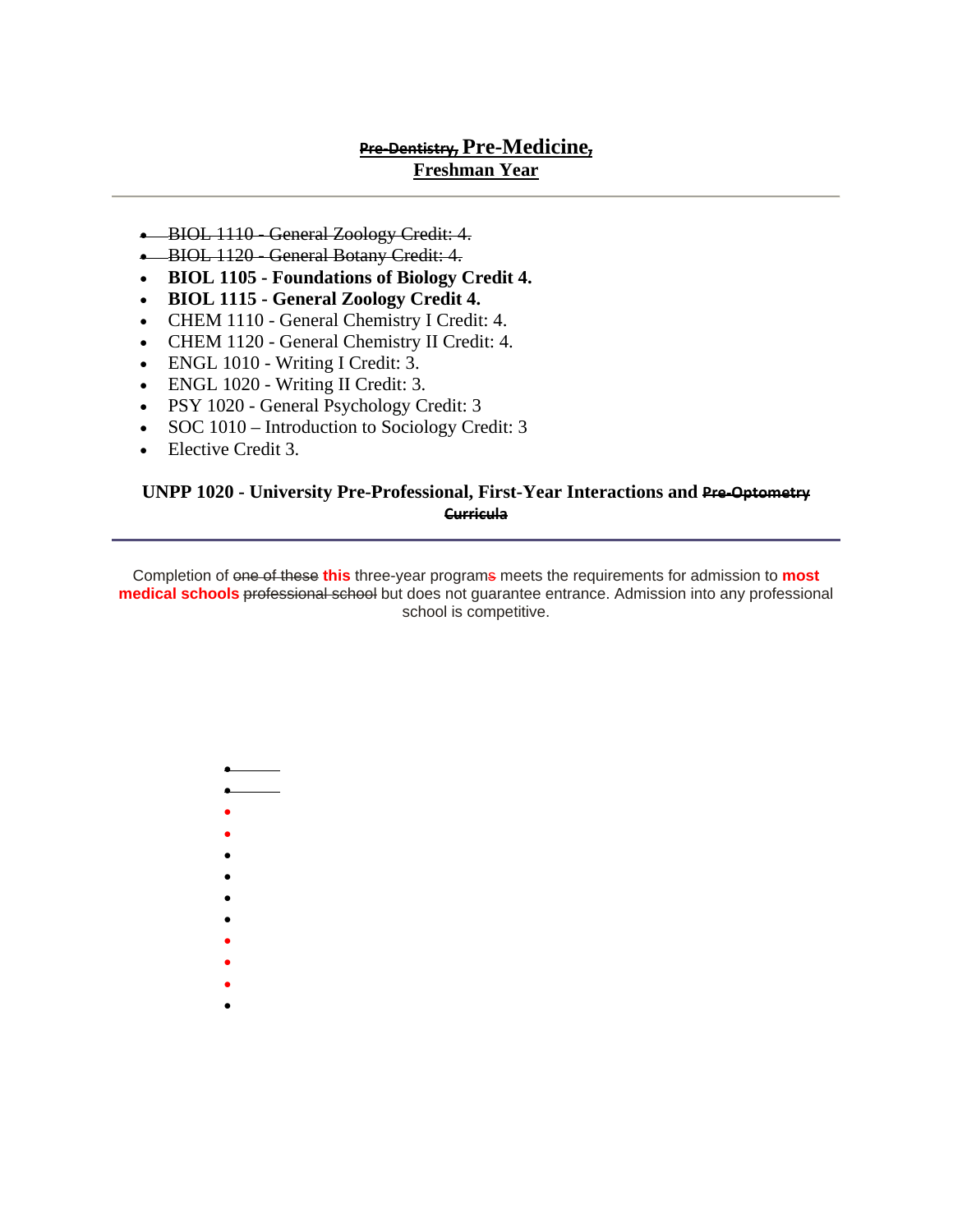- •
- •
- •
- •
- •
- •
- •
- •

• (remove old superscript  $2$ )

## **Total: 32**

## **Sophomore Year**

- CHEM 3010 Organic Chemistry I Credit: 4.
- CHEM 3020 Organic Chemistry II Credit: 4.
- ENGL 2130 American Literature Credit: 3. or
- ENGL 2230 British Literature Credit: 3. or
- ENGL 2330 World Literature Credit: 3.
- PHYS 2010 Algebra-based Physics I Credit: 4.
- PHYS 2020 Algebra-based Physics II Credit: 4.
- MATH 3070 Statistical Methods I Credit: 3
- Elective (Humanities-3 hours) Credit 10.

## **Total: 32**

## **Junior Year**

- CHEM 4610 (5610) General Biochemistry Credit: 3.
	- CHEM 4620 (5620) General Biochemistry Credit: 3. (remove old
	- superscript<sup>2</sup>)
	- Biology Elective Credit 4.
	- Elective Credit 18.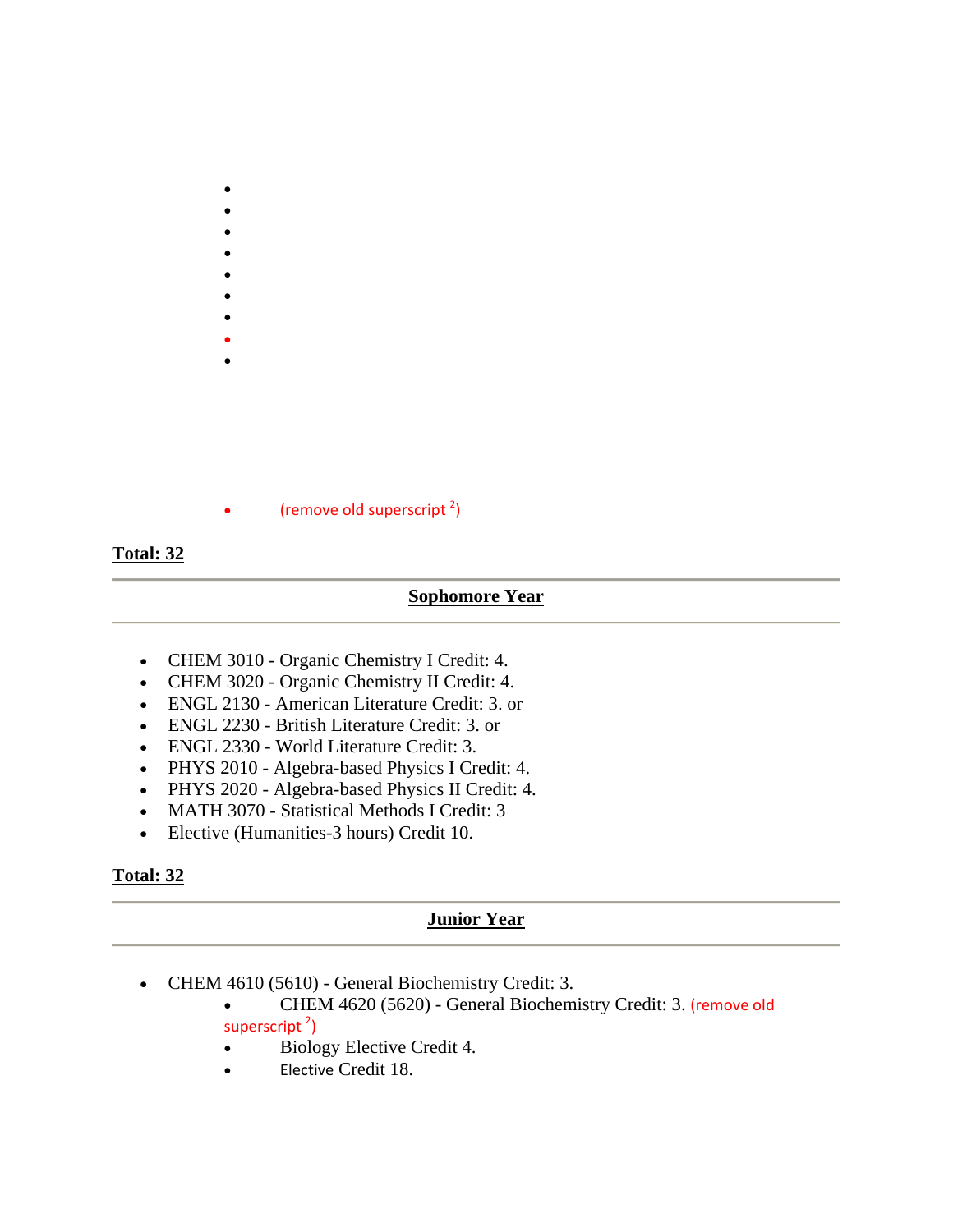## **Total: 28**

Note:

It is recommended that students have at least 120 semester hours credit or a B.A. or B.S. degree to be competitive for admission.

<sup>1</sup>For students intending to earn a Bachelors degree before entering professional school, it is recommended that elective hours be taken from core requirements or a selected degree program. Additional courses in chemistry and biology are suggested. 2 Dental School Requirements

<sup>2</sup> The new Medical College Admission Test<sup>®</sup> (MCAT<sup>®</sup>) will be introduced in 2015. Adding PSY 2010, SOC 1010, and MATH 3070 will better prepare students for a new section on the MCAT<sup>2015</sup> entitled *Psychological, Social and Biological Foundations of Behavior.*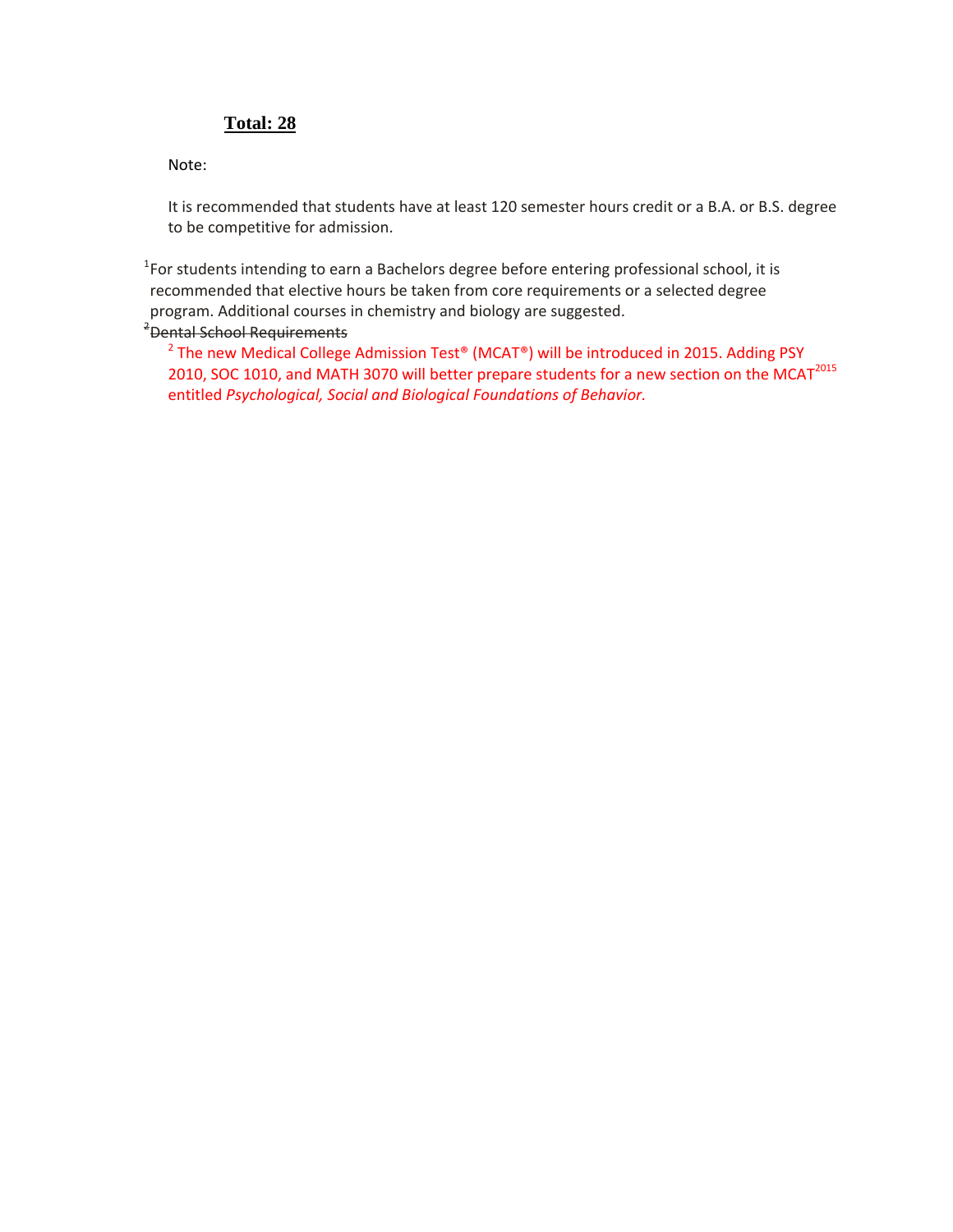### **Pre‐Dentistry**

/preview/preview\_program.php?catoid=8&poid=830&returnto=1270&printPrint‐Friendly Page

 $\Box$ Return to: Department of Chemistry

**Pre‐Dentistry, Pre‐Medicine, and Pre‐Optometry Curricula**

## **Pre-Dentistry Freshman Year**

- BIOL 1110 General Zoology Credit: 4.
- BIOL 1120 General Botany Credit: 4.
- **BIOL 1105 Foundations of Biology Credit 4.**
- **BIOL 1115 ‐ General Zoology Credit 4.**
- CHEM 1110 General Chemistry I Credit: 4.
- CHEM 1120 General Chemistry II Credit: 4.
- ENGL 1010 Writing I Credit: 3.
- ENGL 1020 Writing II Credit: 3.
- Electives Credit 9. $<sup>1</sup>$ </sup>
- UNPP 1020 ‐ University Pre-Professional, First-Year Interactions and Advisement Credit: 1.

## **Total: 32**

•

be displayed. Your again. If the red x still appears, you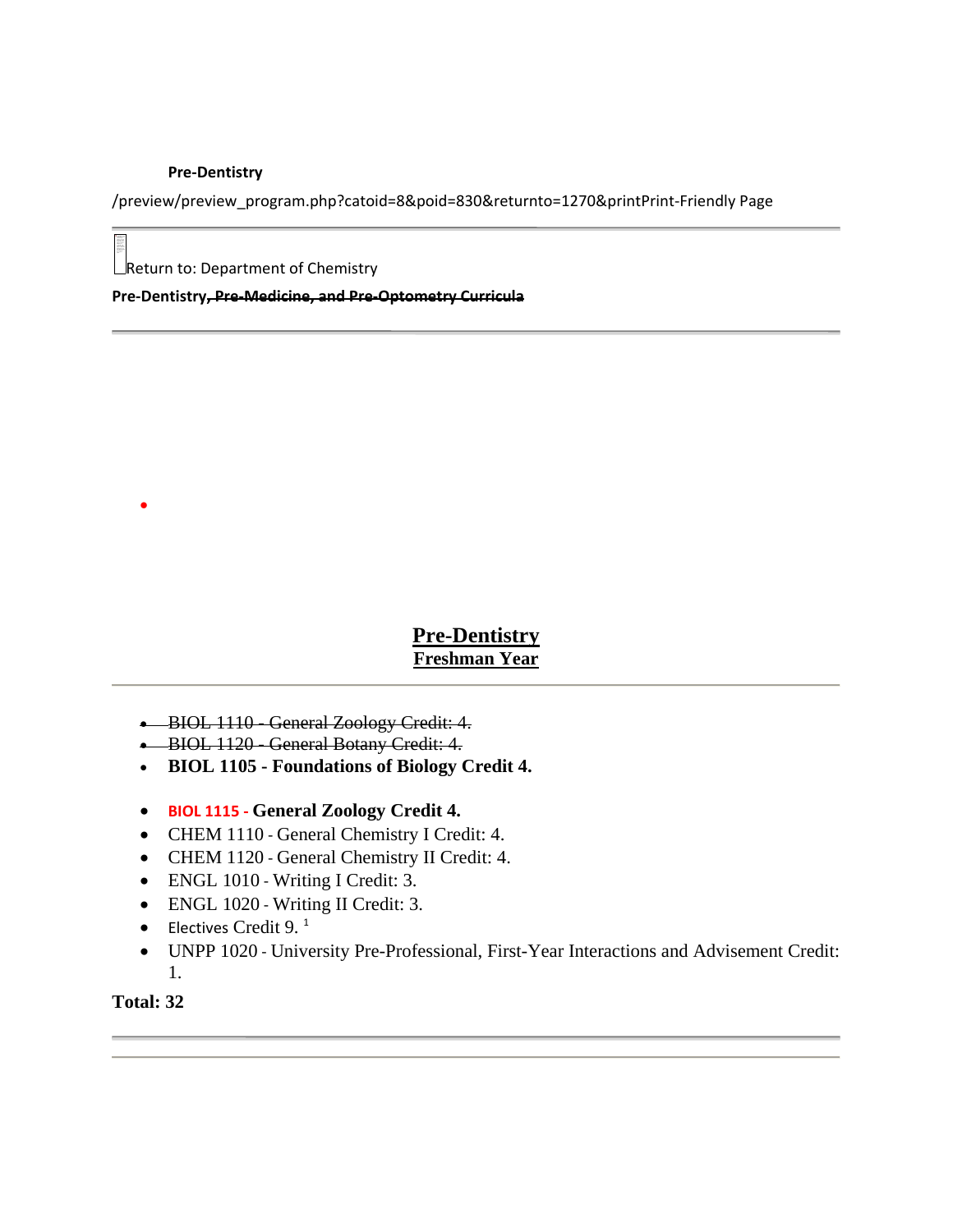## **Sophomore Year**

- CHEM 3010 Organic Chemistry I Credit: 4.
- CHEM 3020 Organic Chemistry II Credit: 4.
- ENGL 2130 American Literature Credit: 3. or
- ENGL 2230 British Literature Credit: 3. or
- ENGL 2330 World Literature Credit: 3.
- PHYS 2010 Algebra-based Physics I Credit: 4.
- PHYS 2020 Algebra-based Physics II Credit: 4.
- Electives (Humanities-3 hours) Credit 13.<sup>1</sup>

•**Total: 32** 

## **Junior Year**

- CHEM 4610 (5610) General Biochemistry Credit: 3.  $\frac{2}{3}$  (remove superscript  $\frac{2}{3}$ )
- CHEM 4620 (5620) General Biochemistry Credit: 3.  $\frac{2}{3}$  (remove superscript  $\frac{2}{3}$ )
- Biology Elective Credit 4.
- Electives Credit  $18.1$

## **Total: 28**

### **Note:**

1

It is recommended that students have at least 120 semester hours credit or a B.A. or B.S. degree to be competitive for admission.

For students intending to earn a Bachelors degree before entering professional school, it is recommended that elective hours be taken from core requirements or a selected degree program. Additional courses in chemistry and biology are suggested.

<sup>2</sup> Dental School Requirements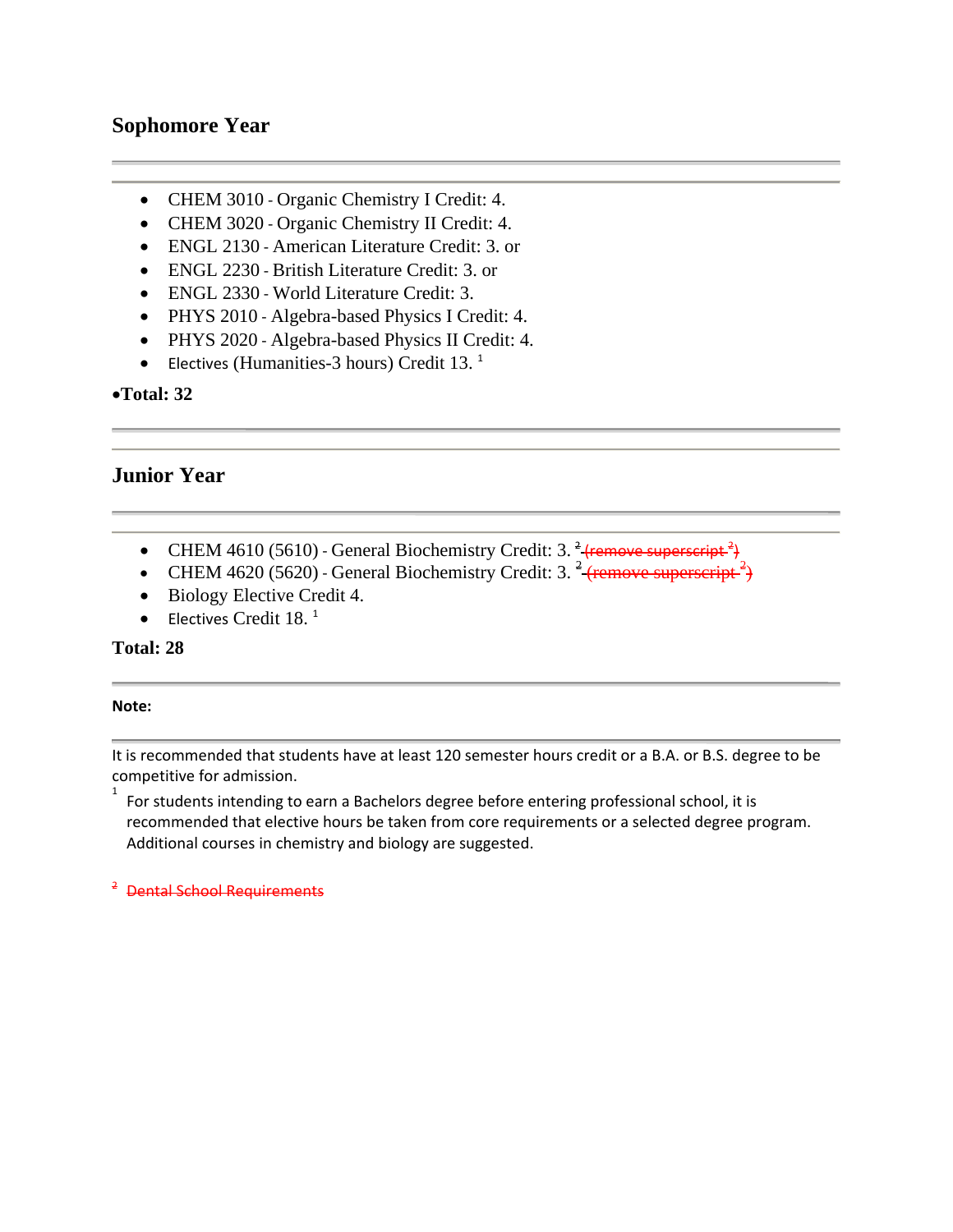## **Pre-Pharmacy Freshman Year**

- BIOL 1110 General Zoology Credit: 4.
- BIOL 1120 General Botany Credit: 4.
- **BIOL 1105 ‐ Foundations of Biology Credit 4.**
- **BIOL 1115 ‐ General Zoology Credit 4.**
- CHEM 1110 General Chemistry I Credit: 4.
- CHEM 1120 General Chemistry II Credit: 4.
- ENGL 1010 Writing I Credit: 3.
- ENGL 1020 Writing II Credit: 3.
- MATH 1530 Elementary Probability and Statistics Credit: 3.
- MATH 1910 Calculus I Credit: 4.
- UNPP 1020 University Pre-Professional, First-Year Interactions and Advisement Credit: 1.

### **Total: 30**

### **Sophomore Year**

- BIOL 3230 Health Science Microbiology Credit: 4.
- CHEM 3010 Organic Chemistry I Credit: 4.
- CHEM 3020 Organic Chemistry II Credit: 4.
- ECON 2010 Principles of Microeconomics Credit: 3.
- ENGL 2130 American Literature Credit: 3. or
- ENGL 2230 British Literature Credit: 3. or
- ENGL 2330 World Literature Credit: 3.
- PHYS 2010 Algebra-based Physics I Credit: 4.
- Elective Credit 9.

### **Total: 31**

### **Junior Year**

- BIOL 2010 Human Anatomy and Physiology I Credit: 4.
- BIOL 2020 Human Anatomy and Physiology II Credit: 4.
- BIOL 4040 (5040) Immunology Credit: 3.
- CHEM 4610 (5610) General Biochemistry Credit: 3.
- CHEM 4620 (5620) General Biochemistry Credit: 3.
- Humanities/Fine Arts Elective Credit 3.
- Social/Behavioral Science Elective Credit 3.
- SPCH 2410 Introduction to Speech Communication Credit: 3. or
- SPCH 4430 (5430) Interpersonal Communication Credit: 3.
- Elective Credit 3.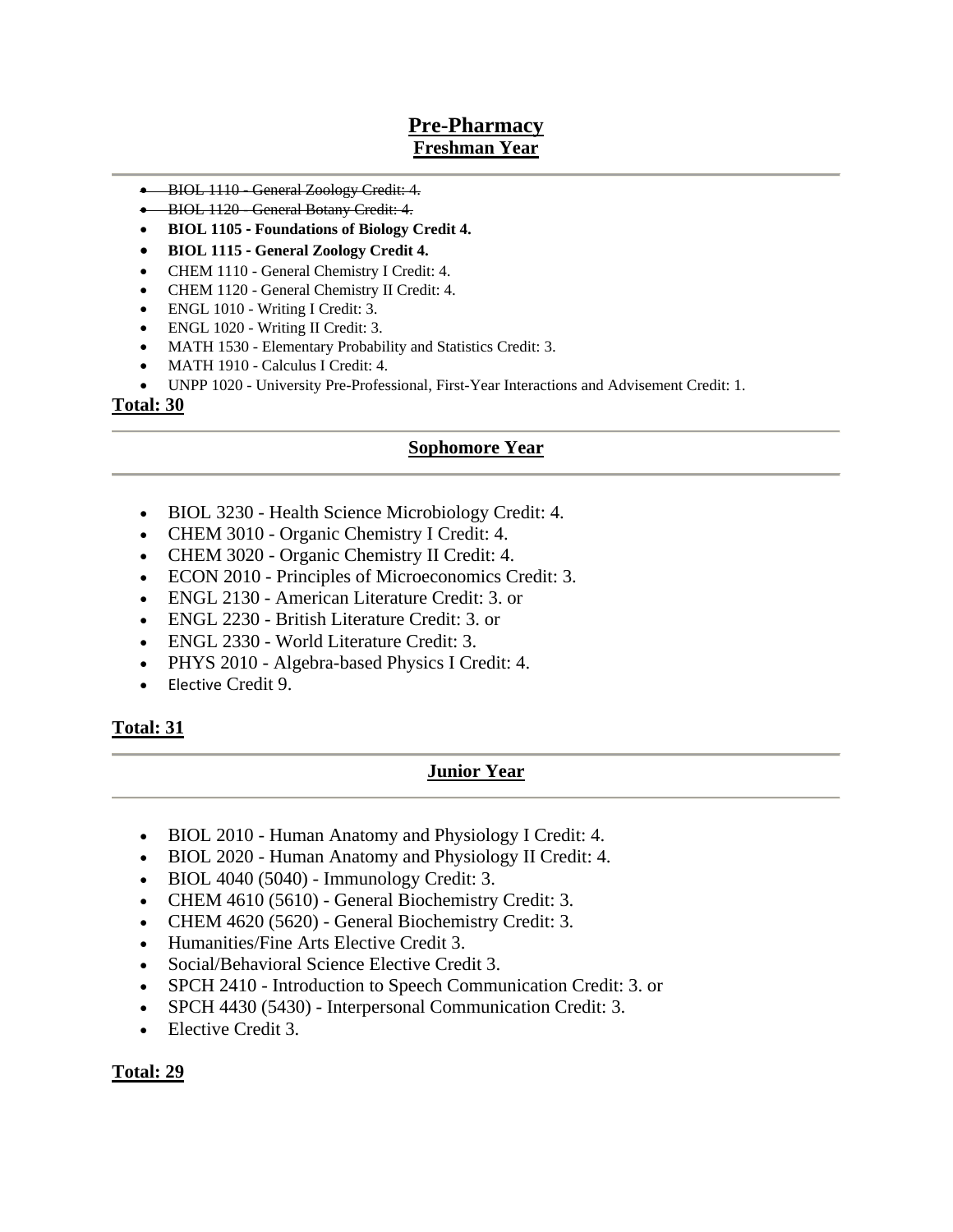### **PRE‐OPTOMETRY**

### **E**Print-Friendly Page

### Return to: Department of Chemistry

### **Pre‐Dentistry, Pre‐Medicine, and Pre‐Optometry Curricula**

Completion of this one of these three-year programs meets the requirements for admission to most optometry professional schools but does not guarantee entrance. Admission into any professional school is competitive.

### **Pre‐Optometry Curriculum**

### **Freshman Year**

- **BIOL 1105 ‐ Foundations of Biology Credit 4.**
- **BIOL 1115 ‐ General Zoology Credit 4.**
- CHEM 1110 General Chemistry I Credit: 4.
- CHEM 1120 General Chemistry II Credit: 4.
- ENGL 1010 Writing I Credit: 3.
- ENGL 1020 Writing II Credit: 3.
- MATH 1730 Pre-calculus Mathematics Credit: 5.
- MATH 1910 Calculus I Credit: 4.
- UNPP 1020 ‐ University Pre‐Professional, First‐Year Interactions and Advisement Credit: 1.

### **Total: 32**

### **Sophomore Year**

- CHEM 3005 ‐ Elementary Organic Chemistry Credit: 4**<sup>2</sup>** .
- CHEM 4500 Physiological Chemistry Credit: 3.
- •
- ENGL 2130 ‐ American Literature Credit: 3. or
- ENGL 2230 ‐ British Literature Credit: 3. or
- ENGL 2330 ‐ World Literature Credit: 3.
- •
- MATH 1530 Elementary Probability and Statistics Credit: 3.
- PHYS 2010 Algebra-based Physics I Credit: 4.
- PHYS 2020 Algebra-based Physics II Credit: 4.
- Electives Credit 9.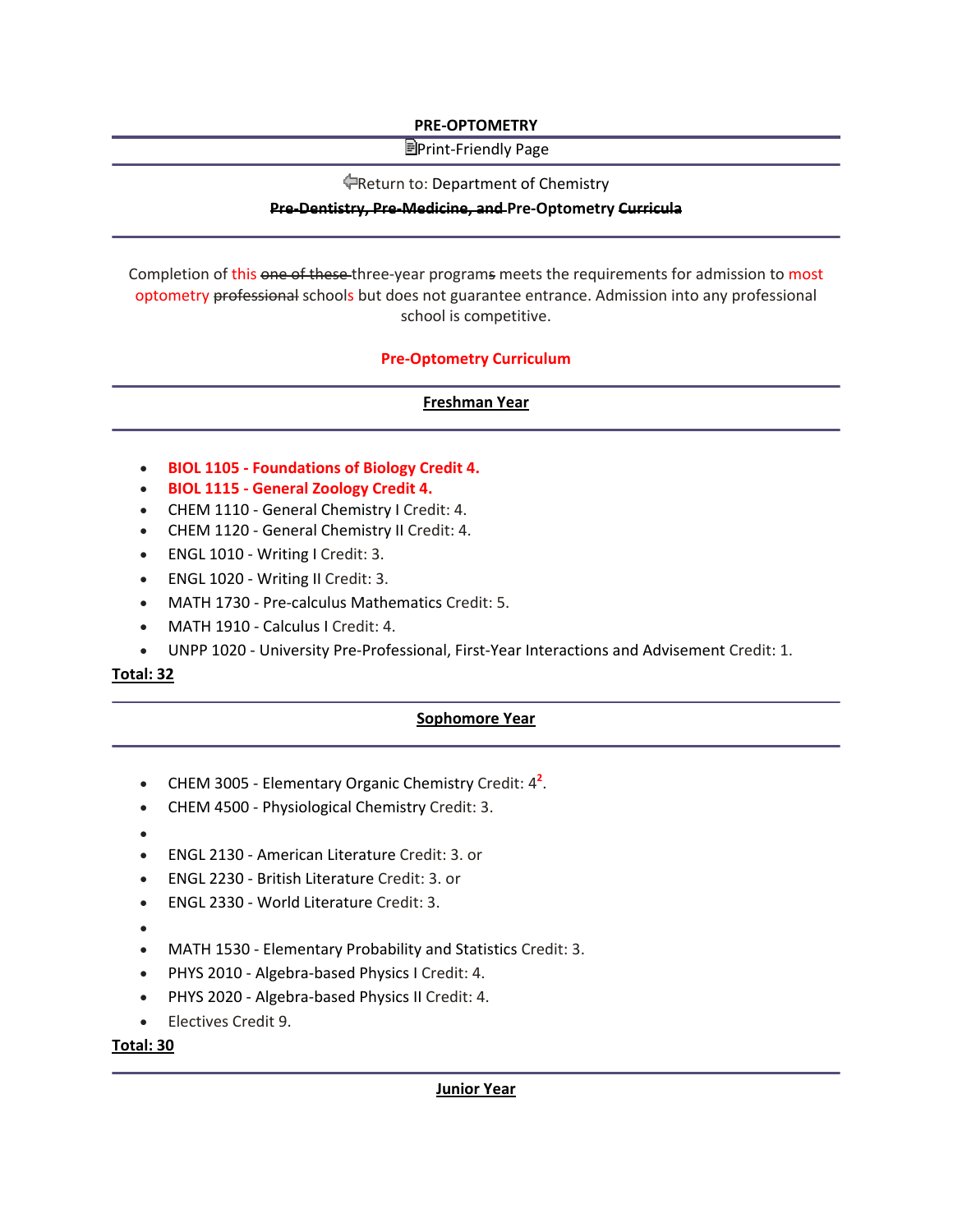- BIOL 2010 Human Anatomy and Physiology I Credit: 4.
- BIOL 2020 Human Anatomy and Physiology II Credit: 4.
- BIOL 3140 ‐ Cellular Biology Credit: 4.
- BIOL 3230 ‐ Health Science Microbiology Credit: 4.
- Social Science Credit 6.
- PSY 2010 ‐ General Psychology Credit: 3.
- Electives Credit 3. $<sup>1</sup>$ </sup>

### **Total: 28**

### **Note:**

 $\frac{1}{1}$  For students intending to earn a Bachelors degree before entering professional school, it is recommended that elective hours be taken from core requirements or a selected degree program. <sup>2</sup> One semester of biochemistry is recommended at most optometry schools and required by some.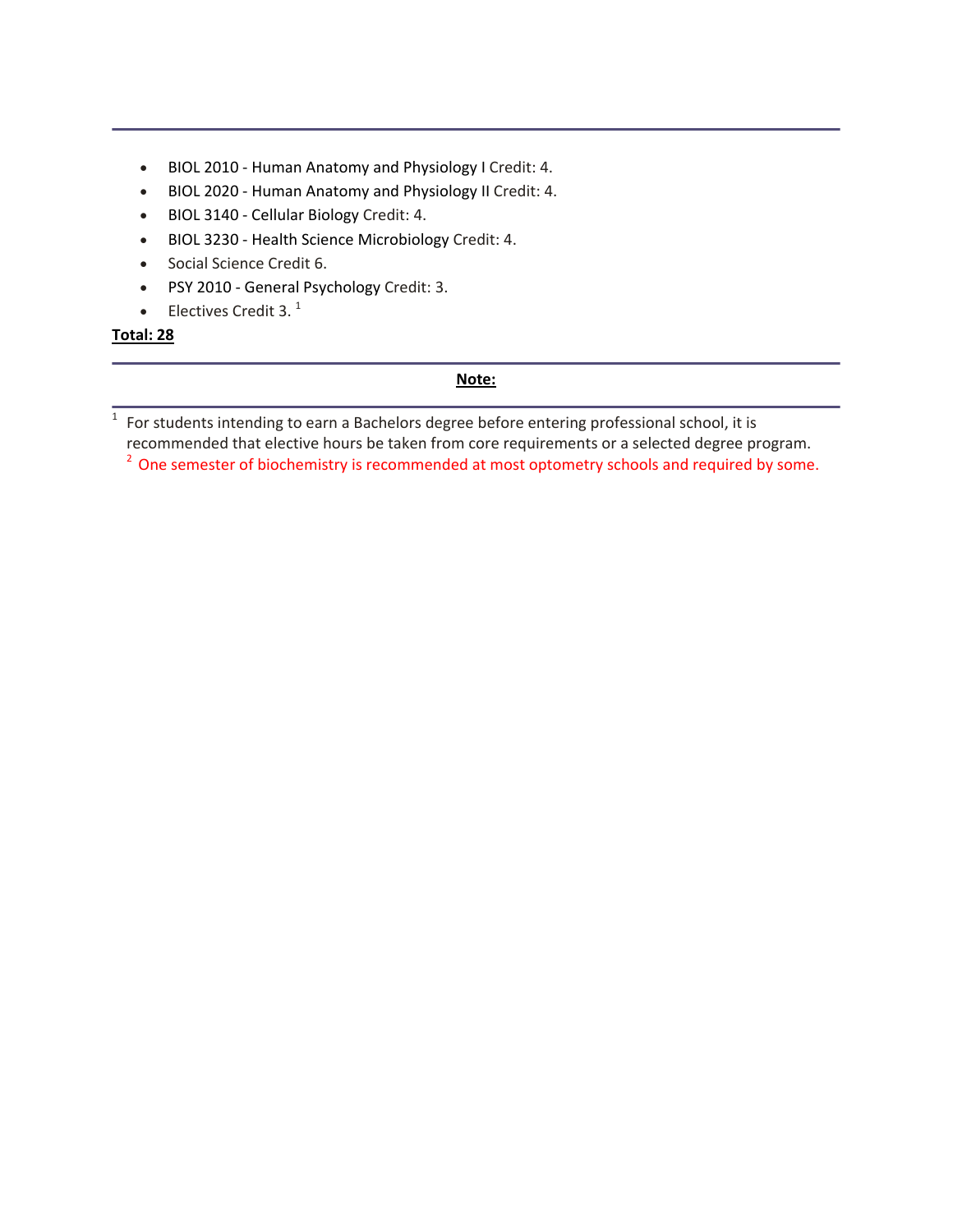## **Pre-Optometry**

### **Freshman Year**

- BIOL 1110 General Zoology Credit: 4.
- BIOL 1120 General Botany Credit: 4.
- **BIOL 1105 Foundations of Biology Credit 4.**
- **BIOL 1115 General Zoology Credit 4.**
- CHEM 1110 General Chemistry I Credit: 4.
- CHEM 1120 General Chemistry II Credit: 4.
- ENGL 1010 Writing I Credit: 3.
- ENGL 1020 Writing II Credit: 3.
- MATH 1730 Pre-calculus Mathematics Credit: 5.
- MATH 1910 Calculus I Credit: 4.
- UNPP 1020 University Pre-Professional, First-Year Interactions and Advisement Credit: 1.

### *Total: 32*

### **Sophomore Year**

- CHEM 3005 Elementary Organic Chemistry Credit: 4.
- CHEM 4500 Physiological Chemistry Credit: 3.
- ENGL 2130 American Literature Credit: 3. or
- ENGL 2230 British Literature Credit: 3. or
- ENGL 2330 World Literature Credit: 3.
- MATH 1530 Elementary Probability and Statistics Credit: 3.
- PHYS 2010 Algebra-based Physics I Credit: 4.
- PHYS 2020 Algebra-based Physics II Credit: 4.
- Elective Credit 9.

### *Total: 30*

### **Junior Year**

- BIOL 2010 Human Anatomy and Physiology I Credit: 4.
- BIOL 2020 Human Anatomy and Physiology II Credit: 4.
- BIOL 3140 Cellular Biology Credit: 4.
- BIOL 3230 Health Science Microbiology Credit: 4.
- Social Science Credit 6.
- PSY 2010 General Psychology Credit: 3.
- Elective Credit 3.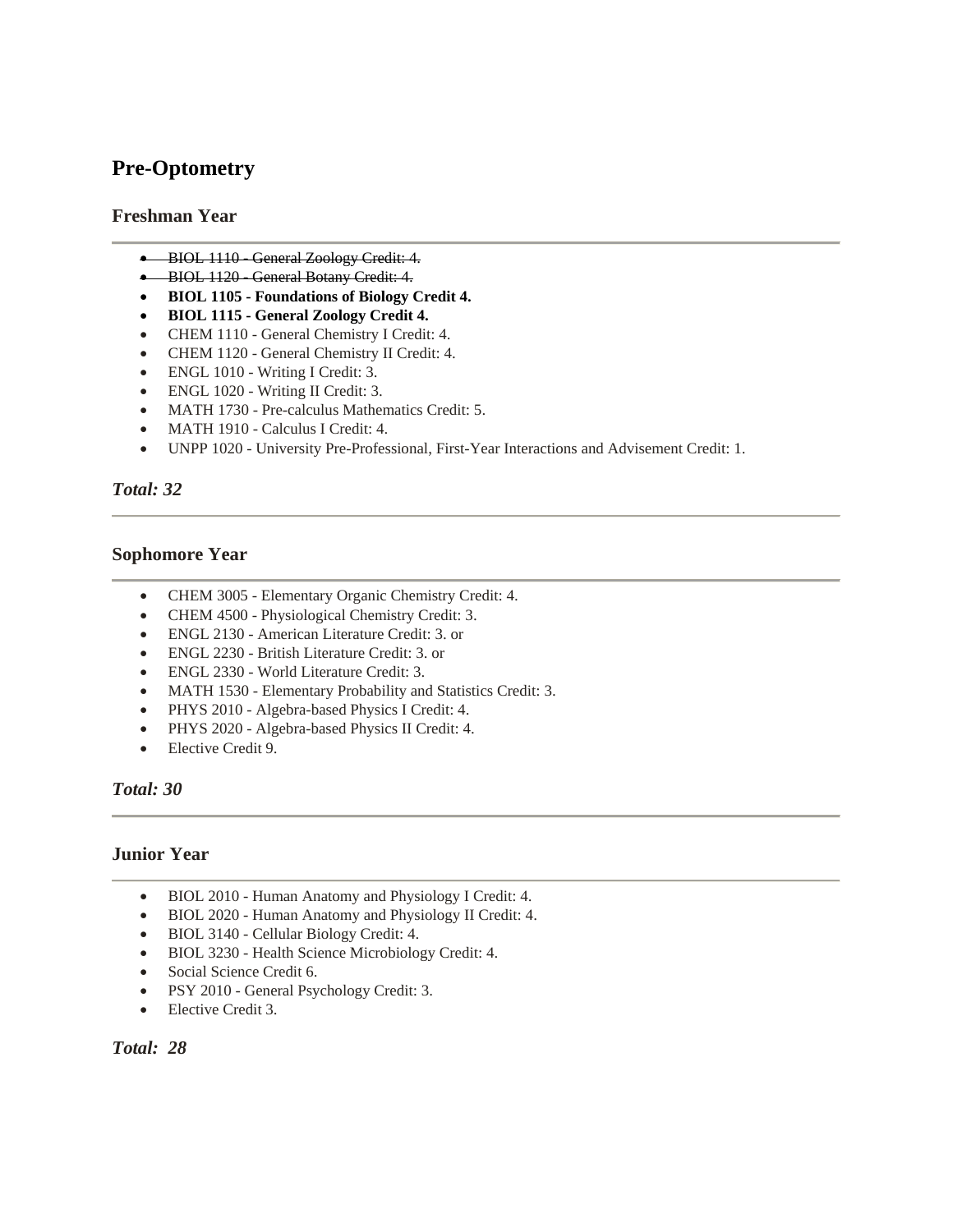## **Pre-Physical Therapy**

## **Freshman Year**

- BIOL 1110 General Zoology Credit: 4.
- BIOL 1120 General Botany Credit: 4.
- **BIOL 1105 ‐ Foundations of Biology Credit 4.**
- **BIOL 1115 ‐ General Zoology Credit 4.**
- CHEM 1110 General Chemistry I Credit: 4.
- CHEM 1120 General Chemistry II Credit: 4.
- ENGL 1010 Writing I Credit: 3.
- ENGL 1020 Writing II Credit: 3.
- MATH 1130 College Algebra Credit: 3. or
- MATH 1710 Pre-calculus I Credit: 3.
- Humanities/Fine Arts Elective Credit 3.
- UNPP 1020 University Pre-Professional, First-Year Interactions and Advisement Credit: 1.

### **Total: 29**

### **Sophomore Year**

- BIOL 2010 Human Anatomy and Physiology I Credit: 4.
- BIOL 2020 Human Anatomy and Physiology II Credit: 4.
- ENGL 2130 American Literature Credit: 3. or
- ENGL 2230 British Literature Credit: 3. or
- ENGL 2330 World Literature Credit: 3.
- PHYS 2010 Algebra-based Physics I Credit: 4.
- PHYS 2020 Algebra-based Physics II Credit: 4.
- PSY 2010 General Psychology Credit: 3.
- PSY 3200 Developmental Psychology Credit: 3.
- Elective Credit 6.

### **Total: 31**

## **Junior Year**

- CSC 1100 Introduction to Computing Credit: 3.
- MATH 1530 Elementary Probability and Statistics Credit: 3. or
- PSY 3010 Statistics and Experimental Design Credit: 3.
- Social/Behavioral Science Elective Credit 6.
- Elective Credit 19.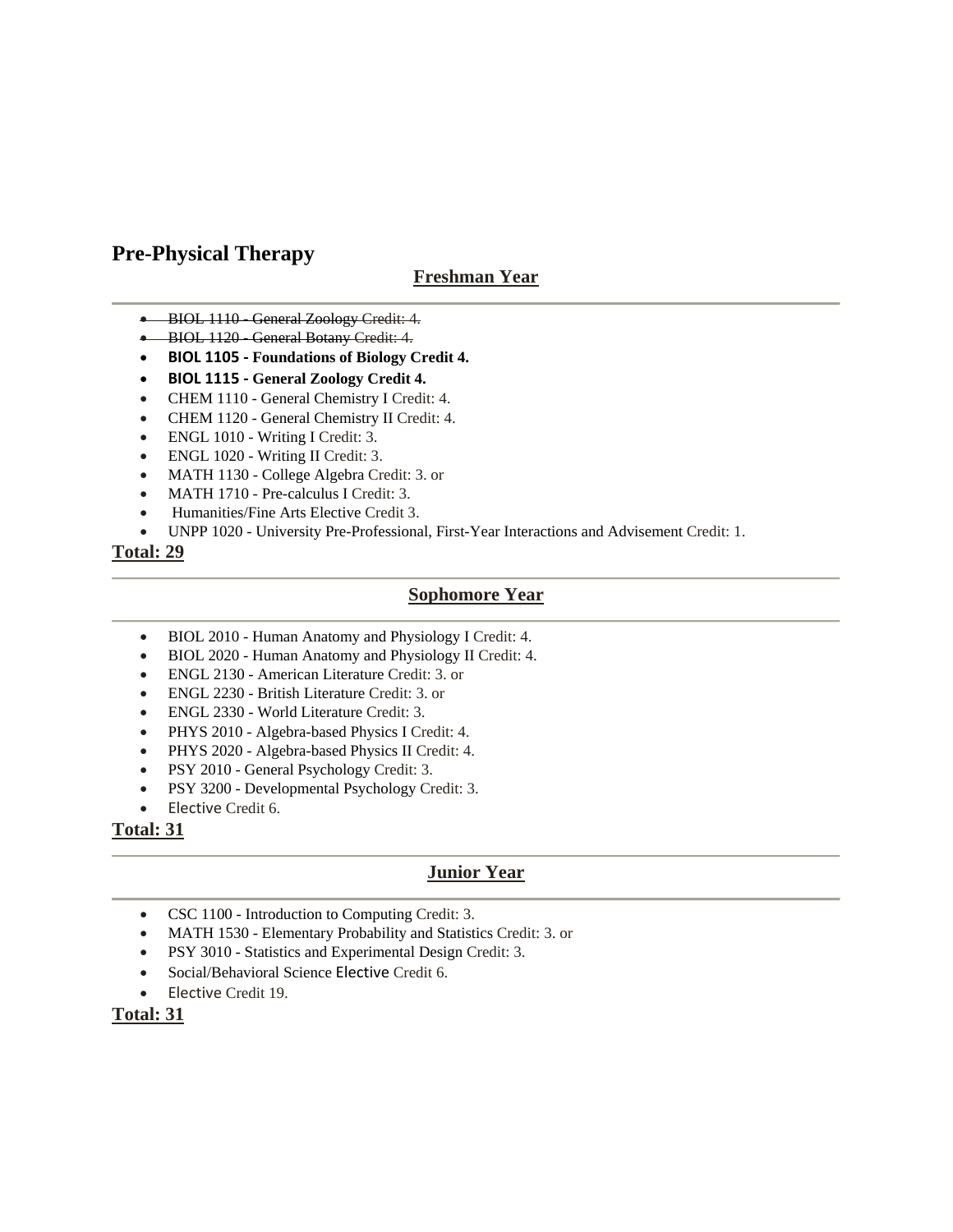## **Pre-Occupational Therapy**

## **Freshman Year**

- BIOL 1110 General Zoology Credit: 4.
- BIOL 1120 General Botany Credit: 4.
- **BIOL 1105 ‐ Foundations of Biology Credit 4.**
- **BIOL 1115 ‐ General Zoology Credit 4.**
- CHEM 1110 General Chemistry I Credit: 4.
- ENGL 1010 Writing I Credit: 3.
- ENGL 1020 Writing II Credit: 3.
- Humanities/Fine Arts Elective Credit 6.
- PSY 2010 General Psychology Credit: 3.
- SOC 1010 Introduction to Sociology Credit: 3.
- UNPP 1020 University Pre-Professional, First-Year Interactions and Advisement Credit: 1.

### **Total: 31**

### **Sophomore Year**

- BIOL 2010 Human Anatomy and Physiology I Credit: 4.
- BIOL 2020 Human Anatomy and Physiology II Credit: 4.
- ENGL 2130 American Literature Credit: 3. or
- ENGL 2230 British Literature Credit: 3. or
- ENGL 2330 World Literature Credit: 3.
- PHYS 2010 Algebra-based Physics I Credit: 4.
- PSY 3200 Developmental Psychology Credit: 3. or
- PSY 4300 (5300) Adult Psychology Credit: 3.
- PSY 4160 (5160) Abnormal Psychology Credit: 3.
- SPCH 2410 Introduction to Speech Communication Credit: 3.
- Elective (Humanities-3 credit hours) Credit 6.

### **Total: 30**

### **Junior Year**

- CSC 1100 Introduction to Computing Credit: 3.
- MATH 1530 Elementary Probability and Statistics Credit: 3. or
- PSY 3010 Statistics and Experimental Design Credit: 3.
- ANTH 1100 Introduction to Anthropology Credit: 3.
- Social/Behavioral Science Elective Credit 3.
- Elective Credit 18.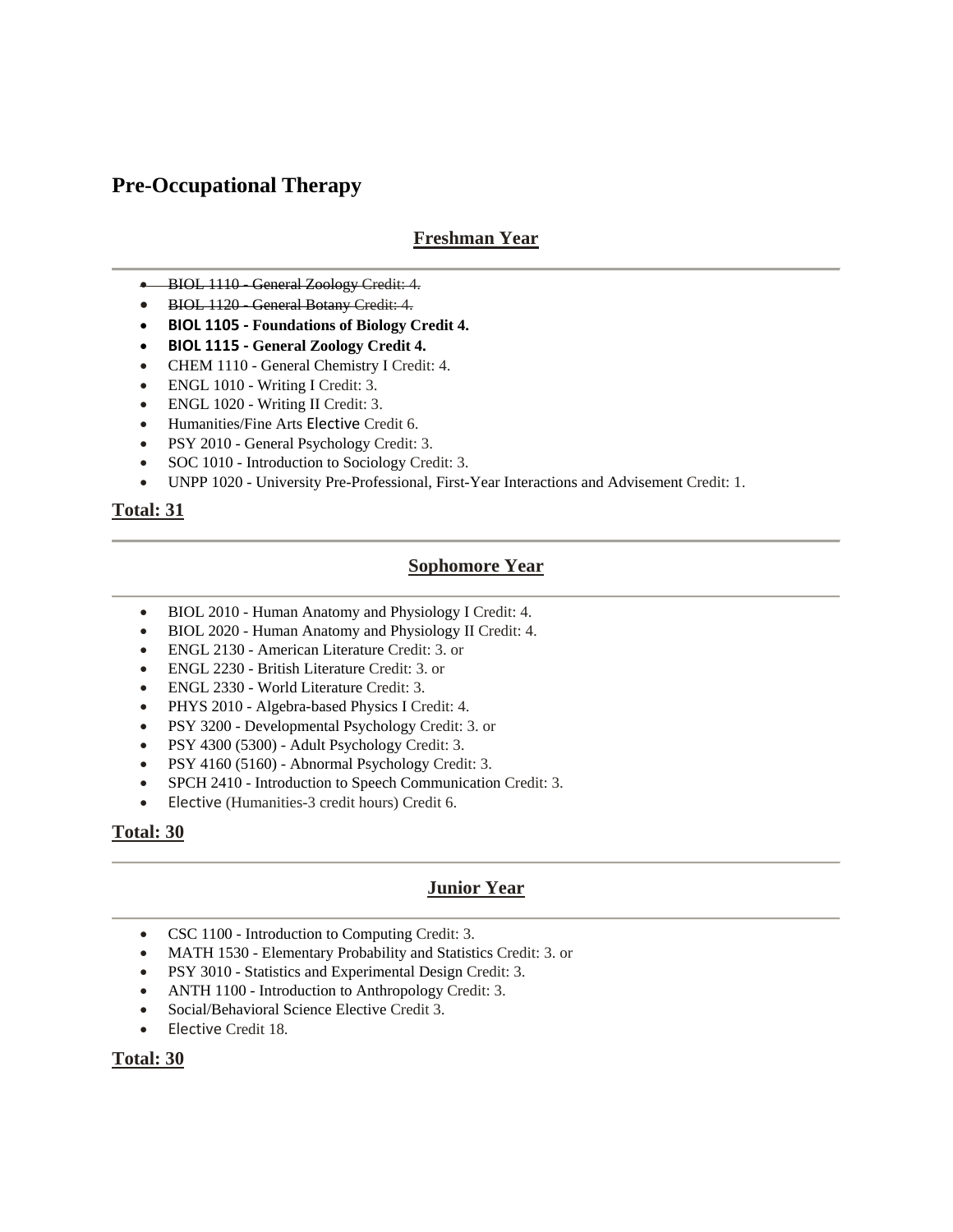## **Pre-Dental Hygiene**

## **Freshman Year**

- BIOL 1110 General Zoology Credit: 4.
- **BIOL 1115 ‐ General Zoology Credit 4.**
- CHEM 1010 Introduction to Chemistry I Credit: 4. or
- CHEM 1110 General Chemistry I Credit: 4.
- CHEM 1020 Introduction to Chemistry II Credit: 4. or
- CHEM 1120 General Chemistry II Credit: 4.
- ENGL 1010 Writing I Credit: 3.
- ENGL 1020 Writing II Credit: 3.
- PSY 2010 General Psychology Credit: 3.
- SOC 1010 Introduction to Sociology Credit: 3.
- Elective Credit 6.
- UNPP 1020 University Pre-Professional, First-Year Interactions and Advisement Credit: 1.

### *Total: 31*

### Sophomore Year

- BIOL 2010 Human Anatomy and Physiology I Credit: 4.
- BIOL 2020 Human Anatomy and Physiology II Credit: 4.
- BIOL 3230 Health Science Microbiology Credit: 4.
- ENGL 2130 American Literature Credit: 3. or
- ENGL 2230 British Literature Credit: 3. or
- ENGL 2330 World Literature Credit: 3.
- SPCH 2410 Introduction to Speech Communication Credit: 3.
- Social/Behavioral Science Elective Credit 6.
- Elective Credit 6.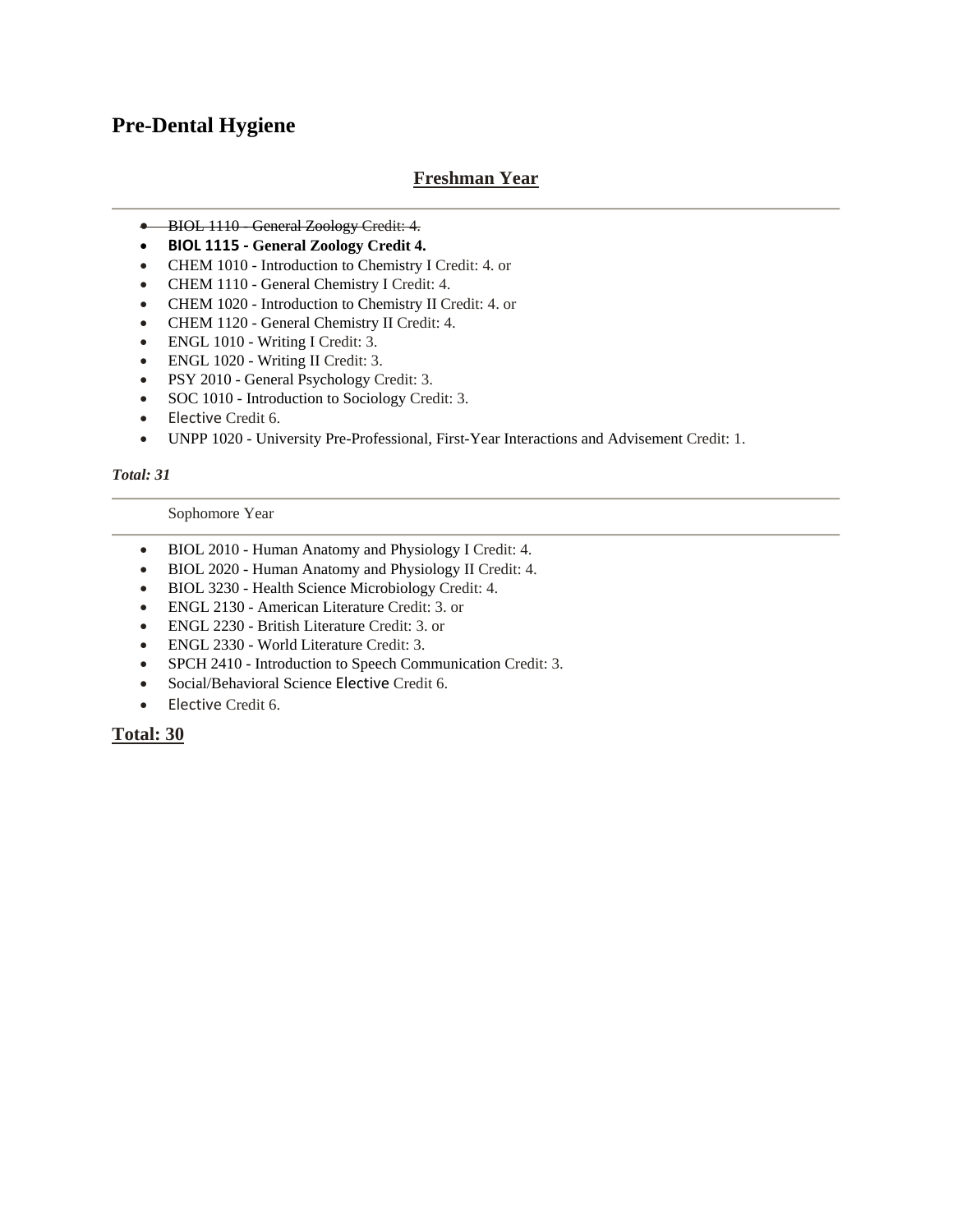## **Pre-Medical Technology**

## **Freshman Year**

- BIOL 1110 General Zoology Credit: 4.
- BIOL 1120 General Botany Credit: 4.
- **BIOL 1105 ‐ Foundations of Biology Credit 4.**
- **BIOL 1115 ‐ General Zoology Credit 4.**
- CHEM 1110 General Chemistry I Credit: 4.
- CHEM 1120 General Chemistry II Credit: 4.
- ENGL 1010 Writing I Credit: 3.
- ENGL 1020 Writing II Credit: 3.
- MATH 1130 College Algebra Credit: 3.
- Elective Credit 6.
- UNPP 1020 University Pre-Professional, First-Year Interactions and Advisement Credit: 1.

### **Total: 32**

### **Sophomore Year**

- BIOL 2010 Human Anatomy and Physiology I Credit: 4.
- CHEM 3010 Organic Chemistry I Credit: 4. or
- CHEM 3020 Organic Chemistry II Credit: 4. Or
- CHEM 3005 Elementary Organic Chemistry Credit: 4. or
- CHEM 4500 Physiological Chemistry Credit: 3.
- ENGL 2130 American Literature Credit: 3. or
- ENGL 2230 British Literature Credit: 3. or
- ENGL 2330 World Literature Credit: 3.
- Elective (Humanities-3 hours) Credit 15.

### **Total: 29-30**

**Motion.** Dr. Boles moved to approve the changes effective Fall 2012. The motion was seconded by Dr. Gore and carried.

### **7. Approval of Catalog Changes for Pre‐Professional Health Sciences from the Department of Chemistry**

2012‐13 Catalog Changes: **2012‐2013 Catalog Changes Pre‐Professional Health Sciences (Chemistry)**

**We have changes in 8 of our 9 Pre-Professional Programs. Only Pre-Health Information Management will have no changes.**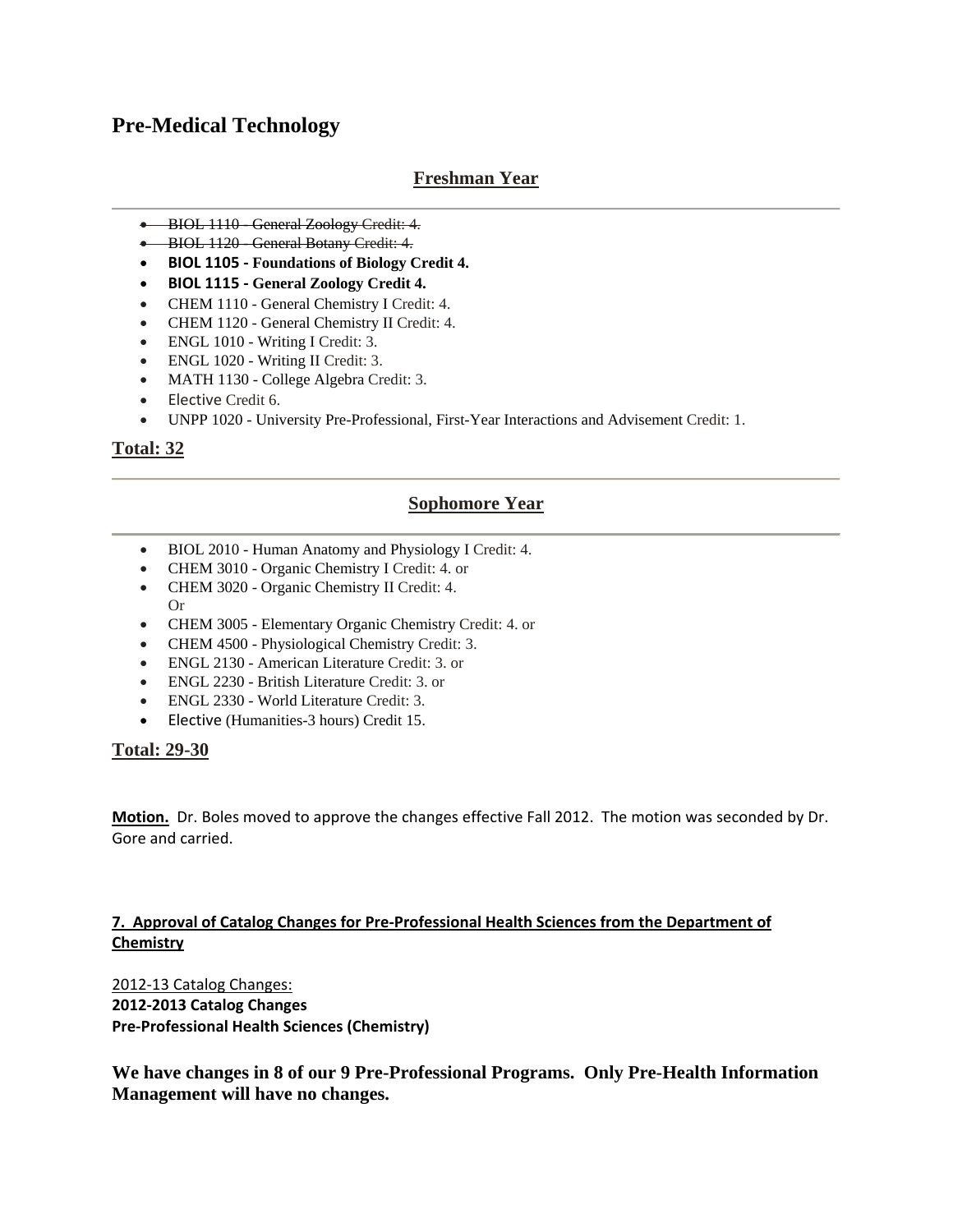## Changes to be made/added are in red. Old text that is to be replaced is struck through.

## **1) On A&S Homepage:**

Pre-professional health science students are advised by Professors Kline (ekline@tntech.edu) and Banks (tbanks@tntech.edu) in the Chemistry Department. Professor Eugene Kline (ekline@tntech.edu) and Instructors Ann Marie Carrick (acarrick@tntech.edu) and Janet Coonce (jcoonce@tntech.edu).

**2-4) Pre-medicine, Pre-Dental, and Pre-Optometry changes.** Since we have some majors changes in pre-med this year, we would like to make these three programs have their own curriculum page instead of having them share (i.e. no longer say: Pre-Dentistry, Pre-Medicine, and Pre-Optometry Curricula).

**2) Pre-Medicine Changes Pre-Dentistry, Pre-Medicine, and Pre-Optometry Curricula**

## **Pre-Dentistry and Pre-Medicine Curriculum**

Pre-Medicine

## **Freshman Year**

- BIOL 1110 General Zoology Credit: 4.
- BIOL 1120 General Botany Credit: 4.
- **BIOL 1105 Foundations of Biology Credit 4.**
- **BIOL 1115 General Zoology Credit 4.**
- CHEM 1110 General Chemistry I Credit: 4.
- CHEM 1120 General Chemistry II Credit: 4.
- ENGL 1010 Writing I Credit: 3.
- ENGL 1020 Writing II Credit: 3.
- **PSY 1020 General Psychology Credit: 3. 2**
- **SOC 1010 Introduction to Sociology Credit: 3. <sup>2</sup>**
- **Elective Credit 3.**

• UNPP 1020 - University Pre-Professional, First-Year Interactions and Advisement Credit: 1.

## **Total: 32**

**Sophomore Year**

- CHEM 3010 Organic Chemistry I Credit: 4.
- CHEM 3020 Organic Chemistry II Credit: 4.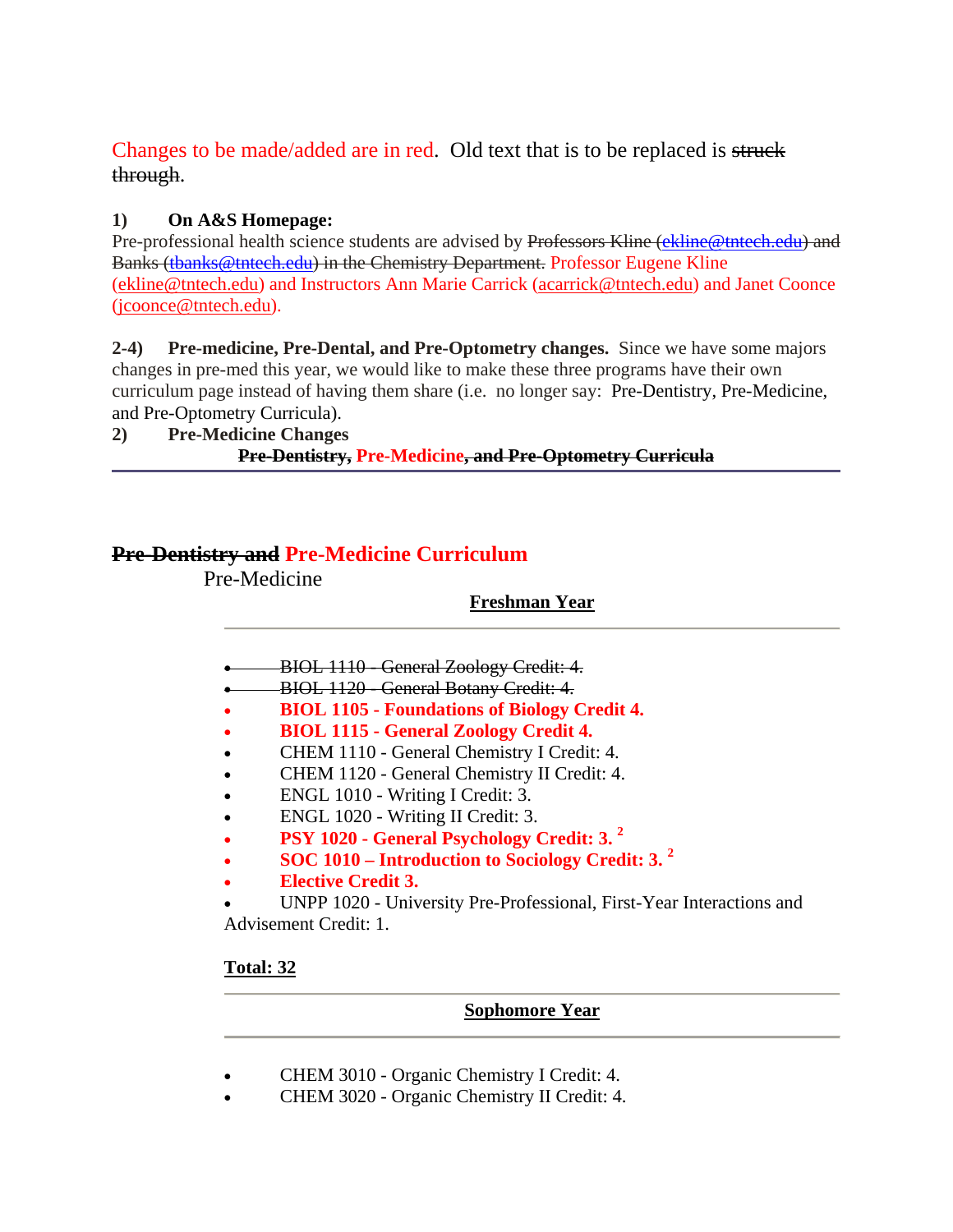- ENGL 2130 American Literature Credit: 3. or
- ENGL 2230 British Literature Credit: 3. or
- ENGL 2330 World Literature Credit: 3.
- PHYS 2010 Algebra-based Physics I Credit: 4.
- PHYS 2020 Algebra-based Physics II Credit: 4.
- **MATH 3070 Statistical Methods I Credit: 3. 2**
- Elective (Humanities-3 hours) Credit 10.

### **Total: 32**

## **Junior Year** • CHEM 4610 (5610) - General Biochemistry Credit: 3. (remove old superscript  $2$ ) • CHEM 4620 (5620) - General Biochemistry Credit: 3. (remove old superscript  $2$ ) • Biology Elective Credit 4. • Elective Credit 18.

## **Total: 28**

Note:

It is recommended that students have at least 120 semester hours credit or a B.A. or B.S. degree to be competitive for admission.

<sup>1</sup> For students intending to earn a Bachelors degree before entering professional school, it is recommended that elective hours be taken from core requirements or a selected degree program. Additional courses in chemistry and biology are suggested.

<sup>2</sup>Dental School Requirements

<sup>2</sup> The new Medical College Admission Test® (MCAT®) will be introduced in 2015. Adding PSY 2010, SOC 1010, and MATH 3070 will better prepare students for a new section on the MCAT<sup>2015</sup> entitled *Psychological, Social and Biological Foundations of Behavior.*

**3) Pre-Dentistry Changes** 

or deleted. Verify that the link points

# **Pre-Dentistry**

/preview/preview\_program.php?catoid=8&poid=830&returnto=1270&printPrint-Friendly Page

Return to: Department of Chemistry

**Pre-Dentistry, Pre-Medicine, and Pre-Optometry Curricula**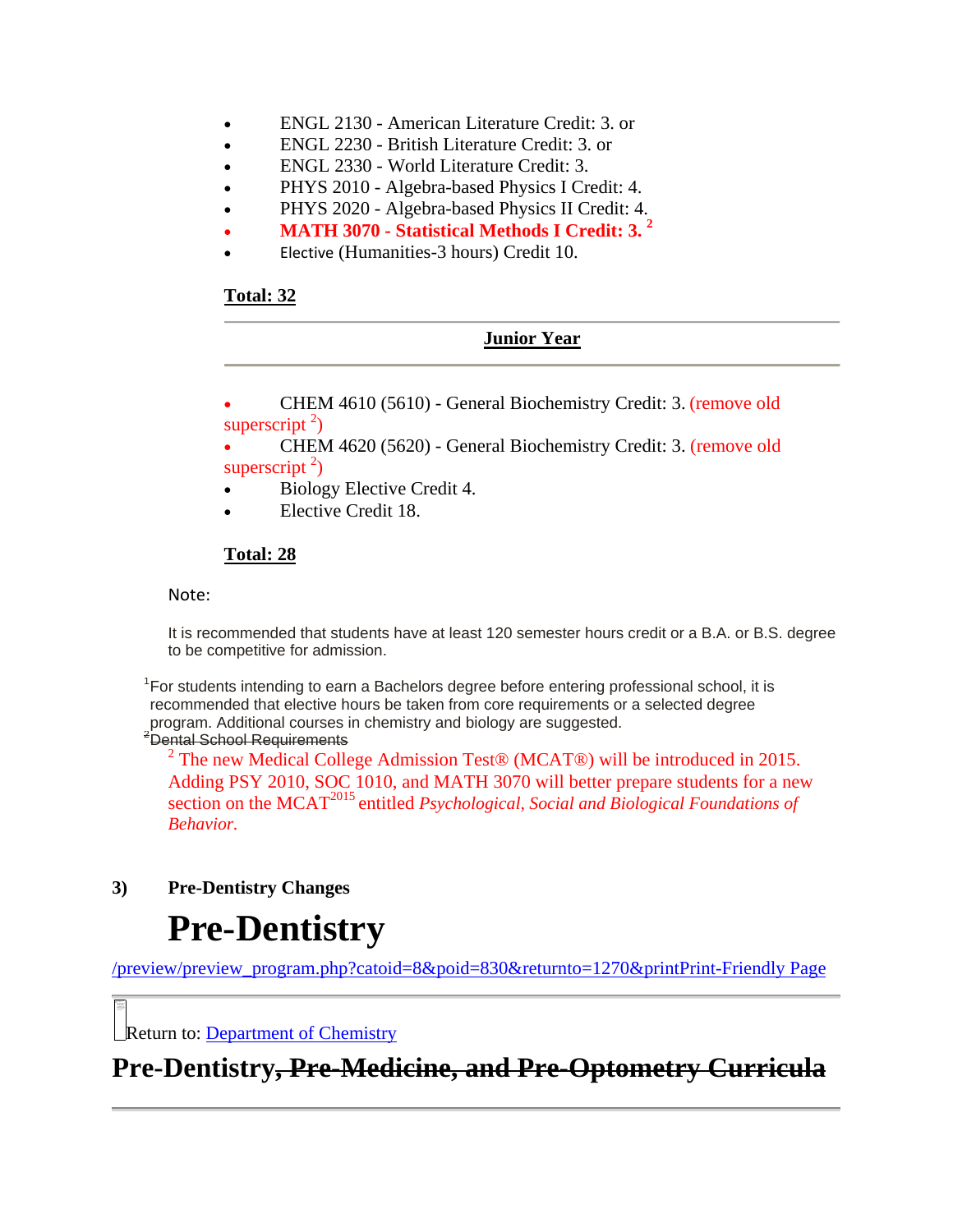Completion of one of these this three-year programs meets the requirements for admission to most dental schools professional school but does not guarantee entrance. Admission into any professional school is competitive.

## **Pre‐Dentistry and Pre-Medicine Curriculum**

### **Freshman Year**

- **BIOL 1105 Foundations of Biology Credit 4.**
- **BIOL 1115 General Zoology Credit 4.**
- CHEM 1110 General Chemistry I Credit: 4.
- CHEM 1120 General Chemistry II Credit: 4.
- ENGL 1010 Writing I Credit: 3.
- ENGL 1020 Writing II Credit: 3.
- Electives Credit 9. $^1$
- UNPP 1020 University Pre-Professional, First-Year Interactions and Advisement Credit: 1.

**Total: 32** 

### **Sophomore Year**

- CHEM 3010 Organic Chemistry I Credit: 4.
- CHEM 3020 Organic Chemistry II Credit: 4.
- ENGL 2130 American Literature Credit: 3. or
- ENGL 2230 British Literature Credit: 3. or
- ENGL 2330 World Literature Credit: 3.
- PHYS 2010 Algebra-based Physics I Credit: 4.
- PHYS 2020 Algebra-based Physics II Credit: 4.
- Electives (Humanities-3 hours) Credit 13. $<sup>1</sup>$ </sup>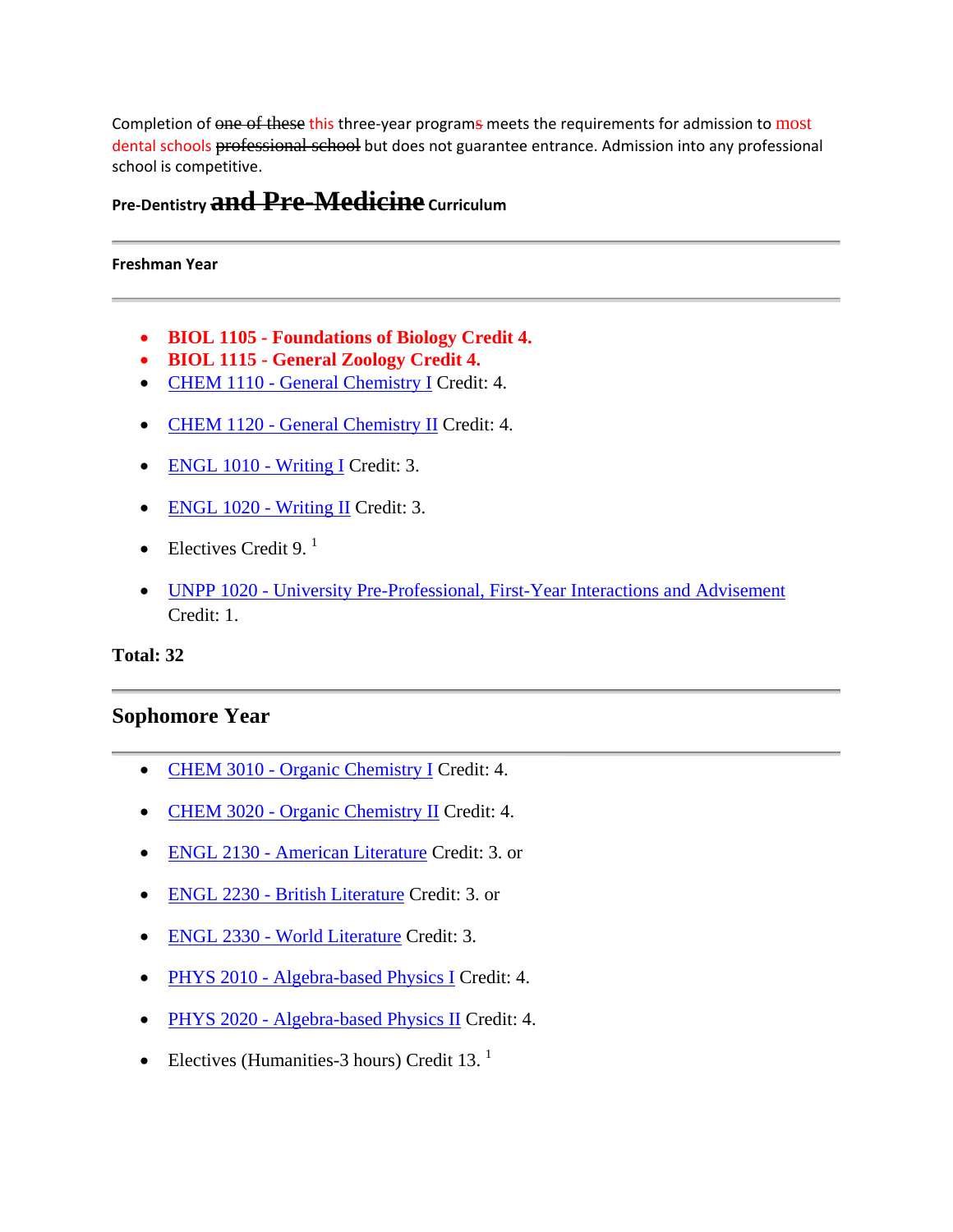### •**Total: 32**

## **Junior Year**

- CHEM 4610 (5610) General Biochemistry Credit: 3.  $\frac{2}{3}$  (remove superscript  $\frac{2}{3}$ )
- CHEM 4620 (5620) General Biochemistry Credit: 3.
- Biology Elective Credit 4.
- Electives Credit  $18<sup>-1</sup>$

### **Total: 28**

## **Note:**

It is recommended that students have at least 120 semester hours credit or a B.A. or B.S. degree to be competitive for admission.

<sup>1</sup> For students intending to earn a Bachelors degree before entering professional school, it is recommended that elective hours be taken from core requirements or a selected degree program. Additional courses in chemistry and biology are suggested.

<sup>2</sup> Dental School Requirements

## **4.) Pre-Optometry Requirements**

### **PRE-OPTOMETRY**

**EPrint-Friendly Page** 

**FReturn to: Department of Chemistry** 

### **Pre-Dentistry, Pre-Medicine, and Pre-Optometry Curricula**

Completion of this one of these three-year programs meets the requirements for admission to most optometry professional schools but does not guarantee entrance. Admission into any professional school is competitive.

## **Pre-Optometry Curriculum**

### **Freshman Year**

• **BIOL 1105 - Foundations of Biology Credit 4.**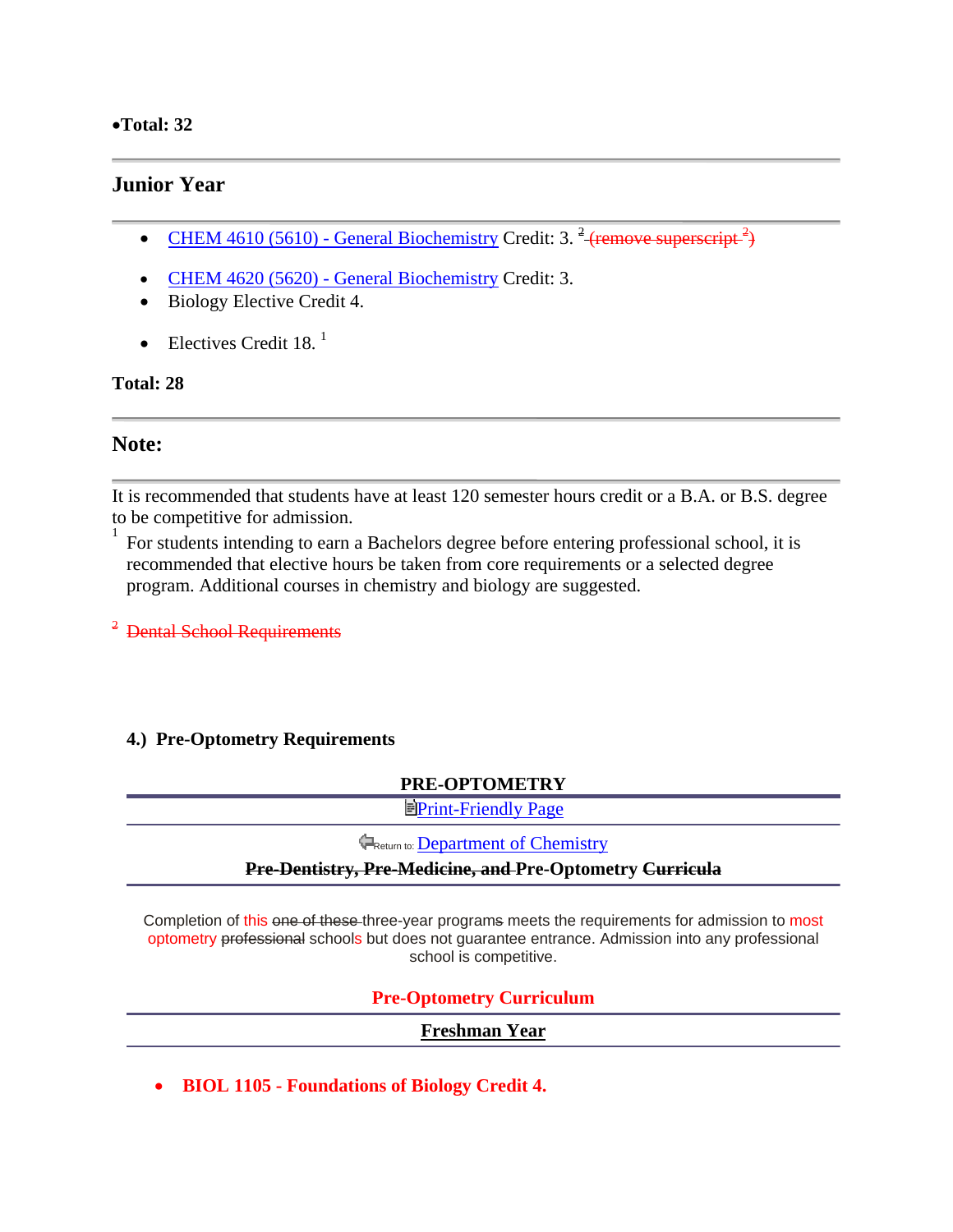## • **BIOL 1115 - General Zoology Credit 4.**

CHEM 1110 - General Chemistry I Credit: 4. CHEM 1120 - General Chemistry II Credit: 4. ENGL 1010 - Writing I Credit: 3. ENGL 1020 - Writing II Credit: 3. MATH 1730 - Pre-calculus Mathematics Credit: 5. MATH 1910 - Calculus I Credit: 4. UNPP 1020 - University Pre-Professional, First-Year Interactions and Advisement Credit: 1. **Total: 32**

## **Sophomore Year**

CHEM 3005 - Elementary Organic Chemistry Credit: 4<sup>2</sup>. CHEM 4500 - Physiological Chemistry Credit: 3.

ENGL 2130 - American Literature Credit: 3. or ENGL 2230 - British Literature Credit: 3. or ENGL 2330 - World Literature Credit: 3.

MATH 1530 - Elementary Probability and Statistics Credit: 3. PHYS 2010 - Algebra-based Physics I Credit: 4. PHYS 2020 - Algebra-based Physics II Credit: 4.

Electives Credit 9.

**Total: 30**

### **Junior Year**

BIOL 2010 - Human Anatomy and Physiology I Credit: 4.

BIOL 2020 - Human Anatomy and Physiology II Credit: 4.

BIOL 3140 - Cellular Biology Credit: 4.

BIOL 3230 - Health Science Microbiology Credit: 4.

Social Science Credit 6.

PSY 2010 - General Psychology Credit: 3.

Electives Credit 3. <sup>1</sup>

**Total: 28**

1

### **Note:**

 For students intending to earn a Bachelors degree before entering professional school, it is recommended that elective hours be taken from core requirements or a selected degree program.

2 One semester of biochemistry is recommended at most optometry schools and required by some.

### **5) Pre-Pharmacy, Pre-Physical Therapy, Pre-Occupational Therapy, Pre-Medical Technology**

**For these four programs, the only change is adding the new freshman biology sequence:**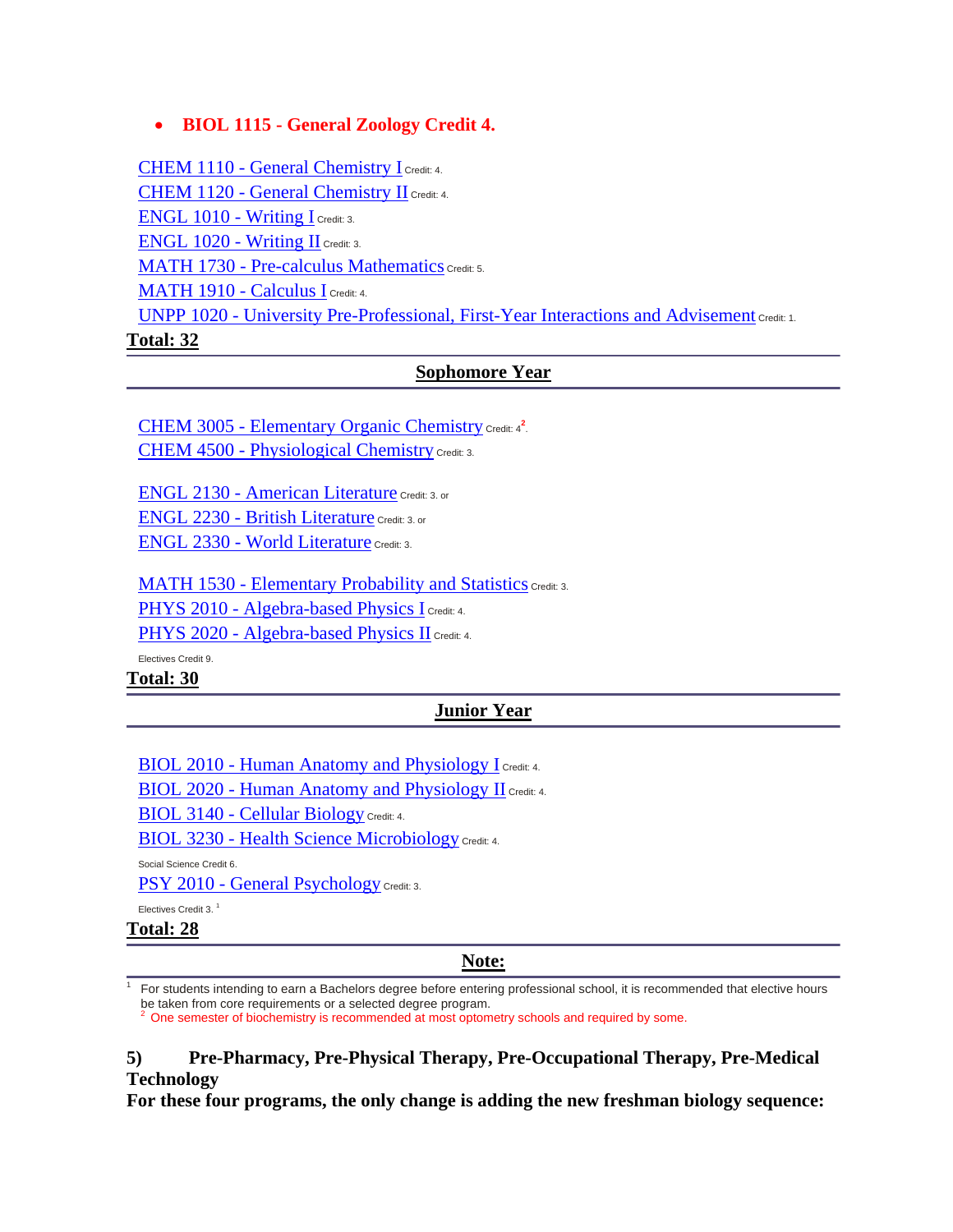- **BIOL 1105 Foundations of Biology Credit 4.**
- **BIOL 1115 General Zoology Credit 4.**

## **6) Pre-Dental Hygiene: Only add:**

• **BIOL 1115 - General Zoology Credit 4.** 

### **7) No Changes to Pre-health Information Management!**

**Motion.** Dr. Boles moved to approve the catalog changes. The motion was seconded by Dr. Robinson and carried.

### **8. Approval of Course Change from the Learning Support Program**

In a memorandum dated March 6, 2012, approval was requested for the following:

### Course number change:

From:

READ 2000. College reading Improvement. Lec. 2. Credit 2. Improvement of reading and study skills, including vocabulary, spelling, comprehension, and rate.

To:

READ 1000. College Reading Improvement. Lec. 2. Lab. 2. Credit 3. Placement by ACT Reading Score less than 19, by advisor recommendation, or by student self placement.

Improvement of reading skills, including vocabulary, spelling, comprehension, rate, main idea, supporting details, organization and relationships, and critical and strategic reading. Not degree credit.

**Motion.** Ms. Whiteaker moved to approve the change effective Summer 2012. The motion was seconded by Dr. Boles. A suggestion was made to strike "Not degree credit. Ms. Whiteaker accepted this as a friendly amendment and the motion carried.

## **9, Approval of Curriculum Changes from the Department of Computer Science**

In a memorandum dated February 29, 2012, approval was requested for the following:

### Curriculum changes:

Replace Math 2010 ( 2 hours) + Math 2011 (1 hour) with the new three hour Matrix Algebra course (Math 2010).

### **Updated curriculum**: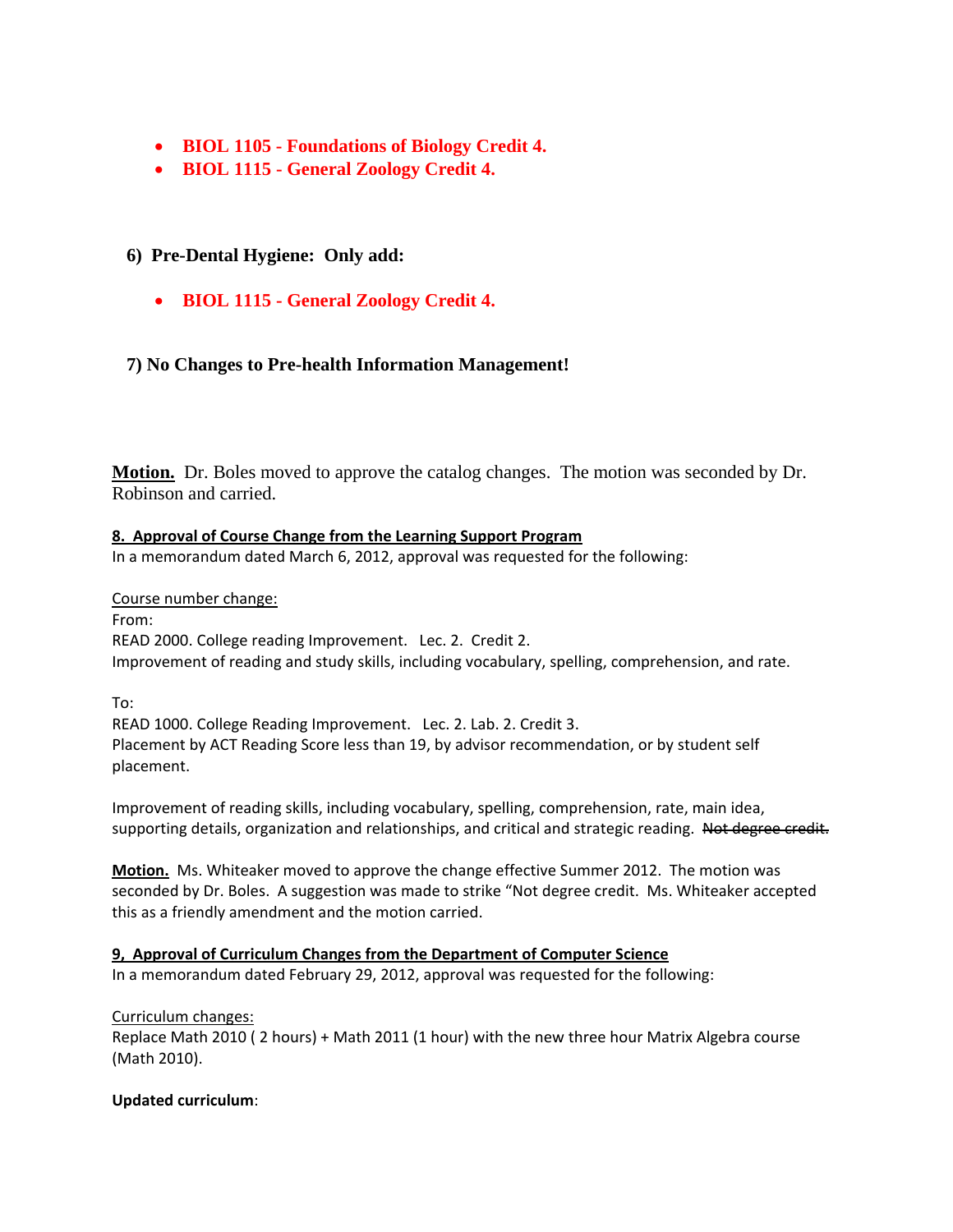### **Freshman Year**

CSC 1020 - First-Year Connections Credit: 1.<sup>1</sup>

CSC 1610 ‐ Discrete Structures for Computer Science Credit: 3.

CSC 2100 ‐ Introduction to Problem Solving and Computer Programming Credit: 3.

CSC 2101 ‐ Problem Solving and Computer Programming Lab Credit: 1.

CSC 2110 ‐ Data Structures and Algorithms Credit: 3.

CSC 2111 ‐ Data Structures and Algorithms Lab Credit: 1.

MATH 1910 ‐ Calculus I Credit: 4.

MATH 1920 ‐ Calculus II Credit: 4.

Humanities/Fine Arts Elective Credit 3.<sup>2</sup>

ENGL 1010 ‐ Writing I Credit: 3.

ENGL 1020 ‐ Writing II Credit: 3.

Total: 29

### **Sophomore Year**

CSC 2120 ‐ Object‐Oriented Programming and Design Credit: 3.

CSC 2121 ‐ Object‐Oriented Programming and Design Lab Credit: 1.

CSC 2400 ‐ Design of Algorithms Credit: 3.

CSC 2500 ‐ Unix Laboratory Credit: 1.

CSC 2710 ‐ Foundations of Computer Science Credit: 3.

SPCH 2410 ‐ Introduction to Speech Communication Credit: 3. or

PC 2500 ‐ Communicating in the Professions Credit: 3.

MATH 2010 ‐ Elementary Matrix Algebra Credit: 2.

MATH 2011 ‐ Matrix Algebra Computer Lab Credit: 1.

MATH 2010 Matrix Algebra Credit: 3.

First Science Sequence Credit 8.<sup>3</sup>

Humanities/Fine Arts Elective Credit 3.<sup>2</sup>

Electives Credit 3.

Total: 31

### **Junior Year**

CSC 3030 ‐ Practical and Professional Issues in Computer Science Credit: 1.

CSC 3410 ‐ Computer Organization and Assembly Language Programming Credit: 3.

CSC Upper‐Division Elective4 Credit 3.

MATH 3470 ‐ Introductory Probability and Statistics Credit: 3.

HIST 2010 ‐ American History I Credit: 3.

HIST 2020 ‐ American History II Credit: 3.

Humanities/Fine Arts Elective Credit 3.<sup>2</sup>

Second Science Sequence Credit 8.<sup>3</sup>

Social/Behavioral Science Elective<sup>2</sup> Credit 3.

Total: 30

### **Senior Year**

CSC 4100 (5100) ‐ Operating Systems Credit: 3.

CSC 4300 (5300) ‐ Database Management Systems Credit: 3.

CSC 4320 (5320) ‐ Computer Architecture Credit: 3.

CSC 4610 ‐ Software Engineering I Credit: 3.

CSC 4620 ‐ Software Engineering II Credit: 3.

CSC Upper-Division Elective<sup>4</sup> Credit 3.

CSC Advanced Core5 Credit 3.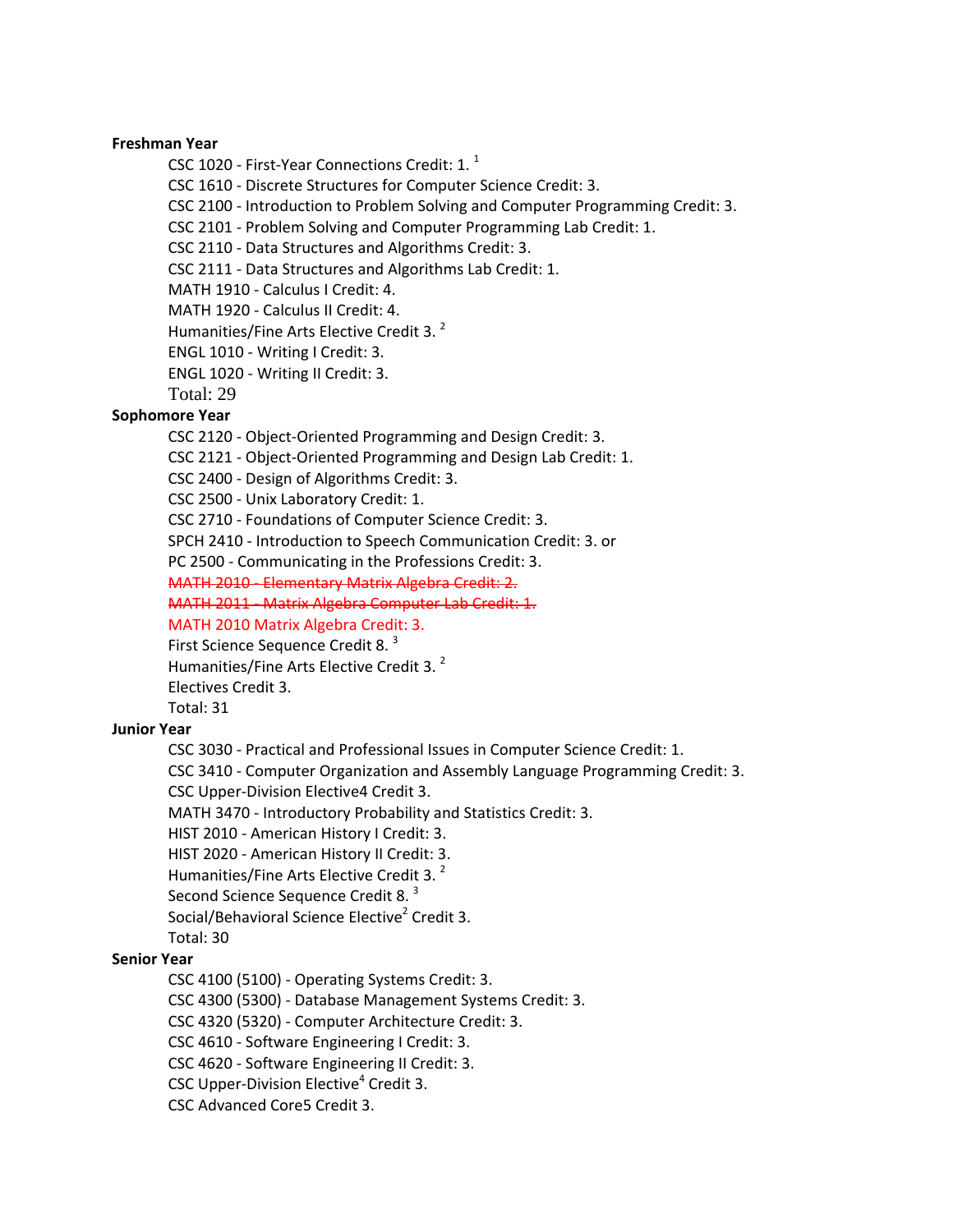Upper‐Division Electives Credit 5. Electives Credit 2. Social/Behavioral Science Elective<sup>2</sup> Credit 3. Total: 31

### **Note:**

 $1$ Not required for transfer students with more than 12 hours.

<sup>2</sup>See TBR General Education Core Requirements.

 ${}^{3}$ Take at least one science sequence from BIOL 1110-BIOL 1120 , CHEM 1110-CHEM 1120 , GEOL 1040-GEOL 1045 or PHYS 2110‐PHYS 2120 and PHYS 2111 PHYS 2121 (laboratories for PHYS 2110‐PHYS 2120). 4 Take any additional 3000‐ or 4000‐level CSC course.

<sup>5</sup>Select from one of the following: CSC 4010 (5010), CSC 4240 (5240), CSC 4400 (5400), and CSC 4450 (5450).

**Motion.** Dr. Talbert moved to approve the changes effective Fall 2012. The motion was seconded and carried.

### **10. Approval of Course and Curriculum Changes from the Department of Civil & Environmental Engineering**

In a memorandum dated March 7, 2012, approval was requested for the following:

### Course change:

### **FROM:**

CEE 2110 ‐ Statics

Lec. 3. Credit 3.

Prerequisite: ENGR 1120, MATH 1920 and PHYS 2110 (ENGR 1120 and PHYS 2110 may be taken concurrently). Vector algebra, resultants, equilibrium, friction, centroids, moment of inertia, trusses, machines and frames, beam shear and moments.

### **TO:**

CEE 2110 ‐ Statics

Lec. 3. Credit 3.

Prerequisite: MATH 1920 and PHYS 2110 (PHYS 2110 may be taken concurrently). Vector algebra, resultants, equilibrium, friction, centroids, moment of inertia, trusses, machines and frames, beam shear and moments.

### Curriculum change:

PHYS 2120/2121

The CEE Department requests the addition of PHYS 2120/2121 (3 cr. Lec/1 cr. Lab) as an alternative in the curriculum to CHEM 1120 (4 cr.)

### Course changes:

### **a. FROM:**

CEE 3413 Environmental Engineering

Lec. 3. Credit 3.

Prerequisite: CHEM 1120 and MATH 2110. Fundamentals of environmental engineering with applications in water quality, water and wastewater treatment, solid waste management, air pollution, and hazardous waste management.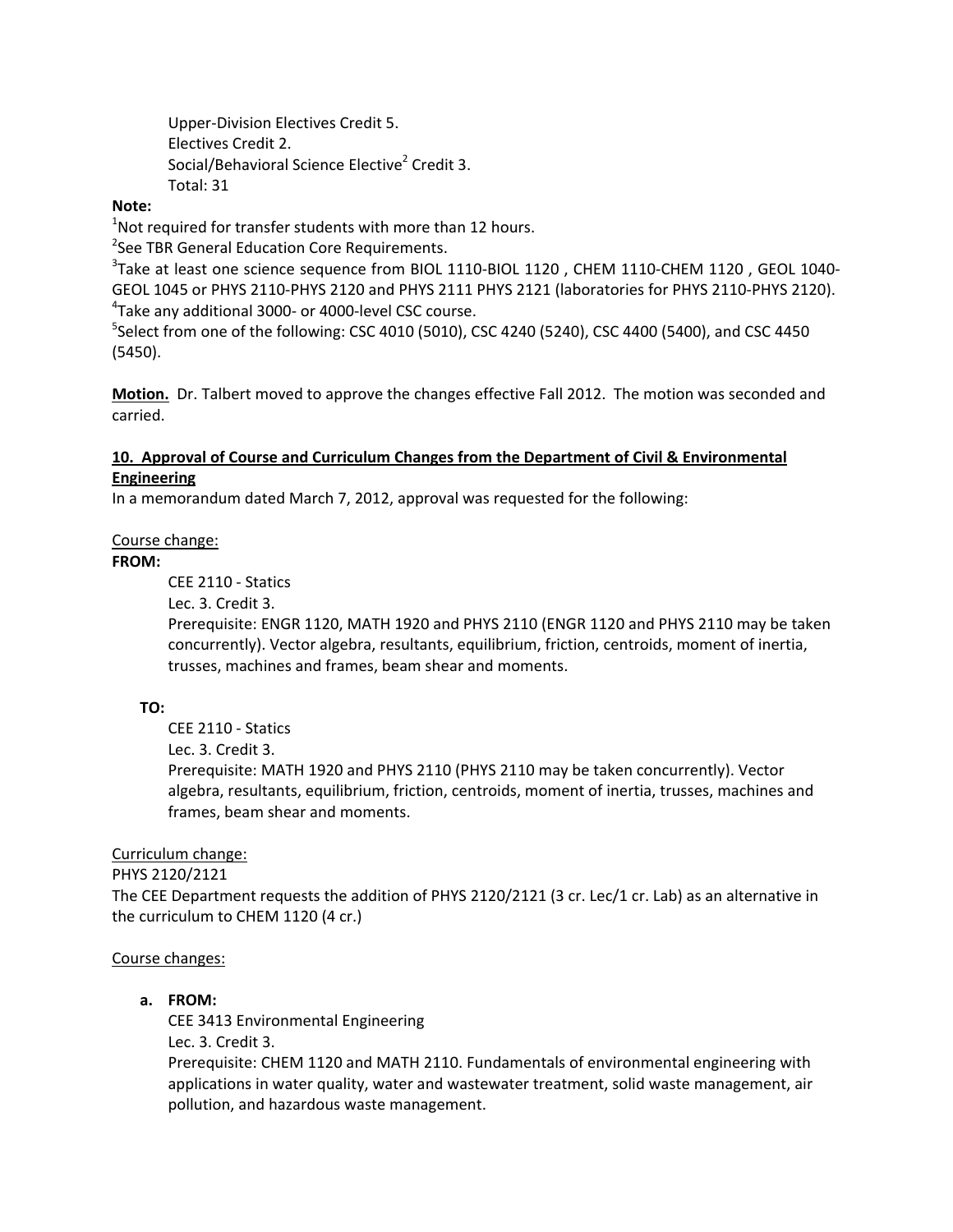### **TO:**

CEE 3413 Environmental Engineering Lec. 3. Credit 3.

Prerequisite: CHEM 1110 and MATH 2110. Fundamentals of environmental engineering with applications in water quality, water and wastewater treatment, solid waste management, air pollution, and hazardous waste management.

### **b. FROM:**

CEE 4430 (5430) Water and Wastewater Engineering Lec. 3. Credit 3.

Prerequisite: CEE 3413 or consent of instructor. Analytical methods for use in water quality management of streams, lakes, reservoirs, and groundwater systems. Project design of water and wastewater treatment plants.

## **TO:**

CEE 4430 (5430) Water and Wastewater Engineering Lec. 3. Credit 3.

Prerequisite: CHEM 1120 and CEE 3413 or consent of instructor. Analytical methods for use in water quality management of streams, lakes, reservoirs, and groundwater systems. Project design of water and wastewater treatment plants.

### **c. FROM:**

CEE 4450 (5450) Water Quality Modeling Lec. 3. Credit 3.

Prerequisite: CEE 3413 or consent of instructor. Mathematical modeling of chemical and biological processes occurring in streams, lakes, and estuaries, emphasizing oxygen demand and nutrient processes.

### **TO:**

CEE 4450 (5450) Water Quality Modeling

Lec. 3. Credit 3.

Prerequisite: CHEM 1120 and CEE 3413 or consent of instructor. Mathematical modeling of chemical and biological processes occurring in streams, lakes, and estuaries, emphasizing oxygen demand and nutrient processes.

### Clarification of allowed CEE Electives

**FROM:** The list of approved CEE Electives is specified in one of the footnotes for the curriculum listing as shown in Appendix C

(http://catalog.tntech.edu/preview\_program.php?catoid=3&poid=330&returnto=397): Approved CEE Electives: CEE 3100, any 4000-level CEE course with prior approval by advisor.

### **TO:**

Approved CEE Electives: CEE 3100 or any 4000‐level CEE course.

Delete references to ISE 3100 and ISE 3200 from the CEE curriculum **FROM:** ISE 3210 is listed in the Junior Year as http://catalog.tntech.edu/preview\_program.php?catoid=3&poid=330&returnto=397: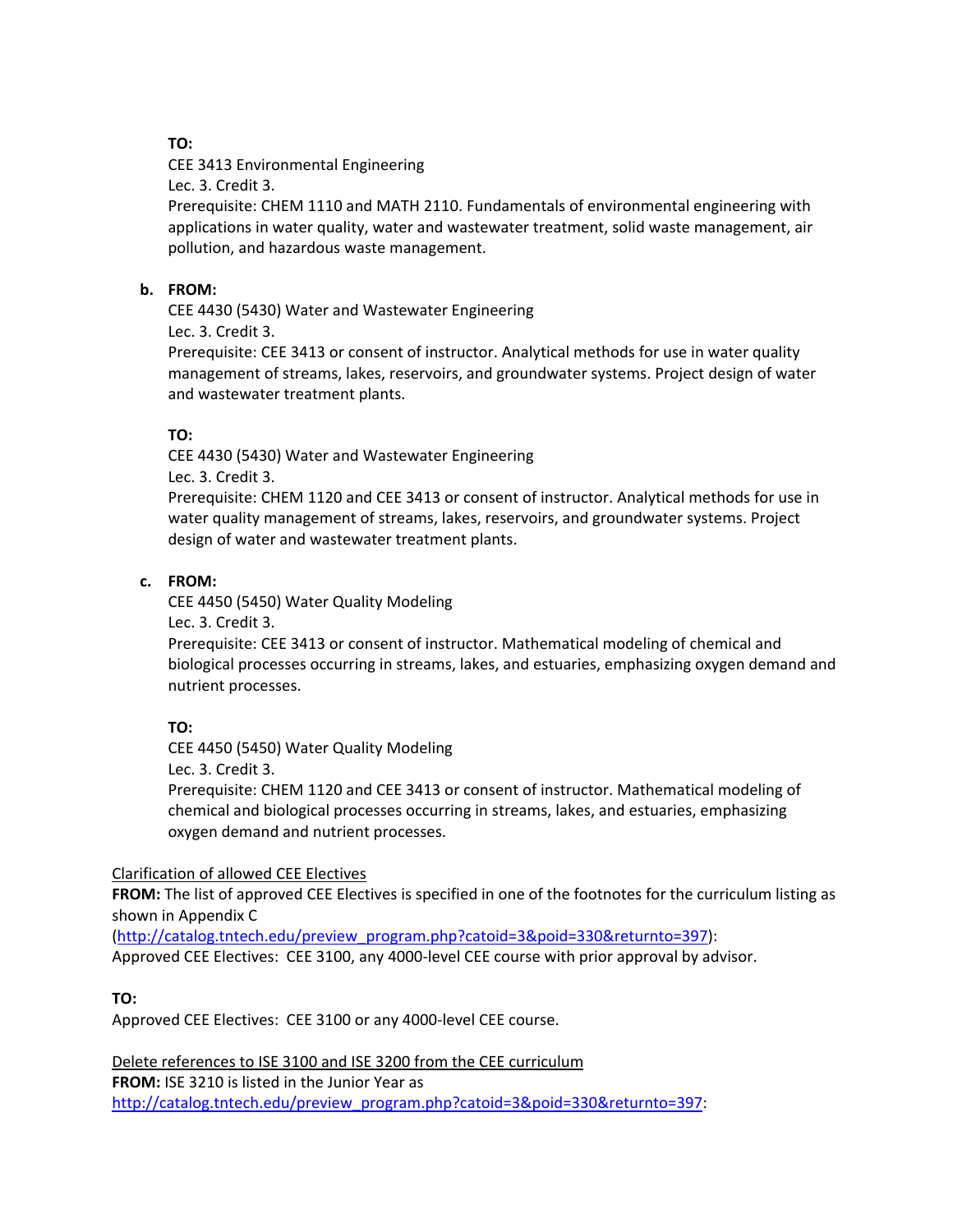**ISE 3210 ‐ Engineering Statistics** Credit: 2. <sup>5</sup> or **ISE 3200 ‐ Engineering Statistics** Credit: 3. <sup>5</sup>

## **TO**

**CEE 3720 ‐ Engineering Statistics** Credit: 2. or **MATH 3470 Introduction to Probability and Statistics** Credit 3.

**FROM:** ISE 3100 is listed in the Senior Year as http://catalog.tntech.edu/preview\_program.php?catoid=3&poid=330&returnto=397:

**ISE 3110 ‐ Principles of Engineering Economy** Credit: 2. or **ISE 3100 ‐ Engineering Economy** Credit: 3.

## **TO**

**CEE 3710 ‐ Principles of Engineering Economy** Credit: 2.

**Motion.** Dr. Talbert moved to approve the changes effective Fall 2012. The motion was seconded by Dr. Elsawy and the motion carried.

## **11. Approval of Course Change from the Department of Electrical & Computer Engineering**

In a memorandum dated February 23, 2012, approval was requested for the following:

Course Change:

From:

ECE 3270 ‐ Programmable Logic Controller Laboratory Lab. 3. Credit 1. Prerequisite: ECE 2020, ECE 3060, and ECE 2110. Introduction to Ladder Logic Programming, Relays, PLC in Automation & Control, Safety, Hardware Troubleshooting, Hands-on laboratory experiments and projects.

TO:

ECE 3270 ‐ Programmable Logic Controller Laboratory. Lab. 3. Credit 1. Prerequisite: ECE 3060 or ME 3023 or CHE 2011 or CEE 3030 or MIT 3200. Introduction to Ladder Logic Programming, Relays, PLC in Automation & Control, Safety, Hardware Troubleshooting, Hands‐on laboratory experiments and projects.

**Motion.** Dr. Rajan moved to approve the change effective Summer 2012. The motion was seconded by Dr. Elsawy and carried.

### **12. Approval of Course Additions, Deletion, Changes and Curriculum Changes from the Department of Manufacturing & Industrial Technology**

In a memorandum dated February 27, 2012, approval was requested for the following:

- **I. Course Additions:** 
	- **1. MIT 4615 – Engineering Technology Ethics and Professionalism. Lec 1. Credit 1. Prerequisites:** Senior Standing. This course examines the values and ethics of a technological society and the input of the technologist into the decision making process of a technological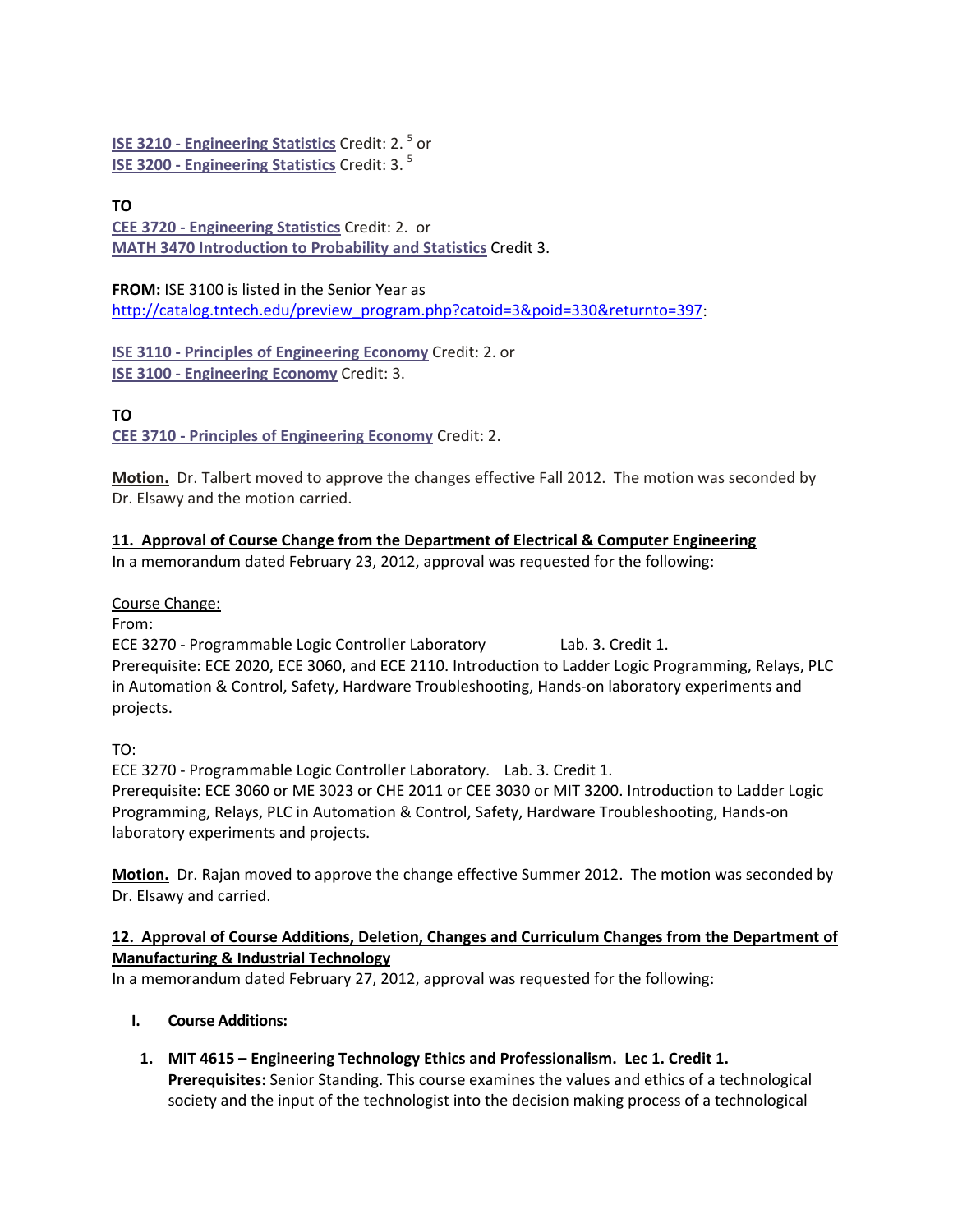organization.

**2. MIT 1100 – Introduction to Manufacturing Engineering Technology. Lec. 1. Lab 2. Credit 2.** Introduction to the manufacturing processes for engineering materials, productivity improvement, green manufacturing and lean strategies.

### **II. Course Deletions:**

**1. MIT 1110 ‐ Introduction to Manufacturing Technology Lec. 2. Lab. 2. Credit 3.** Introduction to the materials and processes used in the manufacturing of metals, ceramics, polymers, and wood products.

### **III. Course Changes:**

### **1. FROM**

**MIT 2063 ‐ Metal Manufacturing Technology. Lec. 2. Lab. 2. Credit 3. Prerequisite: ENGR 1110**, **MIT 1110** and **MATH 1730** . Machine tool functions and use of hand tools and machines used to forming metals.

### **TO**

**MIT 2063 ‐ Metal Manufacturing Technology** ‐ **Lec. 2. Lab. 2. Credit 3. Prerequisite:** ENGR 1110 **,** MIT 1100 **and** MATH 1730 **. Machine tool functions, use of hand tools, precision measurement, welding and fabrication of metals.**

### **2. FROM**

MIT 3000 ‐ Principles of Metal Casting. Lec 1. Lab 2. Credit 2. **Prerequisite:** ENGR 1110, MIT 1110 and ME 3110.ENGR 1110 , MIT 1110 and ME 3110 Principles of molding and casting aluminum, brass and gray iron. Use of cores, patterns and machine molding included.

### **TO:**

### **MIT 3000 ‐ Principles of Metal Casting. Lec 1. Lab 2. Credit 2.**

**Prerequisite:** ENGR 1110 , MIT 1100 and ME 3110.ME 3110 Principles of molding and casting aluminum, brass and gray iron. Use of cores, patterns and machine molding included.

### **3. FROM**

MIT 3130 ‐ Maintenance Technology I. Lec. 3. Credit 3. **Prerequisite:** Junior standing, MIT 1110 . Principles of organizing and controlling maintenance operations in industrial plants.

### **TO:**

### **MIT 3130 ‐ Maintenance Technology I. Lec. 3. Credit 3.**

**Prerequisite:** Junior standing, MIT 1100 . Principles of organizing and controlling maintenance operations in industrial plants.

### **4. FROM**

**MIT 3200 ‐ Applied Electricity and Electronics Lec. 2. Lab. 2. Credit 3**. **Prerequisite:** PHYS 2020 , MATH 1730 and MATH 1910 or 1830. Fundamentals of electricity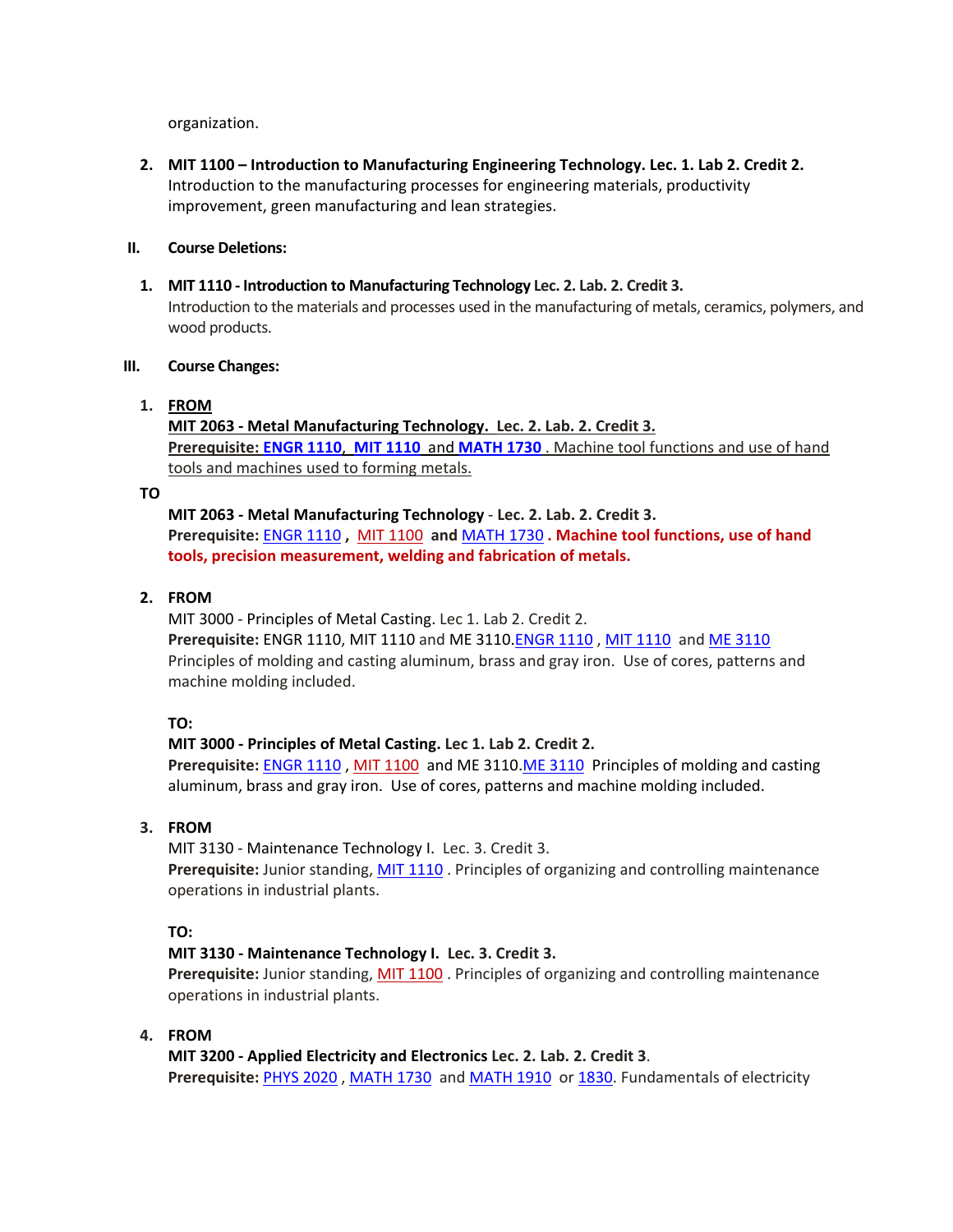and electronics, basic circuits, motors, generators and power distribution, advanced electronic circuits, semiconductors and power supplies, electronic communication, and data systems.

### **TO:**

### **MIT 3200 ‐ Applied Electricity and Electronics Lec. 2. Lab. 2. Credit 3.**

**Prerequisite:** PHYS 2020, **MATH 1845**. Fundamentals of electricity and electronics, basic circuits, motors, generators and power distribution, advanced electronic circuits, semiconductors and power supplies, electronic communication, and data systems.

### **5. FROM**

MIT 3700 ‐ Manufacturing Cost Estimating. Lec. 2. Credit 2.

**Prerequisite:** Junior standing, MIT 1110 . This is an experiential learning course where the students participate in solving an industrial problem. This course requires the application of computer‐aided design, bill of materials, manufacturing processes, process design, writing a report, and presentation of the results.

#### **TO:**

### **MIT 3700 ‐ Manufacturing Cost Estimating. Lec. 2. Credit 2.**

**Prerequisite**: Junior standing, MIT 1100 . This is an experiential learning course where the students participate in solving an industrial problem. This course requires the application of computer‐aided design, bill of materials, manufacturing processes, process design, writing a report, and presentation of the results.

### **6. FROM**

### **MIT 3710 ‐ Methods Design and Work Measurement. Lec. 2. Credit 2.**

**Prerequisite:** Junior standing, MIT 1110 . Introduction to concepts and the practice of methods improvement and work measurement for lean manufacturing.

#### **TO:**

### **MIT 3710 ‐ Methods Design and Work Measurement. Lec. 2. Credit 2.**

**Prerequisite:** Junior standing, MIT 1100 . Introduction to concepts and the practice of methods improvement and work measurement for lean manufacturing.

### **7. FROM**

### **MIT 3730 ‐ Quality Assurance. Lec. 2. Credit 2.**

**Prerequisite:** Junior Standing, **MIT 1110** . Using 6‐Sigma methods for controlling the quality of materials and products in production systems.

#### **TO:**

### **MIT 3730 ‐ Quality Assurance. Lec. 2. Credit 2.**

**Prerequisite:** Junior Standing, **MIT 1100** . Using 6‐Sigma methods for controlling the quality of materials and products in production systems.

### **8. FROM**

#### **MIT 4200 ‐ Industrial Electronics Lec. 2. Lab. 2. Credit 3.**

**Prerequisite:** MIT 3200 , MATH 1730 . The fundamentals of process control, transducers, signal processing, feedback loops, activators, and analog and digital controllers.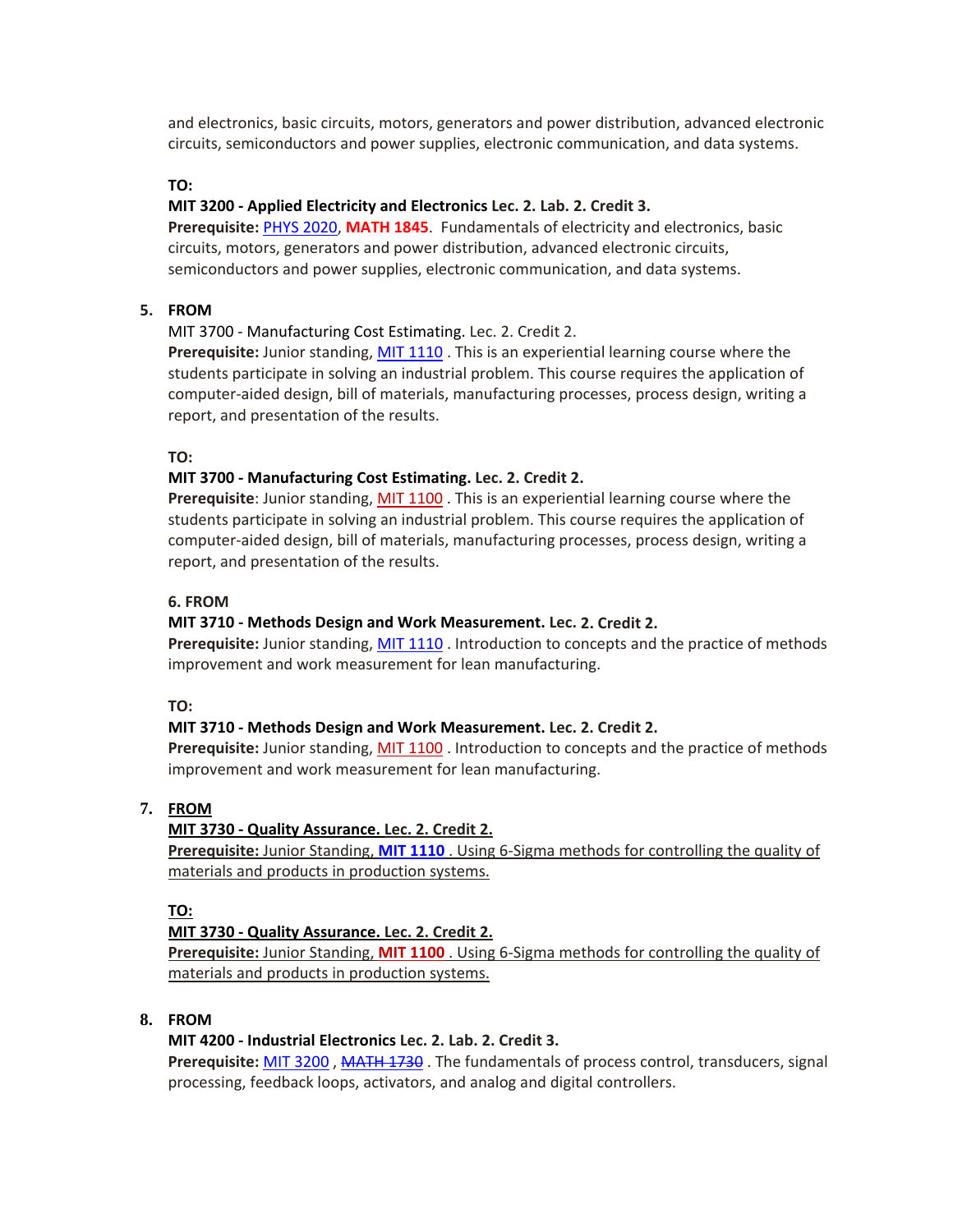### **TO:**

### **MIT 4200 ‐ Industrial Electronics Lec. 2. Lab. 2. Credit 3**.

**Prerequisite:** MIT 3200. The fundamentals of process control, transducers, signal processing, feedback loops, activators, and analog and digital controllers.

### **II. Curriculum Changes (see the attached curriculum sheet)**

- Change MIT 1110 from 3 CH to MIT 1100 2 CH. The new course is more appropriate for the engineering technology field and program outcomes.
- Change the required MATH 1910 or MATH 1830 (3 CH) + MIT 1835 (1 CH) to the MATH 1845 (3 CH).
- Change MATH 1720 (3 CH) to MATH 1730 (5 Cr).
- Change MIT 4610 (1 CH) to MIT 4615 (1 CH).
- Add CHEM 3710 to the Technical Electives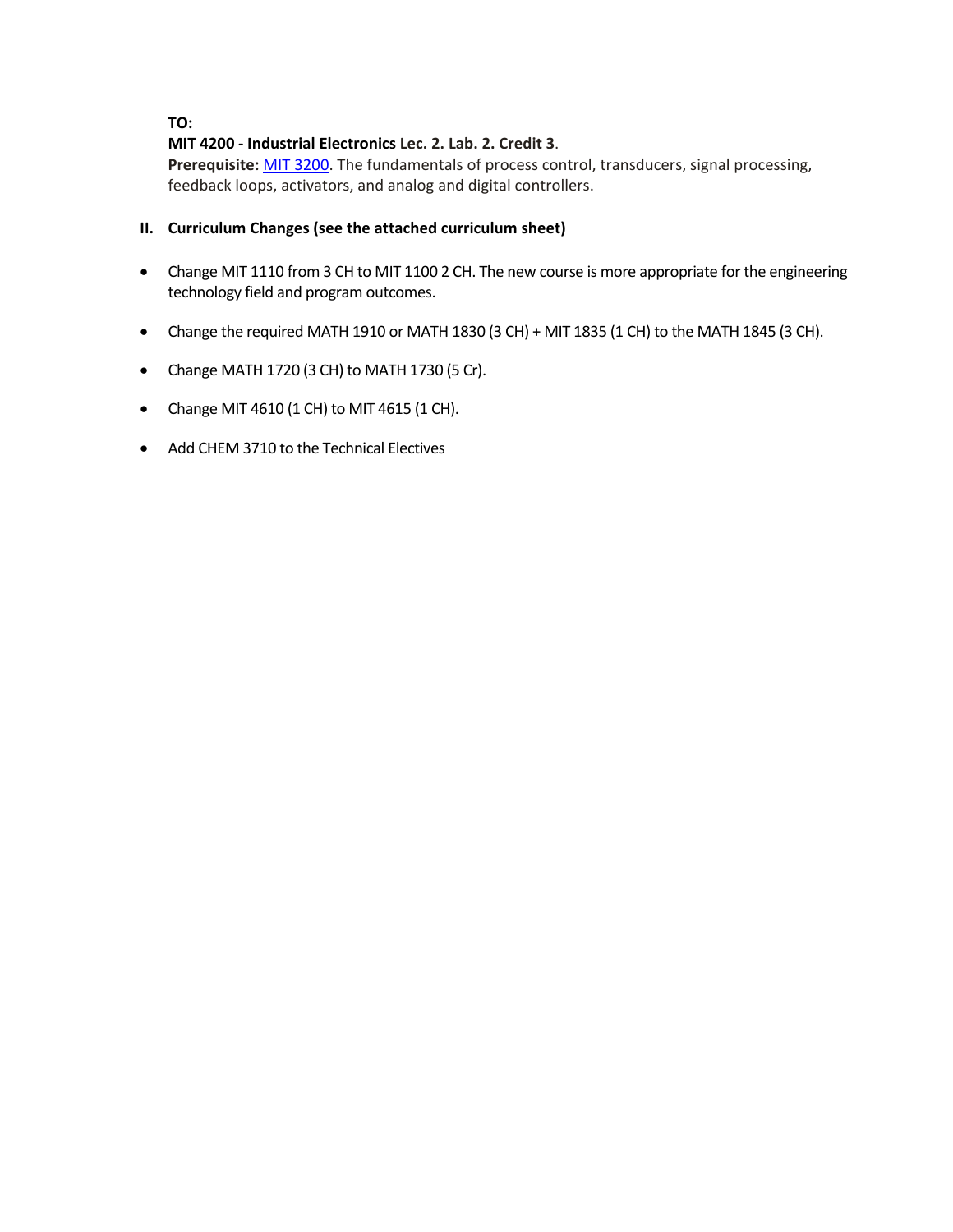## **BS Industrial Technology (BSIT)**

| <b>Freshman Year</b>           |                                                                                 | Sem.                    | <b>Sophomore Year</b>       |                                             | Sem.           |
|--------------------------------|---------------------------------------------------------------------------------|-------------------------|-----------------------------|---------------------------------------------|----------------|
|                                |                                                                                 | Hrs.                    |                             |                                             | Hrs.           |
| <b>ENGR 1110</b>               | <b>Engineering Graphics</b>                                                     | $\overline{2}$          | <b>ECON 2010</b>            | Principles of<br>Microeconomics             | 3              |
| <b>ENGR</b>                    |                                                                                 | $\overline{2}$          | ENGL 2130, 2230, or 2330    |                                             | 3              |
| $1120^2$                       | Programming for Engineers                                                       |                         |                             |                                             |                |
| <b>CHEM 1010</b>               | Introduction to Chemistry I                                                     | $\overline{4}$          |                             |                                             |                |
| <b>OR</b>                      |                                                                                 |                         | <b>HIST 2010</b>            | American History I                          | 3              |
| <b>CHEM 1110</b>               | General Chemistry I                                                             |                         |                             |                                             |                |
| <b>ENGL 1010</b>               | Writing I                                                                       | 3                       | <b>HIST 2020</b>            | American History II                         | $\overline{3}$ |
| <b>ENGL 1020</b>               | Writing II                                                                      | $\overline{3}$          | PC 2500 or SPCH 2410        |                                             | 3              |
| <b>MIT 1100</b>                | <b>Introduction to</b><br><b>Manufacturing Engineering</b><br><b>Technology</b> |                         | <b>PHYS 2010</b>            | Algebra-based Physics I                     |                |
|                                |                                                                                 | $\overline{2}$          | <b>OR</b>                   |                                             | $\overline{4}$ |
|                                |                                                                                 |                         | <b>PHYS 2110</b><br>$+2111$ | Calculus-based Physics<br>$+$ Lab           |                |
|                                |                                                                                 |                         | <b>PHYS 2020</b>            | Algebra-based Physics II                    |                |
| <b>MATH 1730</b>               | Pre-calculus mathematics                                                        | 5                       | <b>OR</b>                   |                                             | $\overline{4}$ |
|                                |                                                                                 |                         | <b>PHYS 2120</b><br>$+2121$ | <b>Calculus-based Physics</b><br>$II + Lab$ |                |
| <b>MATH 1845</b>               | <b>Technical Calculus</b>                                                       | $\overline{\mathbf{3}}$ | <b>MIT 2000</b>             | Occupational Safety                         | $\overline{2}$ |
| Humanities/Fine Arts Electives |                                                                                 | 6                       | <b>PSY 2010</b>             | General Psychology                          | $\overline{3}$ |
| $ENGR$ 1020 <sup>1</sup>       | Connections to Engineering<br>& Technology                                      | $\mathbf{1}$            | <b>MIT 2400</b>             | Statics and Strength of<br>Materials        | $\overline{3}$ |
|                                |                                                                                 |                         | <b>MIT 2063</b>             | Metal Manufacturing<br>Technology           | $\overline{3}$ |
| <b>Total</b>                   |                                                                                 | 31                      | <b>Total</b>                |                                             | 34             |

## Leading to the Bachelor of Science Industrial Technology (BSIT) Degree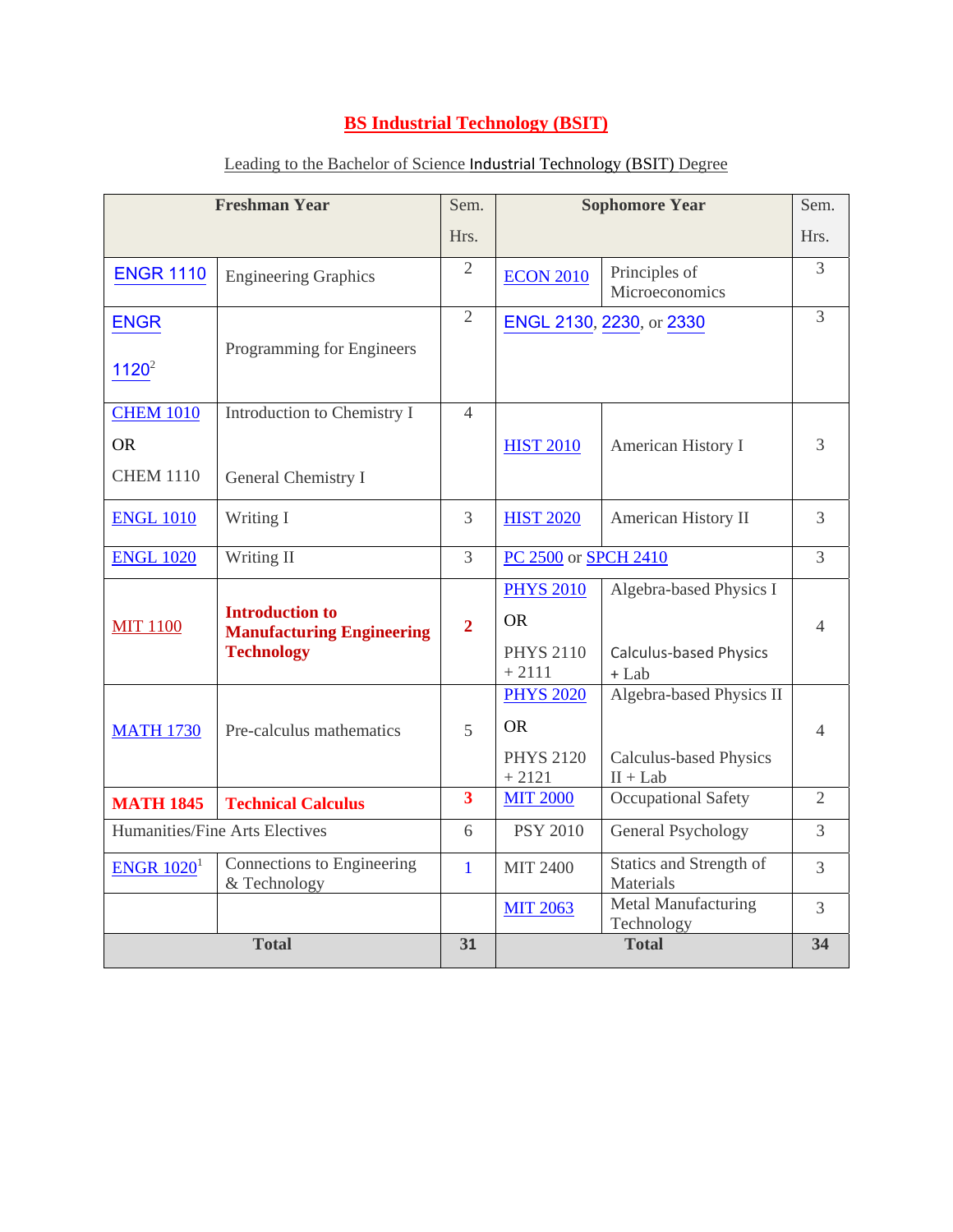| <b>Junior Year</b> |                                                                 | Sem.           | <b>Senior Year</b>                  |                                                           | Sem.           |
|--------------------|-----------------------------------------------------------------|----------------|-------------------------------------|-----------------------------------------------------------|----------------|
|                    |                                                                 | Hr.            |                                     |                                                           | Hr.            |
| <b>BMGT 3510</b>   | Management and<br>Organization Behavior                         | 3              | <b>ACCT 3720</b>                    | Survey of Accounting                                      | 3              |
| <b>ECON 3610</b>   | <b>Business Statistics I</b>                                    | $\overline{3}$ | Business Elective <sup>3</sup>      |                                                           | $\overline{3}$ |
| <b>ME 3110</b>     | Physical Metallurgy and<br><b>Heat Treatment</b>                | 3              | <b>DS 3520</b>                      | <b>Operations Management</b>                              | $\overline{3}$ |
| <b>MIT 3000</b>    | Principles of Metal Casting                                     | $\overline{2}$ | <b>MIT 4200</b>                     | <b>Industrial Electronics</b>                             | $\overline{3}$ |
| <b>MIT 3060</b>    | <b>Computer Numerical Control</b><br><b>Machining Practices</b> | $\overline{3}$ | <b>MIT 4310</b>                     | Plant Layout and<br><b>Materials Handling</b>             | $\overline{3}$ |
| <b>MIT 3130</b>    | Maintenance Technology I                                        | 3              | <b>MIT 4615</b>                     | <b>Engineering Ethics &amp;</b><br><b>Professionalism</b> | $\mathbf{1}$   |
| <b>MIT 3200</b>    | Applied Electricity and<br>Electronics                          | 3              | <b>MIT 4620</b>                     | <b>Industrial Projects</b>                                | 3              |
| <b>MIT 3301</b>    | Cad for Technology                                              | $\overline{2}$ | Technical<br>Electives <sup>4</sup> | Technical Electives <sup>4</sup>                          | 6              |
| <b>MIT 3403</b>    | <b>Applied Machine Elements</b>                                 | $\overline{3}$ |                                     |                                                           |                |
| <b>MIT 3700</b>    | Manufacturing Cost<br>Estimating                                | $\overline{2}$ |                                     |                                                           |                |
| <b>MIT 3710</b>    | Methods Design                                                  | $\overline{2}$ |                                     |                                                           |                |
| <b>MIT 3730</b>    | <b>Quality Assurance</b>                                        | $\overline{2}$ |                                     |                                                           |                |
| <b>Total</b>       |                                                                 | 31             | <b>Total</b>                        |                                                           | 25             |

<sup>1</sup> This course not included in 120 hour curriculum.

## <sup>2</sup> MATLAB

- <sup>3</sup> **Business Electives:** BMGT 3630, BMGT 4520, DS 3620, DS 3540, FIN 3210, LAW 3810 or MKT 3400.
- <sup>4</sup> **Technical Electives:** MIT 3010, 3080, 3460, 3560, 4010, 4060, 4140, 4210, 4220, 4300, 4400, 4430, 4450, 4500, 4990, **CHEM 3710**, and ME 4430.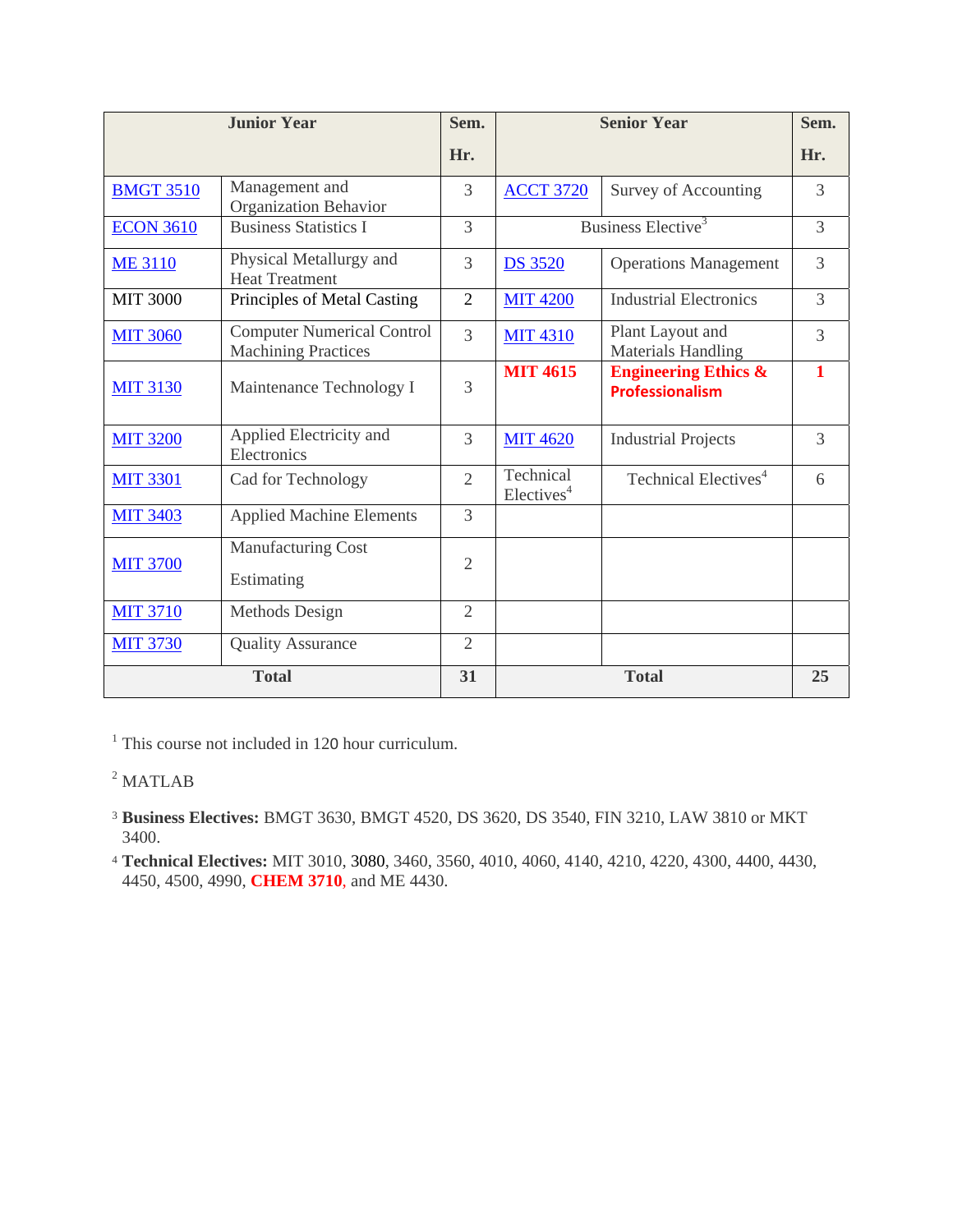**Motion.** Dr. Elsawy moved to approve the changes effective Summer 2012. The motion was seconded by Dr. Talbert and carried.

### **12. Approval of Course Changes from the Department of Curriculum & Instruction**

In a memorandum dated March 8, 2012, approval was requested for the following:

Course changes: Additions: ECSP 4871 Residency 1 (5 hrs.) ECSP 4872 ProfessionalResidency II Seminar I (5 hrs.) ECSP 4881 Residency II (10 hrs) ECSP 4882 Professional Residency II Seminar II (2 hrs.)

**Motion.** Dr. Gore moved to approve the changes effective Fall 2013. The motion was seconded by Dr. Robinson and carried.

### **13. Election of 2012‐13 Chairperson**

Dr. Barnes, representing the nomination committee, nominated Dr. Gore for the 2012‐13 chairperson. Dr. Kemp moved that nominations cease and that Dr. Gore be elected by acclamation. The motion was seconded by Dr. Eisen and carried.

### **14. Other such matters**

Approval of Catalog revisions for the Bachelor of Music, concentration in Performance from the Department of Music and Art

In a memorandum dated February 28, 2012, approval was requested for the following:

### 2012‐2013 Catalog Revision

Changes (indicated in red) are in addition to those approved at February 16, 2012 Curriculum Committee meeting.

### **Music Performance**

Admission to the performance option is . . . Students in this option select an emphasis in composition, instrumental, jazz, music business, piano or vocal performance.

Students majoring in any performance option must:

- 1. Enroll for private study in the major performing medium each semester of full‐time residency. Four semesters of private study must be at the 3000 level.
- 2. Participate each semester in the Ensemble(s) of Record specific to the student's instrument:

### Lower Division (Freshman and Sophomore)

a. Piano: Concert Choir, University Bands, or University Orchestra